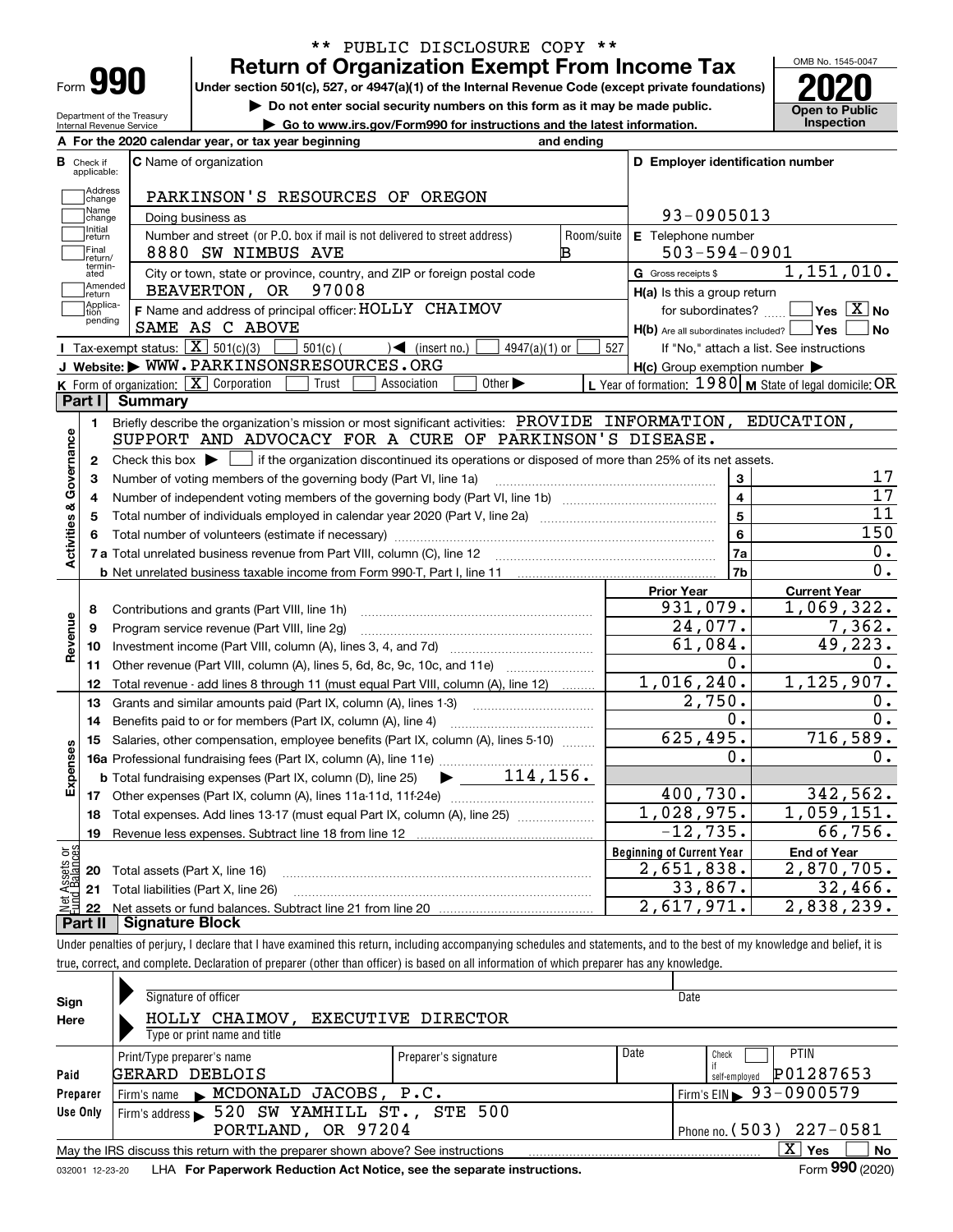|              | 93-0905013<br>PARKINSON'S RESOURCES OF OREGON<br>Form 990 (2020)                                                                             | Page 2                                                          |
|--------------|----------------------------------------------------------------------------------------------------------------------------------------------|-----------------------------------------------------------------|
|              | Part III   Statement of Program Service Accomplishments                                                                                      |                                                                 |
|              |                                                                                                                                              | $\overline{\mathbf{x}}$                                         |
| 1            | Briefly describe the organization's mission:                                                                                                 |                                                                 |
|              | OUR MISSION IS TO EMPOWER INDIVIDUALS TO MEET THE CHALLENGES OF                                                                              |                                                                 |
|              | PARKINSON'S DISEASE THROUGH INFORMATION, EDUCATION,<br>PERSONAL SUPPORT                                                                      |                                                                 |
|              | AND ADVOCACY FOR A CURE.                                                                                                                     |                                                                 |
|              |                                                                                                                                              |                                                                 |
| $\mathbf{2}$ | Did the organization undertake any significant program services during the year which were not listed on the                                 | $\overline{\mathsf{Yes} \mathrel{\hspace{0.5pt}\mathsf{X}}}$ No |
|              | prior Form 990 or 990-EZ?<br>If "Yes," describe these new services on Schedule O.                                                            |                                                                 |
|              | Did the organization cease conducting, or make significant changes in how it conducts, any program services?                                 | $\overline{\mathsf{Yes} \mathrel{\overline{X}}$ No              |
| 3            | If "Yes," describe these changes on Schedule O.                                                                                              |                                                                 |
| 4            | Describe the organization's program service accomplishments for each of its three largest program services, as measured by expenses.         |                                                                 |
|              | Section 501(c)(3) and 501(c)(4) organizations are required to report the amount of grants and allocations to others, the total expenses, and |                                                                 |
|              | revenue, if any, for each program service reported.                                                                                          |                                                                 |
| 4a           | $184, 227$ . including grants of \$<br>) (Revenue \$<br>(Expenses \$<br>(Code:                                                               |                                                                 |
|              | SUPPORT GROUPS: PRO COORDINATES A NETWORK OF 70+ PEER-LED PATIENT                                                                            |                                                                 |
|              | SUPPORT GROUPS WITH ANNUAL ATTENDANCE IN EXCESS OF 2000.<br><b>GROUPS MEET</b>                                                               |                                                                 |
|              | FOR MUTUAL BENEFIT, PATIENT EDUCATION, & SUPPORT. OUR ROLE INCLUDES                                                                          |                                                                 |
|              | RECRUITMENT AND TRAINING OF FACILITATORS, ONGOING ADMIN,<br><b>SUPPORT</b>                                                                   |                                                                 |
|              | PROGRAM DEVELOPMENT AND ANNUAL TRAINING FOR LEADERSHIP.<br>THROUGH THESE                                                                     |                                                                 |
|              | GROUPS, CLIENTS ARE ABLE TO FORM CONNECTIONS WITH A SUPPORTIVE                                                                               |                                                                 |
|              | COMMUNITY TO HELP THEM MANAGE THEIR DISEASE.                                                                                                 |                                                                 |
|              |                                                                                                                                              |                                                                 |
|              |                                                                                                                                              |                                                                 |
|              |                                                                                                                                              |                                                                 |
|              |                                                                                                                                              |                                                                 |
|              |                                                                                                                                              |                                                                 |
| 4b           | 147,940.<br>(Expenses \$<br>including grants of \$<br>) (Revenue \$<br>(Code:                                                                |                                                                 |
|              | EDUCATION: WE PROVIDE DISEASE SPECIFIC EDUCATION THROUGHOUT THE REGION.                                                                      |                                                                 |
|              | TOPICAL LECTURES AND WEBINARS, WORKSHOPS, NEWSLETTER (DISTRIBUTION TO                                                                        |                                                                 |
|              | 14,000)<br>AS WELL AS INDIVIDUALIZED LEARNING PLANS FOR PATIENTS AND                                                                         |                                                                 |
|              | CAREGIVERS ALIKE. PROFESSIONAL TRAINING IS AVAILABLE VIA LONG TERM CARE                                                                      |                                                                 |
|              | TRAINING CURRICULUM AND OTHER COMMUNITY BASED ACTIVITY.                                                                                      |                                                                 |
|              |                                                                                                                                              |                                                                 |
|              |                                                                                                                                              |                                                                 |
|              |                                                                                                                                              |                                                                 |
|              |                                                                                                                                              |                                                                 |
|              |                                                                                                                                              |                                                                 |
|              |                                                                                                                                              |                                                                 |
| 4с           | $126,697$ and including grants of \$                                                                                                         | 7,362.                                                          |
|              | (Code:<br>(Expenses \$<br>) (Revenue \$<br>WELLNESS CLASSES: STAYING ACTIVE AND MOVING IS ONE OF THE PRIMARY WAYS                            |                                                                 |
|              | TO MAXIMIZE WELLNESS WITH PD. TO ENCOURAGE THIS BEHAVIOR, PRO SPONSORS                                                                       |                                                                 |
|              | EXERCISE, COMMUNICATION AND THERAPY CLASSES THROUGHOUT THE REGION TO                                                                         |                                                                 |
|              | HELP CLIENTS MAINTAIN MOBILITY AND MITIGATE EFFECTS OF DISEASE                                                                               |                                                                 |
|              | PROGRESSION.                                                                                                                                 |                                                                 |
|              |                                                                                                                                              |                                                                 |
|              |                                                                                                                                              |                                                                 |
|              |                                                                                                                                              |                                                                 |
|              |                                                                                                                                              |                                                                 |
|              |                                                                                                                                              |                                                                 |
|              |                                                                                                                                              |                                                                 |
|              |                                                                                                                                              |                                                                 |
| 4d           | Other program services (Describe on Schedule O.)                                                                                             |                                                                 |
|              | $416$ , 595. including grants of \$<br>(Expenses \$<br>(Revenue \$                                                                           |                                                                 |
|              | 875,459.<br>Total program service expenses                                                                                                   |                                                                 |
|              |                                                                                                                                              | Form 990 (2020)                                                 |
|              | 032002 12-23-20<br>3                                                                                                                         |                                                                 |

10440723 781409 7162 2020.04001 PARKINSON'S RESOURCES OF 7162\_\_\_1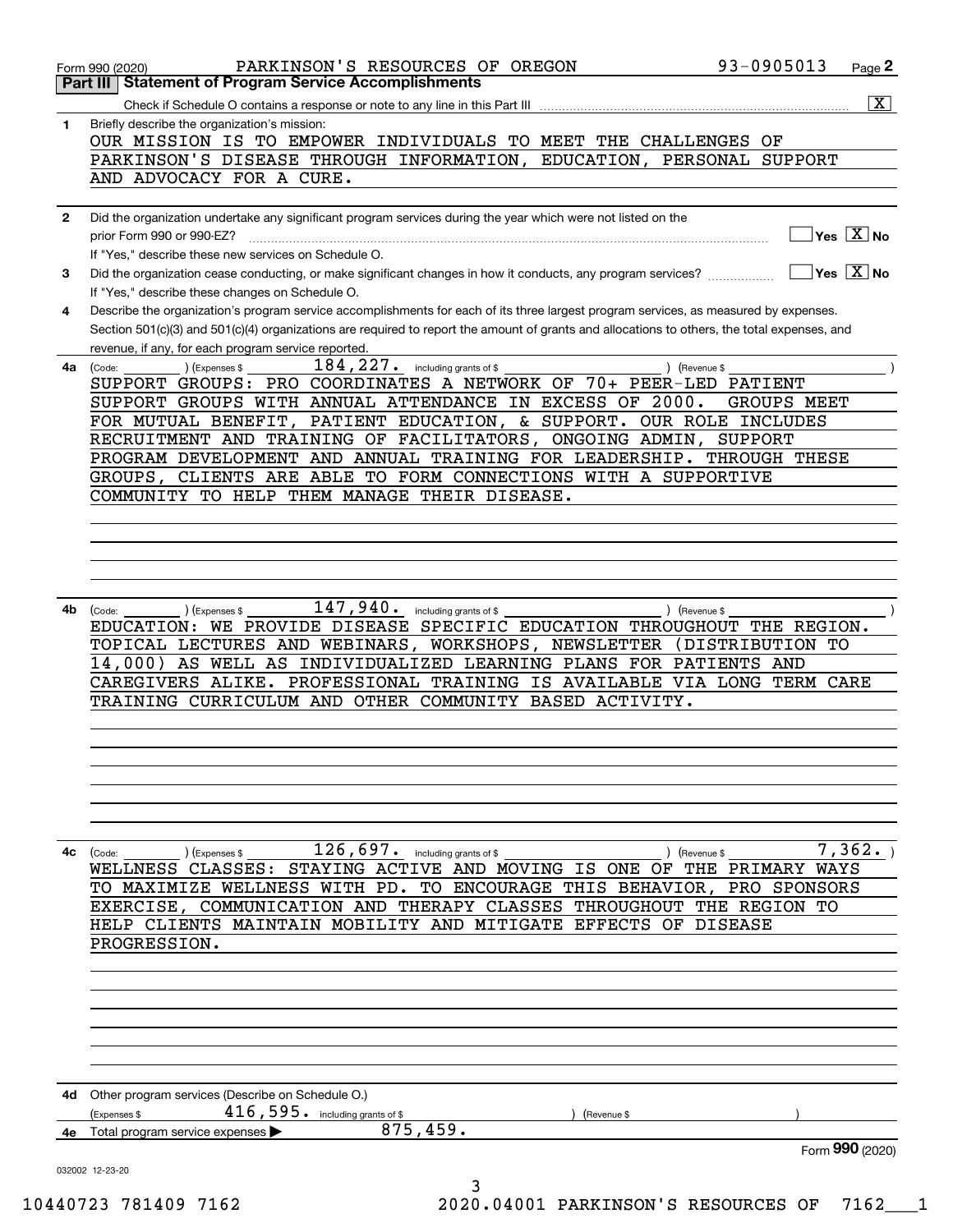|  | Form 990 (2020) |
|--|-----------------|

# Form 990 (2020) PARKINSON'S RESOURCES OF OREGON 93-0905013 <sub>Page</sub> 3<br>**Part IV | Checklist of Required Schedules**

|     |                                                                                                                                       |                 | Yes                     | No                      |
|-----|---------------------------------------------------------------------------------------------------------------------------------------|-----------------|-------------------------|-------------------------|
| 1.  | Is the organization described in section $501(c)(3)$ or $4947(a)(1)$ (other than a private foundation)?                               |                 |                         |                         |
|     |                                                                                                                                       | 1.              | X                       |                         |
| 2   |                                                                                                                                       | $\overline{2}$  | $\overline{\mathbf{x}}$ |                         |
| 3   | Did the organization engage in direct or indirect political campaign activities on behalf of or in opposition to candidates for       |                 |                         |                         |
|     |                                                                                                                                       | 3               |                         | x                       |
| 4   | Section 501(c)(3) organizations. Did the organization engage in lobbying activities, or have a section 501(h) election in effect      |                 |                         |                         |
|     |                                                                                                                                       | 4               | X                       |                         |
| 5   | Is the organization a section 501(c)(4), 501(c)(5), or 501(c)(6) organization that receives membership dues, assessments, or          |                 |                         |                         |
|     |                                                                                                                                       | 5               |                         | x                       |
| 6   | Did the organization maintain any donor advised funds or any similar funds or accounts for which donors have the right to             |                 |                         | x                       |
|     | provide advice on the distribution or investment of amounts in such funds or accounts? If "Yes," complete Schedule D, Part I          | 6               |                         |                         |
| 7   | Did the organization receive or hold a conservation easement, including easements to preserve open space,                             | $\overline{7}$  |                         | x                       |
|     |                                                                                                                                       |                 |                         |                         |
| 8   | Did the organization maintain collections of works of art, historical treasures, or other similar assets? If "Yes," complete          |                 |                         | x                       |
|     | Did the organization report an amount in Part X, line 21, for escrow or custodial account liability, serve as a custodian for         | 8               |                         |                         |
| 9   | amounts not listed in Part X; or provide credit counseling, debt management, credit repair, or debt negotiation services?             |                 |                         |                         |
|     |                                                                                                                                       | 9               |                         | x                       |
| 10  | Did the organization, directly or through a related organization, hold assets in donor-restricted endowments                          |                 |                         |                         |
|     |                                                                                                                                       | 10              | X                       |                         |
| 11  | If the organization's answer to any of the following questions is "Yes," then complete Schedule D, Parts VI, VIII, VIII, IX, or X     |                 |                         |                         |
|     | as applicable.                                                                                                                        |                 |                         |                         |
|     | a Did the organization report an amount for land, buildings, and equipment in Part X, line 10? If "Yes." complete Schedule D.         |                 |                         |                         |
|     |                                                                                                                                       | 11a             | X                       |                         |
|     | <b>b</b> Did the organization report an amount for investments - other securities in Part X, line 12, that is 5% or more of its total |                 |                         |                         |
|     |                                                                                                                                       | 11 <sub>b</sub> |                         | x                       |
|     | c Did the organization report an amount for investments - program related in Part X, line 13, that is 5% or more of its total         |                 |                         |                         |
|     |                                                                                                                                       | 11c             |                         | x                       |
|     | d Did the organization report an amount for other assets in Part X, line 15, that is 5% or more of its total assets reported in       |                 |                         |                         |
|     |                                                                                                                                       | 11d             |                         | х                       |
|     | e Did the organization report an amount for other liabilities in Part X, line 25? If "Yes," complete Schedule D, Part X               | 11e             |                         | $\overline{\mathbf{x}}$ |
| f   | Did the organization's separate or consolidated financial statements for the tax year include a footnote that addresses               |                 |                         |                         |
|     | the organization's liability for uncertain tax positions under FIN 48 (ASC 740)? If "Yes," complete Schedule D, Part X                | 11f             | X                       |                         |
|     | 12a Did the organization obtain separate, independent audited financial statements for the tax year? If "Yes," complete               |                 |                         |                         |
|     |                                                                                                                                       | 12a             |                         | x                       |
|     | <b>b</b> Was the organization included in consolidated, independent audited financial statements for the tax year?                    |                 |                         |                         |
|     | If "Yes," and if the organization answered "No" to line 12a, then completing Schedule D, Parts XI and XII is optional                 | 12D             |                         | ᅀ                       |
| 13  | Is the organization a school described in section $170(b)(1)(A)(ii)?$ If "Yes," complete Schedule E                                   | 13              |                         | X                       |
| 14a | Did the organization maintain an office, employees, or agents outside of the United States?                                           | 14a             |                         | X                       |
|     | <b>b</b> Did the organization have aggregate revenues or expenses of more than \$10,000 from grantmaking, fundraising, business,      |                 |                         |                         |
|     | investment, and program service activities outside the United States, or aggregate foreign investments valued at \$100,000            |                 |                         |                         |
|     |                                                                                                                                       | 14b             |                         | x                       |
| 15  | Did the organization report on Part IX, column (A), line 3, more than \$5,000 of grants or other assistance to or for any             |                 |                         |                         |
|     |                                                                                                                                       | 15              |                         | x                       |
| 16  | Did the organization report on Part IX, column (A), line 3, more than \$5,000 of aggregate grants or other assistance to              |                 |                         |                         |
|     |                                                                                                                                       | 16              |                         | x                       |
| 17  | Did the organization report a total of more than \$15,000 of expenses for professional fundraising services on Part IX,               |                 |                         | X                       |
|     |                                                                                                                                       | 17              |                         |                         |
| 18  | Did the organization report more than \$15,000 total of fundraising event gross income and contributions on Part VIII, lines          |                 | х                       |                         |
|     | Did the organization report more than \$15,000 of gross income from gaming activities on Part VIII, line 9a? If "Yes."                | 18              |                         |                         |
| 19  |                                                                                                                                       | 19              |                         | X                       |
|     |                                                                                                                                       | 20a             |                         | $\mathbf X$             |
|     | b If "Yes" to line 20a, did the organization attach a copy of its audited financial statements to this return?                        | 20 <sub>b</sub> |                         |                         |
| 21  | Did the organization report more than \$5,000 of grants or other assistance to any domestic organization or                           |                 |                         |                         |
|     |                                                                                                                                       | 21              |                         | x                       |
|     | 032003 12-23-20                                                                                                                       |                 |                         | Form 990 (2020)         |

032003 12-23-20

4 10440723 781409 7162 2020.04001 PARKINSON'S RESOURCES OF 7162\_\_\_1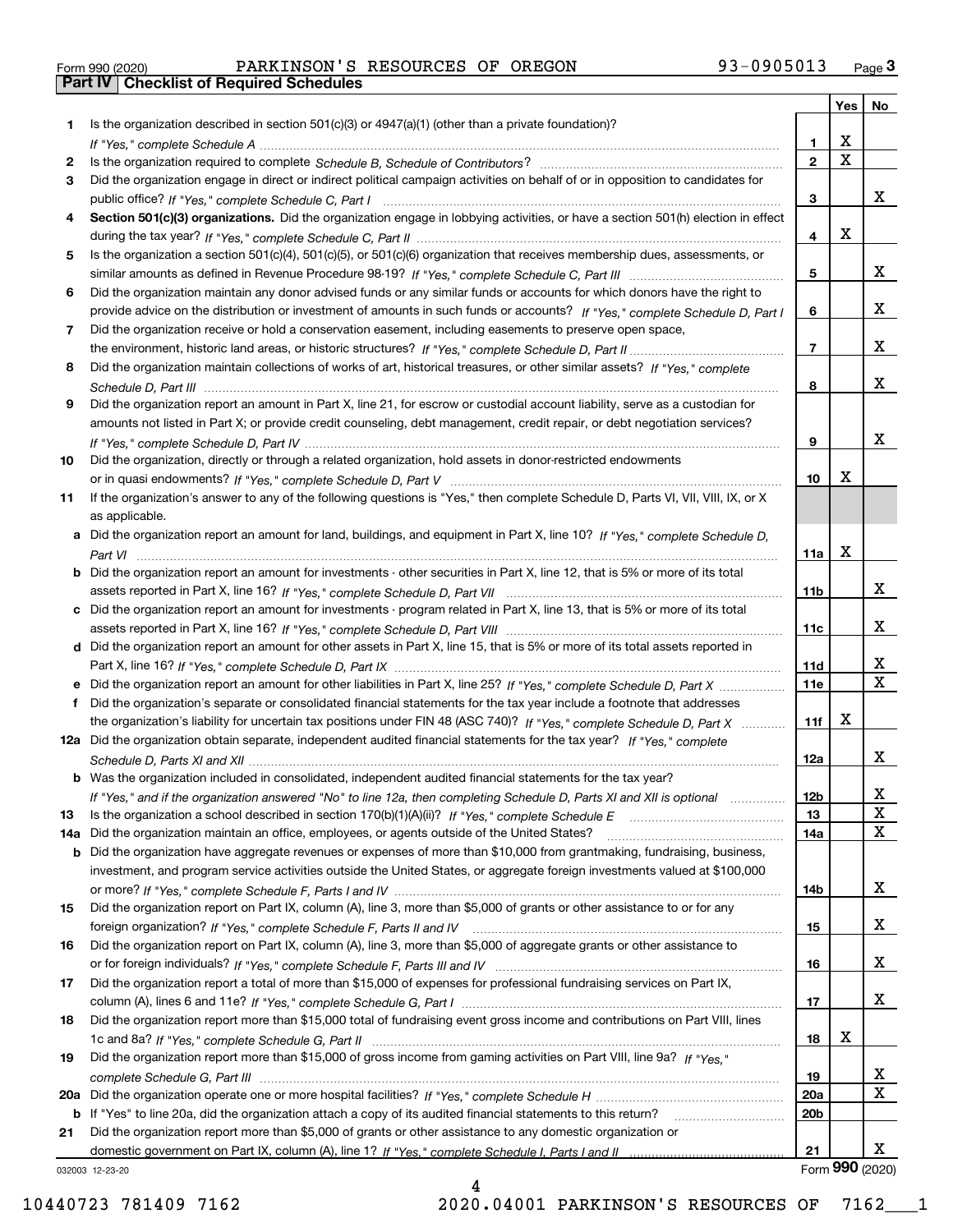|  | Form 990 (2020) |
|--|-----------------|
|  |                 |

|               | Part IV   Checklist of Required Schedules (continued)                                                                                                                                                                                         |     |             |                         |
|---------------|-----------------------------------------------------------------------------------------------------------------------------------------------------------------------------------------------------------------------------------------------|-----|-------------|-------------------------|
|               |                                                                                                                                                                                                                                               |     | Yes         | No                      |
| 22            | Did the organization report more than \$5,000 of grants or other assistance to or for domestic individuals on                                                                                                                                 |     |             |                         |
|               |                                                                                                                                                                                                                                               | 22  |             | x                       |
| 23            | Did the organization answer "Yes" to Part VII, Section A, line 3, 4, or 5 about compensation of the organization's current                                                                                                                    |     |             |                         |
|               | and former officers, directors, trustees, key employees, and highest compensated employees? If "Yes," complete                                                                                                                                |     |             |                         |
|               |                                                                                                                                                                                                                                               | 23  |             | x                       |
|               | 24a Did the organization have a tax-exempt bond issue with an outstanding principal amount of more than \$100,000 as of the                                                                                                                   |     |             |                         |
|               | last day of the year, that was issued after December 31, 2002? If "Yes," answer lines 24b through 24d and complete                                                                                                                            |     |             |                         |
|               |                                                                                                                                                                                                                                               | 24a |             | x                       |
|               | <b>b</b> Did the organization invest any proceeds of tax-exempt bonds beyond a temporary period exception?                                                                                                                                    | 24b |             |                         |
|               | c Did the organization maintain an escrow account other than a refunding escrow at any time during the year to defease                                                                                                                        |     |             |                         |
|               | any tax-exempt bonds?                                                                                                                                                                                                                         | 24c |             |                         |
|               |                                                                                                                                                                                                                                               | 24d |             |                         |
|               | 25a Section 501(c)(3), 501(c)(4), and 501(c)(29) organizations. Did the organization engage in an excess benefit                                                                                                                              |     |             |                         |
|               |                                                                                                                                                                                                                                               | 25a |             | x                       |
|               | b Is the organization aware that it engaged in an excess benefit transaction with a disqualified person in a prior year, and                                                                                                                  |     |             |                         |
|               | that the transaction has not been reported on any of the organization's prior Forms 990 or 990-EZ? If "Yes," complete                                                                                                                         |     |             |                         |
|               |                                                                                                                                                                                                                                               | 25b |             | x                       |
|               | Schedule L, Part I                                                                                                                                                                                                                            |     |             |                         |
| 26            | Did the organization report any amount on Part X, line 5 or 22, for receivables from or payables to any current<br>or former officer, director, trustee, key employee, creator or founder, substantial contributor, or 35%                    |     |             |                         |
|               |                                                                                                                                                                                                                                               | 26  |             | x                       |
|               | controlled entity or family member of any of these persons? If "Yes," complete Schedule L, Part II                                                                                                                                            |     |             |                         |
| 27            | Did the organization provide a grant or other assistance to any current or former officer, director, trustee, key employee,                                                                                                                   |     |             |                         |
|               | creator or founder, substantial contributor or employee thereof, a grant selection committee member, or to a 35% controlled                                                                                                                   | 27  |             | x                       |
|               | entity (including an employee thereof) or family member of any of these persons? If "Yes," complete Schedule L, Part III<br>Was the organization a party to a business transaction with one of the following parties (see Schedule L, Part IV |     |             |                         |
| 28            |                                                                                                                                                                                                                                               |     |             |                         |
|               | instructions, for applicable filing thresholds, conditions, and exceptions):                                                                                                                                                                  |     |             |                         |
|               | a A current or former officer, director, trustee, key employee, creator or founder, or substantial contributor? If                                                                                                                            | 28a |             | x                       |
|               |                                                                                                                                                                                                                                               | 28b |             | $\overline{\mathbf{x}}$ |
|               | c A 35% controlled entity of one or more individuals and/or organizations described in lines 28a or 28b? If                                                                                                                                   |     |             |                         |
|               |                                                                                                                                                                                                                                               | 28c |             | X                       |
| 29            |                                                                                                                                                                                                                                               | 29  | $\mathbf X$ |                         |
| 30            | Did the organization receive contributions of art, historical treasures, or other similar assets, or qualified conservation                                                                                                                   |     |             |                         |
|               |                                                                                                                                                                                                                                               | 30  |             | х                       |
| 31            | Did the organization liquidate, terminate, or dissolve and cease operations? If "Yes," complete Schedule N, Part I                                                                                                                            | 31  |             | $\overline{\mathbf{X}}$ |
| 32            | Did the organization sell, exchange, dispose of, or transfer more than 25% of its net assets? If "Yes." complete                                                                                                                              |     |             |                         |
|               |                                                                                                                                                                                                                                               | 32  |             | ᅀ                       |
| 33            | Did the organization own 100% of an entity disregarded as separate from the organization under Regulations                                                                                                                                    |     |             |                         |
|               |                                                                                                                                                                                                                                               | 33  |             | x                       |
| 34            | Was the organization related to any tax-exempt or taxable entity? If "Yes," complete Schedule R, Part II, III, or IV, and                                                                                                                     |     |             |                         |
|               |                                                                                                                                                                                                                                               | 34  |             | X                       |
|               | 35a Did the organization have a controlled entity within the meaning of section 512(b)(13)?                                                                                                                                                   | 35a |             | $\overline{\mathbf{x}}$ |
|               | b If "Yes" to line 35a, did the organization receive any payment from or engage in any transaction with a controlled entity                                                                                                                   |     |             |                         |
|               |                                                                                                                                                                                                                                               | 35b |             |                         |
| 36            | Section 501(c)(3) organizations. Did the organization make any transfers to an exempt non-charitable related organization?                                                                                                                    |     |             |                         |
|               |                                                                                                                                                                                                                                               | 36  |             | x                       |
| 37            | Did the organization conduct more than 5% of its activities through an entity that is not a related organization                                                                                                                              |     |             |                         |
|               |                                                                                                                                                                                                                                               | 37  |             | х                       |
| 38            | Did the organization complete Schedule O and provide explanations in Schedule O for Part VI, lines 11b and 19?                                                                                                                                |     |             |                         |
|               |                                                                                                                                                                                                                                               | 38  | X           |                         |
| <b>Part V</b> | <b>Statements Regarding Other IRS Filings and Tax Compliance</b>                                                                                                                                                                              |     |             |                         |
|               | Check if Schedule O contains a response or note to any line in this Part V                                                                                                                                                                    |     |             |                         |
|               |                                                                                                                                                                                                                                               |     | Yes         | No                      |
|               | 10<br>1a                                                                                                                                                                                                                                      |     |             |                         |
|               | 0<br><b>b</b> Enter the number of Forms W-2G included in line 1a. Enter -0- if not applicable<br>1b                                                                                                                                           |     |             |                         |
|               | c Did the organization comply with backup withholding rules for reportable payments to vendors and reportable gaming                                                                                                                          |     |             |                         |
|               |                                                                                                                                                                                                                                               | 1c  |             |                         |
|               | 032004 12-23-20<br>5                                                                                                                                                                                                                          |     |             | Form 990 (2020)         |
|               |                                                                                                                                                                                                                                               |     |             |                         |

10440723 781409 7162 2020.04001 PARKINSON'S RESOURCES OF 7162\_\_\_1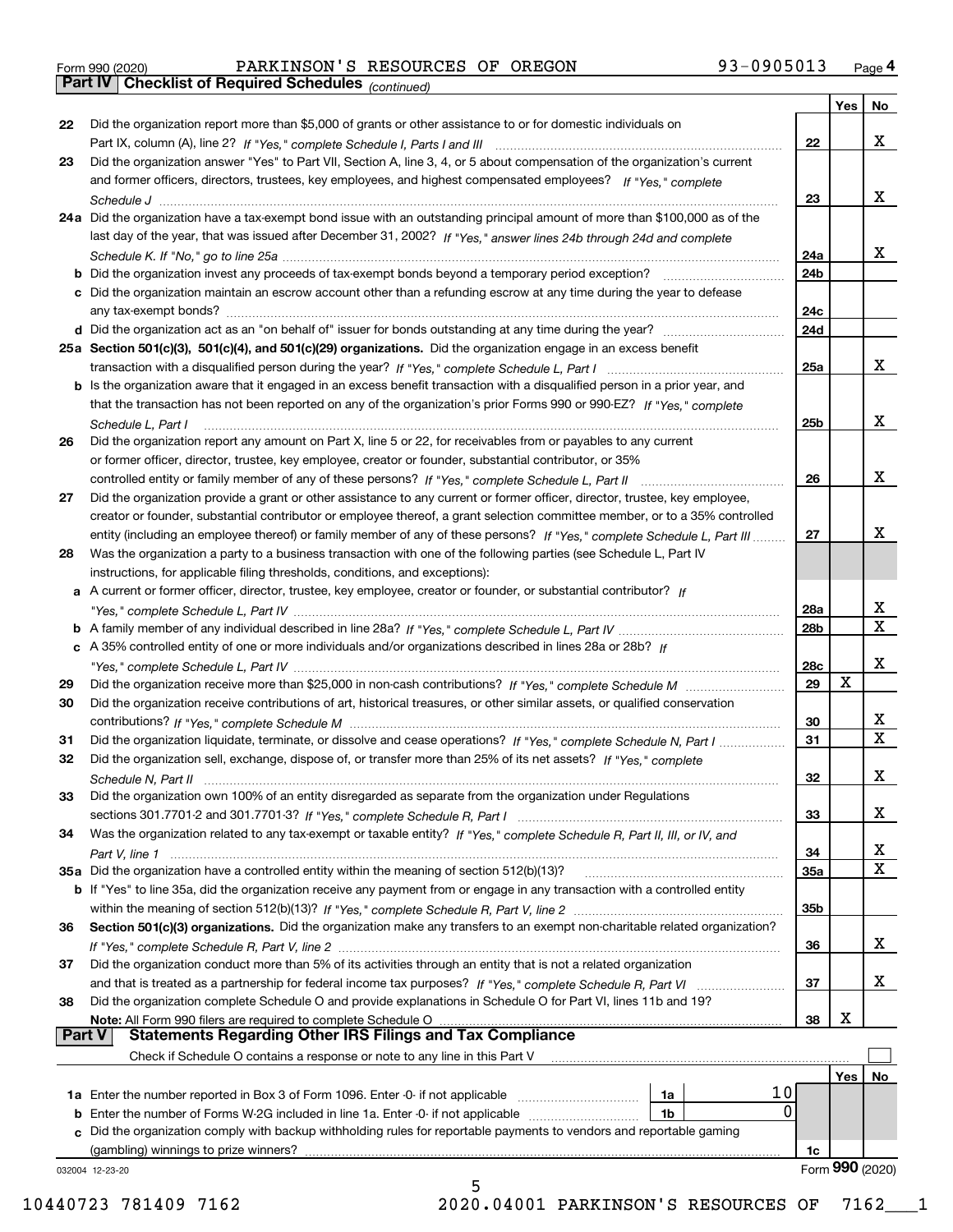| <b>Part V</b> | 93-0905013<br>PARKINSON'S RESOURCES OF OREGON<br>Form 990 (2020)<br>Statements Regarding Other IRS Filings and Tax Compliance (continued)       |                |     | Page $5$  |
|---------------|-------------------------------------------------------------------------------------------------------------------------------------------------|----------------|-----|-----------|
|               |                                                                                                                                                 |                | Yes | <b>No</b> |
|               | 2a Enter the number of employees reported on Form W-3, Transmittal of Wage and Tax Statements,                                                  |                |     |           |
|               | 11<br>filed for the calendar year ending with or within the year covered by this return<br>2a                                                   |                |     |           |
|               |                                                                                                                                                 | 2 <sub>b</sub> | X   |           |
|               |                                                                                                                                                 |                |     |           |
|               | 3a Did the organization have unrelated business gross income of \$1,000 or more during the year?                                                | 3a             |     | x         |
|               |                                                                                                                                                 | 3 <sub>b</sub> |     |           |
|               | 4a At any time during the calendar year, did the organization have an interest in, or a signature or other authority over, a                    |                |     |           |
|               | financial account in a foreign country (such as a bank account, securities account, or other financial account)?                                | 4a             |     | x         |
|               | <b>b</b> If "Yes," enter the name of the foreign country $\blacktriangleright$                                                                  |                |     |           |
|               | See instructions for filing requirements for FinCEN Form 114, Report of Foreign Bank and Financial Accounts (FBAR).                             |                |     |           |
| 5a            | Was the organization a party to a prohibited tax shelter transaction at any time during the tax year?                                           | 5a             |     | х         |
| b             | Did any taxable party notify the organization that it was or is a party to a prohibited tax shelter transaction?                                | 5 <sub>b</sub> |     | х         |
| c             |                                                                                                                                                 | 5c             |     |           |
| 6а            | Does the organization have annual gross receipts that are normally greater than \$100,000, and did the organization solicit                     |                |     |           |
|               | any contributions that were not tax deductible as charitable contributions?                                                                     | 6a             |     | X.        |
|               | <b>b</b> If "Yes," did the organization include with every solicitation an express statement that such contributions or gifts                   |                |     |           |
|               | were not tax deductible?                                                                                                                        | 6b             |     |           |
| 7             | Organizations that may receive deductible contributions under section 170(c).                                                                   |                |     |           |
| a             | Did the organization receive a payment in excess of \$75 made partly as a contribution and partly for goods and services provided to the payor? | 7a             | X   |           |
| b             | If "Yes," did the organization notify the donor of the value of the goods or services provided?                                                 | 7b             | х   |           |
|               | c Did the organization sell, exchange, or otherwise dispose of tangible personal property for which it was required                             |                |     |           |
|               | to file Form 8282?                                                                                                                              | 7c             |     | X         |
| d             | If "Yes," indicate the number of Forms 8282 filed during the year<br>7d                                                                         |                |     |           |
|               | e Did the organization receive any funds, directly or indirectly, to pay premiums on a personal benefit contract?                               | 7e             |     | х         |
|               | Did the organization, during the year, pay premiums, directly or indirectly, on a personal benefit contract?                                    | 7f             |     | X         |

|                                                                                                           | Did the organization, during the year, pay premiums, directly or indirectly, on a personal benefit contract?                       |                 |     | 7f              | N/R | х |  |  |  |  |
|-----------------------------------------------------------------------------------------------------------|------------------------------------------------------------------------------------------------------------------------------------|-----------------|-----|-----------------|-----|---|--|--|--|--|
| g                                                                                                         | If the organization received a contribution of qualified intellectual property, did the organization file Form 8899 as required?   |                 |     |                 |     |   |  |  |  |  |
| h                                                                                                         | If the organization received a contribution of cars, boats, airplanes, or other vehicles, did the organization file a Form 1098-C? |                 |     | 7h              | N/R |   |  |  |  |  |
| Sponsoring organizations maintaining donor advised funds. Did a donor advised fund maintained by the<br>8 |                                                                                                                                    |                 |     |                 |     |   |  |  |  |  |
|                                                                                                           | sponsoring organization have excess business holdings at any time during the year?                                                 |                 | N/A | 8               |     |   |  |  |  |  |
| 9                                                                                                         | Sponsoring organizations maintaining donor advised funds.                                                                          |                 |     |                 |     |   |  |  |  |  |
| а                                                                                                         | Did the sponsoring organization make any taxable distributions under section 4966?                                                 |                 | N/A | 9а              |     |   |  |  |  |  |
| b                                                                                                         | Did the sponsoring organization make a distribution to a donor, donor advisor, or related person?                                  |                 | N/A | 9b              |     |   |  |  |  |  |
| 10                                                                                                        | Section 501(c)(7) organizations. Enter:                                                                                            |                 |     |                 |     |   |  |  |  |  |
| a                                                                                                         |                                                                                                                                    | 10a             |     |                 |     |   |  |  |  |  |
| b                                                                                                         | Gross receipts, included on Form 990, Part VIII, line 12, for public use of club facilities                                        | 10 <sub>b</sub> |     |                 |     |   |  |  |  |  |
| 11                                                                                                        | Section 501(c)(12) organizations. Enter:                                                                                           |                 |     |                 |     |   |  |  |  |  |
| a                                                                                                         | N/A<br>Gross income from members or shareholders                                                                                   | 11a             |     |                 |     |   |  |  |  |  |
| b                                                                                                         | Gross income from other sources (Do not net amounts due or paid to other sources against                                           |                 |     |                 |     |   |  |  |  |  |
|                                                                                                           | amounts due or received from them.)                                                                                                | 11 <sub>b</sub> |     |                 |     |   |  |  |  |  |
| 12a                                                                                                       | Section 4947(a)(1) non-exempt charitable trusts. Is the organization filing Form 990 in lieu of Form 1041?                         |                 |     | 12a             |     |   |  |  |  |  |
| b                                                                                                         | If "Yes," enter the amount of tax-exempt interest received or accrued during the year $\ldots \mathbf{N}/\mathbf{A}$               | 12b             |     |                 |     |   |  |  |  |  |
| 13                                                                                                        | Section 501(c)(29) qualified nonprofit health insurance issuers.                                                                   |                 |     |                 |     |   |  |  |  |  |
| a                                                                                                         |                                                                                                                                    |                 | N/A | 13а             |     |   |  |  |  |  |
|                                                                                                           | <b>Note:</b> See the instructions for additional information the organization must report on Schedule O.                           |                 |     |                 |     |   |  |  |  |  |
| b                                                                                                         | Enter the amount of reserves the organization is required to maintain by the states in which the                                   |                 |     |                 |     |   |  |  |  |  |
|                                                                                                           |                                                                                                                                    | 13 <sub>b</sub> |     |                 |     |   |  |  |  |  |
| c                                                                                                         |                                                                                                                                    | 13 <sub>c</sub> |     |                 |     |   |  |  |  |  |
|                                                                                                           | <b>14a</b> Did the organization receive any payments for indoor tanning services during the tax year?                              |                 |     | 14a             |     | x |  |  |  |  |
|                                                                                                           |                                                                                                                                    |                 |     | 14 <sub>b</sub> |     |   |  |  |  |  |
| 15                                                                                                        | Is the organization subject to the section 4960 tax on payment(s) of more than \$1,000,000 in remuneration or                      |                 |     |                 |     |   |  |  |  |  |
|                                                                                                           | excess parachute payment(s) during the year?                                                                                       |                 |     |                 |     |   |  |  |  |  |
|                                                                                                           | If "Yes," see instructions and file Form 4720, Schedule N.                                                                         |                 |     |                 |     |   |  |  |  |  |
| 16                                                                                                        | Is the organization an educational institution subject to the section 4968 excise tax on net investment income?                    |                 |     | 16              |     | x |  |  |  |  |
|                                                                                                           | If "Yes," complete Form 4720, Schedule O.                                                                                          |                 |     |                 |     |   |  |  |  |  |

Form (2020) **990**

032005 12-23-20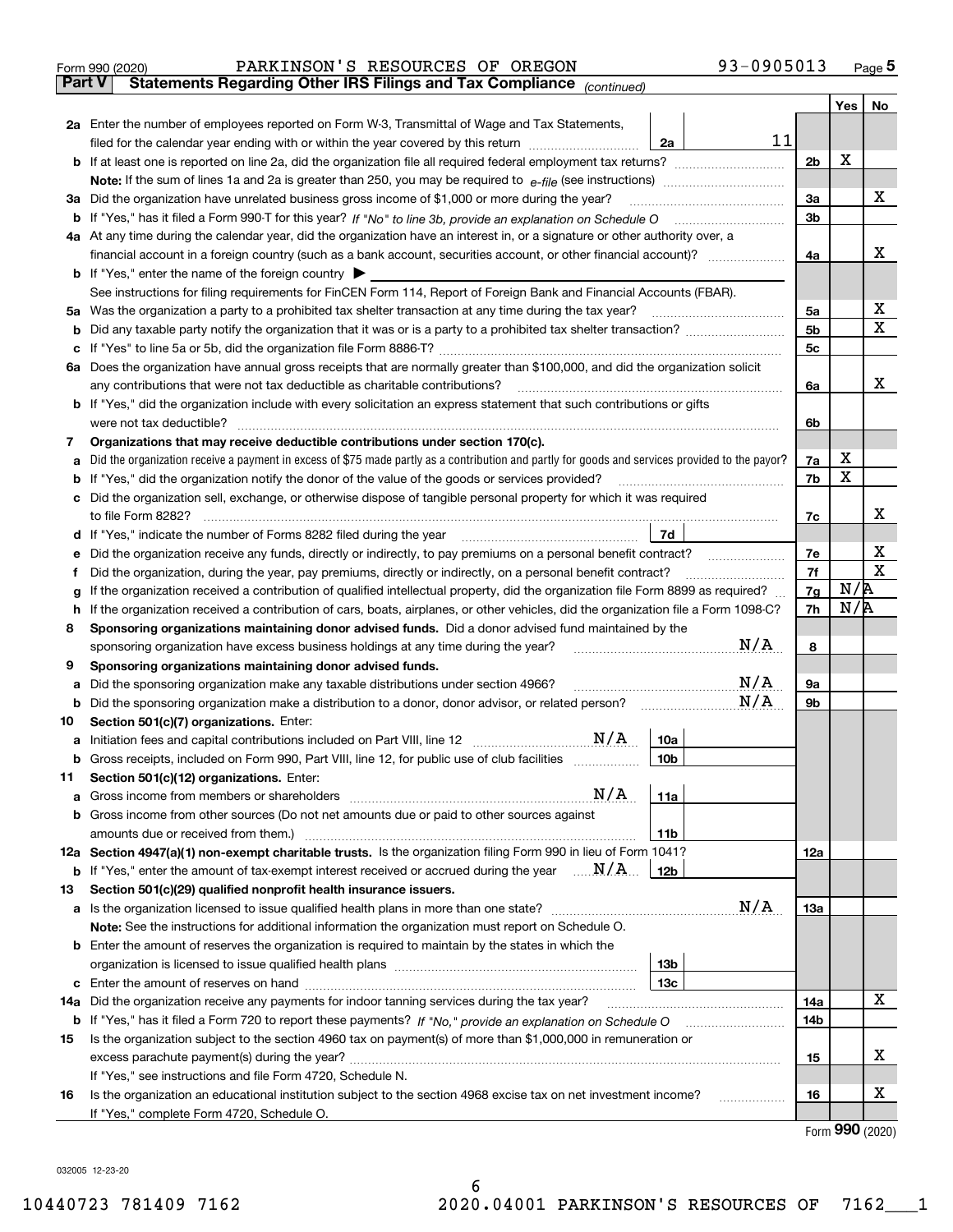|    |                                                                                                                                                                                                                                |                 |                 | $Yes \mid No$            |
|----|--------------------------------------------------------------------------------------------------------------------------------------------------------------------------------------------------------------------------------|-----------------|-----------------|--------------------------|
|    | 1a<br><b>1a</b> Enter the number of voting members of the governing body at the end of the tax year                                                                                                                            | 17              |                 |                          |
|    | If there are material differences in voting rights among members of the governing body, or if the governing                                                                                                                    |                 |                 |                          |
|    | body delegated broad authority to an executive committee or similar committee, explain on Schedule O.                                                                                                                          |                 |                 |                          |
|    | 1b                                                                                                                                                                                                                             | 17              |                 |                          |
| 2  | Did any officer, director, trustee, or key employee have a family relationship or a business relationship with any other<br>officer, director, trustee, or key employee?                                                       | $\mathbf{2}$    |                 | х                        |
| З  | Did the organization delegate control over management duties customarily performed by or under the direct supervision                                                                                                          |                 |                 |                          |
|    |                                                                                                                                                                                                                                | 3               |                 | $\underline{\mathbf{X}}$ |
| 4  | Did the organization make any significant changes to its governing documents since the prior Form 990 was filed?                                                                                                               | 4               |                 | $\overline{\mathtt{x}}$  |
| 5  |                                                                                                                                                                                                                                | 5               |                 | $\overline{\texttt{x}}$  |
| 6  | Did the organization have members or stockholders?                                                                                                                                                                             | 6               |                 | $\overline{\mathbf{x}}$  |
| 7a | Did the organization have members, stockholders, or other persons who had the power to elect or appoint one or                                                                                                                 |                 |                 |                          |
|    | more members of the governing body?                                                                                                                                                                                            | 7a              |                 | X                        |
|    | b Are any governance decisions of the organization reserved to (or subject to approval by) members, stockholders, or                                                                                                           |                 |                 |                          |
|    | persons other than the governing body?                                                                                                                                                                                         | 7b              |                 | х                        |
| 8  | Did the organization contemporaneously document the meetings held or written actions undertaken during the year by the following:                                                                                              |                 |                 |                          |
| a  |                                                                                                                                                                                                                                | 8а              | X               |                          |
|    |                                                                                                                                                                                                                                | 8b              | X               |                          |
| 9  | Is there any officer, director, trustee, or key employee listed in Part VII, Section A, who cannot be reached at the                                                                                                           |                 |                 |                          |
|    |                                                                                                                                                                                                                                | 9               |                 | x                        |
|    | Section B. Policies (This Section B requests information about policies not required by the Internal Revenue Code.)                                                                                                            |                 |                 |                          |
|    |                                                                                                                                                                                                                                |                 | Yes             | No                       |
|    |                                                                                                                                                                                                                                | 10a             |                 | X                        |
|    | <b>b</b> If "Yes," did the organization have written policies and procedures governing the activities of such chapters, affiliates,                                                                                            |                 |                 |                          |
|    |                                                                                                                                                                                                                                | 10 <sub>b</sub> |                 |                          |
|    | 11a Has the organization provided a complete copy of this Form 990 to all members of its governing body before filing the form?                                                                                                | 11a             | x               |                          |
|    | <b>b</b> Describe in Schedule O the process, if any, used by the organization to review this Form 990.                                                                                                                         |                 |                 |                          |
|    |                                                                                                                                                                                                                                | 12a             | X               |                          |
|    | <b>b</b> Were officers, directors, or trustees, and key employees required to disclose annually interests that could give rise to conflicts?                                                                                   | 12 <sub>b</sub> | X               |                          |
|    | c Did the organization regularly and consistently monitor and enforce compliance with the policy? If "Yes." describe                                                                                                           |                 |                 |                          |
|    |                                                                                                                                                                                                                                | 12c             | X               |                          |
| 13 | in Schedule O how this was done manufactured and contain an according to the state of the schedule O how this was done                                                                                                         | 13              | X               |                          |
| 14 | Did the organization have a written document retention and destruction policy? manufactured and the organization have a written document retention and destruction policy?                                                     | 14              | X               |                          |
| 15 | Did the process for determining compensation of the following persons include a review and approval by independent                                                                                                             |                 |                 |                          |
|    | persons, comparability data, and contemporaneous substantiation of the deliberation and decision?                                                                                                                              |                 |                 |                          |
|    |                                                                                                                                                                                                                                |                 | X               |                          |
|    | a The organization's CEO, Executive Director, or top management official manufactured content content of the organization's CEO, Executive Director, or top management official manufactured content of the state of the state | 15a             | X               |                          |
|    | <b>b</b> Other officers or key employees of the organization                                                                                                                                                                   | 15 <sub>b</sub> |                 |                          |
|    | If "Yes" to line 15a or 15b, describe the process in Schedule O (see instructions).                                                                                                                                            |                 |                 |                          |
|    | 16a Did the organization invest in, contribute assets to, or participate in a joint venture or similar arrangement with a                                                                                                      |                 |                 | X                        |
|    | taxable entity during the year?                                                                                                                                                                                                | 16a             |                 |                          |
|    | b If "Yes," did the organization follow a written policy or procedure requiring the organization to evaluate its participation                                                                                                 |                 |                 |                          |
|    | in joint venture arrangements under applicable federal tax law, and take steps to safeguard the organization's                                                                                                                 |                 |                 |                          |
|    | <b>Section C. Disclosure</b>                                                                                                                                                                                                   | 16b             |                 |                          |
|    |                                                                                                                                                                                                                                |                 |                 |                          |
| 17 | List the states with which a copy of this Form 990 is required to be filed $\blacktriangleright$ OR, WA                                                                                                                        |                 |                 |                          |
| 18 | Section 6104 requires an organization to make its Forms 1023 (1024 or 1024-A, if applicable), 990, and 990-T (Section 501(c)(3)s only) available                                                                               |                 |                 |                          |
|    | for public inspection. Indicate how you made these available. Check all that apply.                                                                                                                                            |                 |                 |                          |
|    | $X \mid$ Own website<br>$X$ Upon request<br>Another's website<br>Other (explain on Schedule O)                                                                                                                                 |                 |                 |                          |
| 19 | Describe on Schedule O whether (and if so, how) the organization made its governing documents, conflict of interest policy, and financial                                                                                      |                 |                 |                          |
|    | statements available to the public during the tax year.                                                                                                                                                                        |                 |                 |                          |
|    | State the name, address, and telephone number of the person who possesses the organization's books and records                                                                                                                 |                 |                 |                          |
| 20 | HOLLY CHAIMOV - 503-594-0901                                                                                                                                                                                                   |                 |                 |                          |
|    | 8880 SW NIMBUS AVE, NO. B, BEAVERTON, OR<br>97008                                                                                                                                                                              |                 |                 |                          |
|    | 032006 12-23-20                                                                                                                                                                                                                |                 | Form 990 (2020) |                          |
|    | 7                                                                                                                                                                                                                              |                 |                 |                          |

## Form 990 (2020) **Form 990 (2020)** PARKINSON 'S RESOURCES OF OREGON 93-0905013 Page 6<br>**Part VI** | Governance, Management, and Disclosure *For each "Yes" response to lines 2 through 7b below, and for a "No" response* PARKINSON'S RESOURCES OF OREGON 93-0905013

Check if Schedule O contains a response or note to any line in this Part VI

**Section A. Governing Body and Management**

*For each "Yes" response to lines 2 through 7b below, and for a "No" response to line 8a, 8b, or 10b below, describe the circumstances, processes, or changes on Schedule O. See instructions.*

 $\boxed{\text{X}}$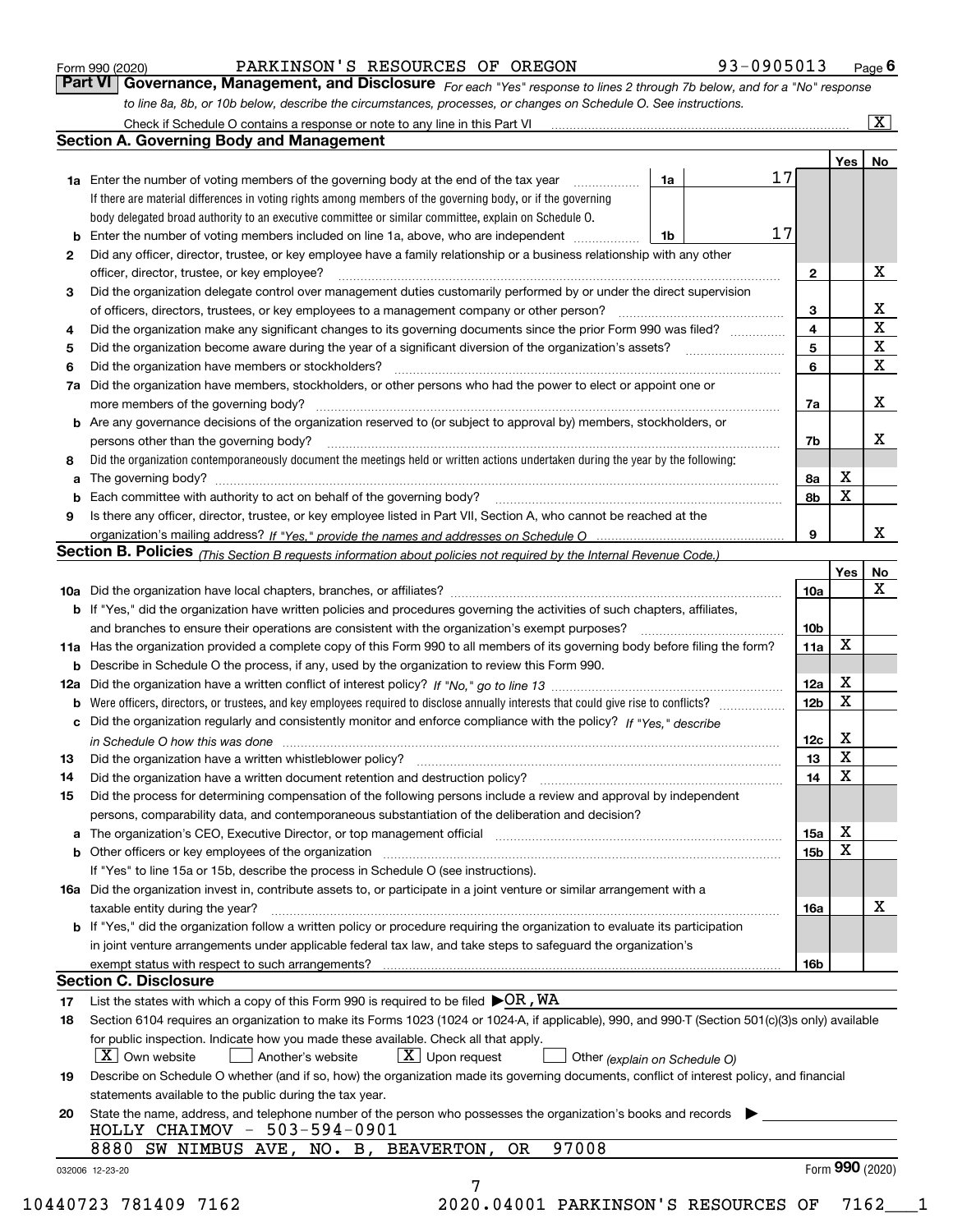$\mathcal{L}^{\text{max}}$ 

**7Part VII Compensation of Officers, Directors, Trustees, Key Employees, Highest Compensated Employees, and Independent Contractors**

Check if Schedule O contains a response or note to any line in this Part VII

**Section A. Officers, Directors, Trustees, Key Employees, and Highest Compensated Employees**

**1a**  Complete this table for all persons required to be listed. Report compensation for the calendar year ending with or within the organization's tax year. **•** List all of the organization's current officers, directors, trustees (whether individuals or organizations), regardless of amount of compensation.

Enter -0- in columns (D), (E), and (F) if no compensation was paid.

 $\bullet$  List all of the organization's  $\,$ current key employees, if any. See instructions for definition of "key employee."

**•** List the organization's five current highest compensated employees (other than an officer, director, trustee, or key employee) who received reportable compensation (Box 5 of Form W-2 and/or Box 7 of Form 1099-MISC) of more than \$100,000 from the organization and any related organizations.

**•** List all of the organization's former officers, key employees, and highest compensated employees who received more than \$100,000 of reportable compensation from the organization and any related organizations.

**former directors or trustees**  ¥ List all of the organization's that received, in the capacity as a former director or trustee of the organization, more than \$10,000 of reportable compensation from the organization and any related organizations.

See instructions for the order in which to list the persons above.

Check this box if neither the organization nor any related organization compensated any current officer, director, or trustee.  $\mathcal{L}^{\text{max}}$ 

| (A)                                | (B)                    |                                |                                 |             | (C)          |                                  |        | (D)             | (E)                | (F)                          |
|------------------------------------|------------------------|--------------------------------|---------------------------------|-------------|--------------|----------------------------------|--------|-----------------|--------------------|------------------------------|
| Name and title                     | Average                |                                | (do not check more than one     | Position    |              |                                  |        | Reportable      | Reportable         | Estimated                    |
|                                    | hours per              |                                | box, unless person is both an   |             |              |                                  |        | compensation    | compensation       | amount of                    |
|                                    | week                   |                                | officer and a director/trustee) |             |              |                                  |        | from            | from related       | other                        |
|                                    | (list any              |                                |                                 |             |              |                                  |        | the             | organizations      | compensation                 |
|                                    | hours for              |                                |                                 |             |              |                                  |        | organization    | (W-2/1099-MISC)    | from the                     |
|                                    | related                |                                |                                 |             |              |                                  |        | (W-2/1099-MISC) |                    | organization                 |
|                                    | organizations<br>below |                                |                                 |             |              |                                  |        |                 |                    | and related<br>organizations |
|                                    | line)                  | Individual trustee or director | Institutional trustee           | Officer     | Key employee | Highest compensated<br> employee | Former |                 |                    |                              |
| HOLLY CHAIMOV<br>(1)               | 50.00                  |                                |                                 |             |              |                                  |        |                 |                    |                              |
| EXECUTIVE DIRECTOR                 |                        |                                |                                 | $\mathbf X$ |              |                                  |        | 140,455.        | $0$ .              | 4,125.                       |
| (2)<br>CONNIE HELLESON             | 2.50                   |                                |                                 |             |              |                                  |        |                 |                    |                              |
| <b>CHAIR</b>                       |                        | $\overline{\mathbf{X}}$        |                                 | $\mathbf X$ |              |                                  |        | 0.              | 0.                 | $0_{.}$                      |
| KRISTIN WHITNEY<br>(3)             | 1.00                   |                                |                                 |             |              |                                  |        |                 |                    |                              |
| VICE CHAIR                         |                        | X                              |                                 | $\mathbf X$ |              |                                  |        | 0.              | 0.                 | $0_{.}$                      |
| GREGG GIBONEY<br>(4)               | 2.50                   |                                |                                 |             |              |                                  |        |                 |                    |                              |
| <b>TREASURER</b>                   |                        | $\overline{\mathbf{X}}$        |                                 | $\mathbf X$ |              |                                  |        | 0.              | 0.                 | $0_{.}$                      |
| KELLY SWEENEY<br>(5)               | 2.00                   |                                |                                 |             |              |                                  |        |                 |                    |                              |
| <b>CHAIR</b>                       |                        | $\overline{\mathbf{X}}$        |                                 | $\mathbf X$ |              |                                  |        | 0.              | 0.                 | $0_{.}$                      |
| JUSTIN N. SMITH<br>(6)             | 1.00                   |                                |                                 |             |              |                                  |        |                 |                    |                              |
| 2ND VICE CHAIR                     |                        | $\overline{\mathbf{X}}$        |                                 | $\mathbf X$ |              |                                  |        | 0.              | 0.                 | $0_{.}$                      |
| (7)<br>TODD BAUMAN                 | 1.00                   |                                |                                 |             |              |                                  |        |                 |                    |                              |
| <b>SECRETARY</b>                   |                        | $\rm X$                        |                                 | $\mathbf X$ |              |                                  |        | 0.              | 0.                 | $\mathbf 0$ .                |
| <b>GERALD HULSMAN</b><br>(8)       | 1.00                   |                                |                                 |             |              |                                  |        |                 |                    |                              |
| AT LARGE                           |                        | X                              |                                 |             |              |                                  |        | 0.              | 0.                 | $\mathbf 0$ .                |
| <b>GREG CHAILLE</b><br>(9)         | 1.00                   |                                |                                 |             |              |                                  |        |                 |                    |                              |
| AT LARGE                           |                        | X                              |                                 |             |              |                                  |        | 0.              | 0.                 | $\mathbf 0$ .                |
| (10) JOE QUINN                     | 1.00                   |                                |                                 |             |              |                                  |        |                 |                    |                              |
| AT LARGE                           |                        | X                              |                                 |             |              |                                  |        | 0.              | 0.                 | $\mathbf 0$ .                |
| (11) BARNEY HYDE                   | 1.00                   |                                |                                 |             |              |                                  |        |                 |                    |                              |
| AT LARGE                           |                        | X                              |                                 |             |              |                                  |        | 0.              | 0.                 | $\mathbf 0$ .                |
| (12) LAURIE AYERS PINO             | 1.00                   |                                |                                 |             |              |                                  |        |                 |                    |                              |
| AT LARGE                           |                        | X                              |                                 |             |              |                                  |        | 0.              | 0.                 | $\mathbf 0$ .                |
| (13) RICHARD BROWN                 | 1.00                   |                                |                                 |             |              |                                  |        |                 |                    |                              |
| AT LARGE<br>(14) RICHARD ROSENBAUM | 1.00                   | X                              |                                 |             |              |                                  |        | 0.              | 0.                 | 0.                           |
| AT LARGE                           |                        | $\mathbf X$                    |                                 |             |              |                                  |        | 0.              | $\mathbf 0$ .      | 0.                           |
| (15) RYLAND MOORE                  | 1.00                   |                                |                                 |             |              |                                  |        |                 |                    |                              |
| AT LARGE                           |                        | $\mathbf X$                    |                                 |             |              |                                  |        | $\mathbf 0$ .   | $\mathbf 0$ .      | 0.                           |
| (16) MELODY BOYCE                  | 1.00                   |                                |                                 |             |              |                                  |        |                 |                    |                              |
| AT LARGE                           |                        | $\mathbf X$                    |                                 |             |              |                                  |        | 0.              | $\boldsymbol{0}$ . | $0_{\cdot}$                  |
| (17) MISTY BLODGETTE               | 1.00                   |                                |                                 |             |              |                                  |        |                 |                    |                              |
| AT LARGE                           |                        | $\mathbf X$                    |                                 |             |              |                                  |        | 0.              | $\mathbf 0$ .      | 0.                           |
| 032007 12-23-20                    |                        |                                |                                 |             |              |                                  |        |                 |                    | Form 990 (2020)              |

8

032007 12-23-20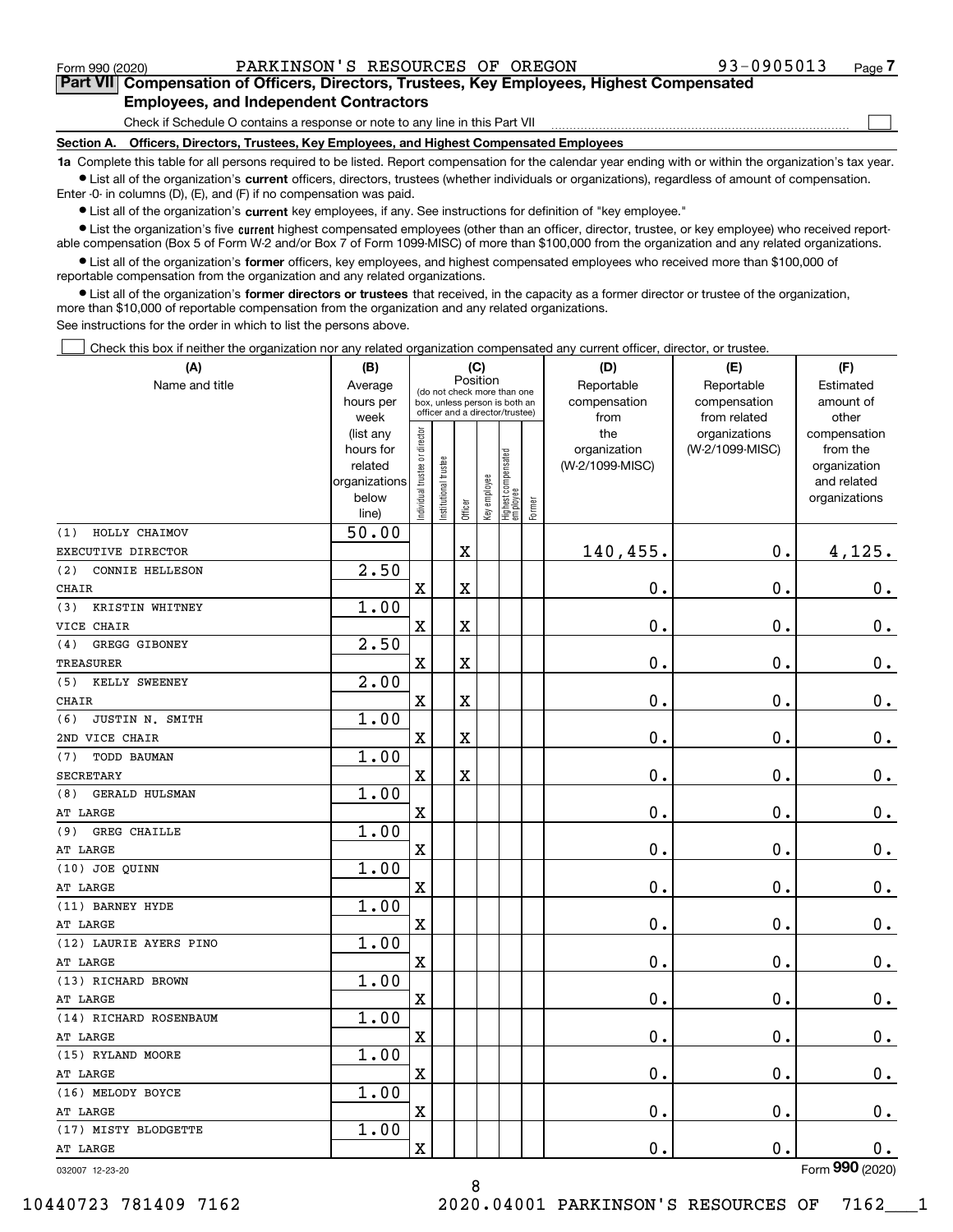| <b>Part VII</b><br>Section A. Officers, Directors, Trustees, Key Employees, and Highest Compensated Employees (continued)<br>(B)<br>(C)<br>(A)<br>(D)<br>(F)<br>(E)<br>Position<br>Average<br>Reportable<br>Name and title<br>Reportable<br>Estimated<br>(do not check more than one<br>hours per<br>compensation<br>compensation<br>amount of<br>box, unless person is both an<br>officer and a director/trustee)<br>week<br>from related<br>other<br>from<br>(list any<br>Individual trustee or director<br>the<br>organizations<br>compensation<br>hours for<br>organization<br>(W-2/1099-MISC)<br>from the<br>Highest compensated<br> employee<br>Institutional trustee<br>related<br>(W-2/1099-MISC)<br>organization<br>key employee<br>organizations<br>and related<br>below<br>organizations<br>Former<br>Officer<br>line)<br>1.00<br>(18) CHRIS CLINE<br>X<br>0.<br>0.<br>0.<br>AT LARGE<br>4,125.<br>140,455.<br>0.<br>$\overline{0}$ .<br>0.<br>0.<br>c Total from continuation sheets to Part VII, Section A<br>4,125.<br>140, 455.<br>0.<br>Total number of individuals (including but not limited to those listed above) who received more than \$100,000 of reportable<br>2<br>1<br>compensation from the organization<br>Yes<br>No<br>3<br>Did the organization list any former officer, director, trustee, key employee, or highest compensated employee on<br>х<br>3<br>line 1a? If "Yes," complete Schedule J for such individual manufactured contained and the line 1a? If "Yes," complete Schedule J for such individual<br>For any individual listed on line 1a, is the sum of reportable compensation and other compensation from the organization<br>х<br>4<br>Did any person listed on line 1a receive or accrue compensation from any unrelated organization or individual for services<br>5<br>х<br>5<br><b>Section B. Independent Contractors</b><br>Complete this table for your five highest compensated independent contractors that received more than \$100,000 of compensation from<br>1.<br>the organization. Report compensation for the calendar year ending with or within the organization's tax year.<br>(C)<br>(A)<br>(B)<br>Name and business address<br>Description of services<br>Compensation<br><b>NONE</b><br>Total number of independent contractors (including but not limited to those listed above) who received more than<br>2<br>0<br>\$100,000 of compensation from the organization<br>Form 990 (2020) | PARKINSON'S RESOURCES OF OREGON<br>Form 990 (2020) |  |  |  |  | 93-0905013 |  | Page 8 |
|---------------------------------------------------------------------------------------------------------------------------------------------------------------------------------------------------------------------------------------------------------------------------------------------------------------------------------------------------------------------------------------------------------------------------------------------------------------------------------------------------------------------------------------------------------------------------------------------------------------------------------------------------------------------------------------------------------------------------------------------------------------------------------------------------------------------------------------------------------------------------------------------------------------------------------------------------------------------------------------------------------------------------------------------------------------------------------------------------------------------------------------------------------------------------------------------------------------------------------------------------------------------------------------------------------------------------------------------------------------------------------------------------------------------------------------------------------------------------------------------------------------------------------------------------------------------------------------------------------------------------------------------------------------------------------------------------------------------------------------------------------------------------------------------------------------------------------------------------------------------------------------------------------------------------------------------------------------------------------------------------------------------------------------------------------------------------------------------------------------------------------------------------------------------------------------------------------------------------------------------------------------------------------------------------------------------------------------------------------------------------------------------------------------------------------------------------------------|----------------------------------------------------|--|--|--|--|------------|--|--------|
|                                                                                                                                                                                                                                                                                                                                                                                                                                                                                                                                                                                                                                                                                                                                                                                                                                                                                                                                                                                                                                                                                                                                                                                                                                                                                                                                                                                                                                                                                                                                                                                                                                                                                                                                                                                                                                                                                                                                                                                                                                                                                                                                                                                                                                                                                                                                                                                                                                                               |                                                    |  |  |  |  |            |  |        |
|                                                                                                                                                                                                                                                                                                                                                                                                                                                                                                                                                                                                                                                                                                                                                                                                                                                                                                                                                                                                                                                                                                                                                                                                                                                                                                                                                                                                                                                                                                                                                                                                                                                                                                                                                                                                                                                                                                                                                                                                                                                                                                                                                                                                                                                                                                                                                                                                                                                               |                                                    |  |  |  |  |            |  |        |
|                                                                                                                                                                                                                                                                                                                                                                                                                                                                                                                                                                                                                                                                                                                                                                                                                                                                                                                                                                                                                                                                                                                                                                                                                                                                                                                                                                                                                                                                                                                                                                                                                                                                                                                                                                                                                                                                                                                                                                                                                                                                                                                                                                                                                                                                                                                                                                                                                                                               |                                                    |  |  |  |  |            |  |        |
|                                                                                                                                                                                                                                                                                                                                                                                                                                                                                                                                                                                                                                                                                                                                                                                                                                                                                                                                                                                                                                                                                                                                                                                                                                                                                                                                                                                                                                                                                                                                                                                                                                                                                                                                                                                                                                                                                                                                                                                                                                                                                                                                                                                                                                                                                                                                                                                                                                                               |                                                    |  |  |  |  |            |  |        |
|                                                                                                                                                                                                                                                                                                                                                                                                                                                                                                                                                                                                                                                                                                                                                                                                                                                                                                                                                                                                                                                                                                                                                                                                                                                                                                                                                                                                                                                                                                                                                                                                                                                                                                                                                                                                                                                                                                                                                                                                                                                                                                                                                                                                                                                                                                                                                                                                                                                               |                                                    |  |  |  |  |            |  |        |
|                                                                                                                                                                                                                                                                                                                                                                                                                                                                                                                                                                                                                                                                                                                                                                                                                                                                                                                                                                                                                                                                                                                                                                                                                                                                                                                                                                                                                                                                                                                                                                                                                                                                                                                                                                                                                                                                                                                                                                                                                                                                                                                                                                                                                                                                                                                                                                                                                                                               |                                                    |  |  |  |  |            |  |        |
|                                                                                                                                                                                                                                                                                                                                                                                                                                                                                                                                                                                                                                                                                                                                                                                                                                                                                                                                                                                                                                                                                                                                                                                                                                                                                                                                                                                                                                                                                                                                                                                                                                                                                                                                                                                                                                                                                                                                                                                                                                                                                                                                                                                                                                                                                                                                                                                                                                                               |                                                    |  |  |  |  |            |  |        |
|                                                                                                                                                                                                                                                                                                                                                                                                                                                                                                                                                                                                                                                                                                                                                                                                                                                                                                                                                                                                                                                                                                                                                                                                                                                                                                                                                                                                                                                                                                                                                                                                                                                                                                                                                                                                                                                                                                                                                                                                                                                                                                                                                                                                                                                                                                                                                                                                                                                               |                                                    |  |  |  |  |            |  |        |
|                                                                                                                                                                                                                                                                                                                                                                                                                                                                                                                                                                                                                                                                                                                                                                                                                                                                                                                                                                                                                                                                                                                                                                                                                                                                                                                                                                                                                                                                                                                                                                                                                                                                                                                                                                                                                                                                                                                                                                                                                                                                                                                                                                                                                                                                                                                                                                                                                                                               |                                                    |  |  |  |  |            |  |        |
|                                                                                                                                                                                                                                                                                                                                                                                                                                                                                                                                                                                                                                                                                                                                                                                                                                                                                                                                                                                                                                                                                                                                                                                                                                                                                                                                                                                                                                                                                                                                                                                                                                                                                                                                                                                                                                                                                                                                                                                                                                                                                                                                                                                                                                                                                                                                                                                                                                                               |                                                    |  |  |  |  |            |  |        |
|                                                                                                                                                                                                                                                                                                                                                                                                                                                                                                                                                                                                                                                                                                                                                                                                                                                                                                                                                                                                                                                                                                                                                                                                                                                                                                                                                                                                                                                                                                                                                                                                                                                                                                                                                                                                                                                                                                                                                                                                                                                                                                                                                                                                                                                                                                                                                                                                                                                               |                                                    |  |  |  |  |            |  |        |
|                                                                                                                                                                                                                                                                                                                                                                                                                                                                                                                                                                                                                                                                                                                                                                                                                                                                                                                                                                                                                                                                                                                                                                                                                                                                                                                                                                                                                                                                                                                                                                                                                                                                                                                                                                                                                                                                                                                                                                                                                                                                                                                                                                                                                                                                                                                                                                                                                                                               |                                                    |  |  |  |  |            |  |        |
|                                                                                                                                                                                                                                                                                                                                                                                                                                                                                                                                                                                                                                                                                                                                                                                                                                                                                                                                                                                                                                                                                                                                                                                                                                                                                                                                                                                                                                                                                                                                                                                                                                                                                                                                                                                                                                                                                                                                                                                                                                                                                                                                                                                                                                                                                                                                                                                                                                                               |                                                    |  |  |  |  |            |  |        |
|                                                                                                                                                                                                                                                                                                                                                                                                                                                                                                                                                                                                                                                                                                                                                                                                                                                                                                                                                                                                                                                                                                                                                                                                                                                                                                                                                                                                                                                                                                                                                                                                                                                                                                                                                                                                                                                                                                                                                                                                                                                                                                                                                                                                                                                                                                                                                                                                                                                               |                                                    |  |  |  |  |            |  |        |
|                                                                                                                                                                                                                                                                                                                                                                                                                                                                                                                                                                                                                                                                                                                                                                                                                                                                                                                                                                                                                                                                                                                                                                                                                                                                                                                                                                                                                                                                                                                                                                                                                                                                                                                                                                                                                                                                                                                                                                                                                                                                                                                                                                                                                                                                                                                                                                                                                                                               |                                                    |  |  |  |  |            |  |        |
|                                                                                                                                                                                                                                                                                                                                                                                                                                                                                                                                                                                                                                                                                                                                                                                                                                                                                                                                                                                                                                                                                                                                                                                                                                                                                                                                                                                                                                                                                                                                                                                                                                                                                                                                                                                                                                                                                                                                                                                                                                                                                                                                                                                                                                                                                                                                                                                                                                                               |                                                    |  |  |  |  |            |  |        |
|                                                                                                                                                                                                                                                                                                                                                                                                                                                                                                                                                                                                                                                                                                                                                                                                                                                                                                                                                                                                                                                                                                                                                                                                                                                                                                                                                                                                                                                                                                                                                                                                                                                                                                                                                                                                                                                                                                                                                                                                                                                                                                                                                                                                                                                                                                                                                                                                                                                               |                                                    |  |  |  |  |            |  |        |
|                                                                                                                                                                                                                                                                                                                                                                                                                                                                                                                                                                                                                                                                                                                                                                                                                                                                                                                                                                                                                                                                                                                                                                                                                                                                                                                                                                                                                                                                                                                                                                                                                                                                                                                                                                                                                                                                                                                                                                                                                                                                                                                                                                                                                                                                                                                                                                                                                                                               |                                                    |  |  |  |  |            |  |        |
|                                                                                                                                                                                                                                                                                                                                                                                                                                                                                                                                                                                                                                                                                                                                                                                                                                                                                                                                                                                                                                                                                                                                                                                                                                                                                                                                                                                                                                                                                                                                                                                                                                                                                                                                                                                                                                                                                                                                                                                                                                                                                                                                                                                                                                                                                                                                                                                                                                                               |                                                    |  |  |  |  |            |  |        |
|                                                                                                                                                                                                                                                                                                                                                                                                                                                                                                                                                                                                                                                                                                                                                                                                                                                                                                                                                                                                                                                                                                                                                                                                                                                                                                                                                                                                                                                                                                                                                                                                                                                                                                                                                                                                                                                                                                                                                                                                                                                                                                                                                                                                                                                                                                                                                                                                                                                               |                                                    |  |  |  |  |            |  |        |
|                                                                                                                                                                                                                                                                                                                                                                                                                                                                                                                                                                                                                                                                                                                                                                                                                                                                                                                                                                                                                                                                                                                                                                                                                                                                                                                                                                                                                                                                                                                                                                                                                                                                                                                                                                                                                                                                                                                                                                                                                                                                                                                                                                                                                                                                                                                                                                                                                                                               |                                                    |  |  |  |  |            |  |        |
|                                                                                                                                                                                                                                                                                                                                                                                                                                                                                                                                                                                                                                                                                                                                                                                                                                                                                                                                                                                                                                                                                                                                                                                                                                                                                                                                                                                                                                                                                                                                                                                                                                                                                                                                                                                                                                                                                                                                                                                                                                                                                                                                                                                                                                                                                                                                                                                                                                                               |                                                    |  |  |  |  |            |  |        |
|                                                                                                                                                                                                                                                                                                                                                                                                                                                                                                                                                                                                                                                                                                                                                                                                                                                                                                                                                                                                                                                                                                                                                                                                                                                                                                                                                                                                                                                                                                                                                                                                                                                                                                                                                                                                                                                                                                                                                                                                                                                                                                                                                                                                                                                                                                                                                                                                                                                               |                                                    |  |  |  |  |            |  |        |
|                                                                                                                                                                                                                                                                                                                                                                                                                                                                                                                                                                                                                                                                                                                                                                                                                                                                                                                                                                                                                                                                                                                                                                                                                                                                                                                                                                                                                                                                                                                                                                                                                                                                                                                                                                                                                                                                                                                                                                                                                                                                                                                                                                                                                                                                                                                                                                                                                                                               |                                                    |  |  |  |  |            |  |        |
|                                                                                                                                                                                                                                                                                                                                                                                                                                                                                                                                                                                                                                                                                                                                                                                                                                                                                                                                                                                                                                                                                                                                                                                                                                                                                                                                                                                                                                                                                                                                                                                                                                                                                                                                                                                                                                                                                                                                                                                                                                                                                                                                                                                                                                                                                                                                                                                                                                                               |                                                    |  |  |  |  |            |  |        |
|                                                                                                                                                                                                                                                                                                                                                                                                                                                                                                                                                                                                                                                                                                                                                                                                                                                                                                                                                                                                                                                                                                                                                                                                                                                                                                                                                                                                                                                                                                                                                                                                                                                                                                                                                                                                                                                                                                                                                                                                                                                                                                                                                                                                                                                                                                                                                                                                                                                               |                                                    |  |  |  |  |            |  |        |
|                                                                                                                                                                                                                                                                                                                                                                                                                                                                                                                                                                                                                                                                                                                                                                                                                                                                                                                                                                                                                                                                                                                                                                                                                                                                                                                                                                                                                                                                                                                                                                                                                                                                                                                                                                                                                                                                                                                                                                                                                                                                                                                                                                                                                                                                                                                                                                                                                                                               |                                                    |  |  |  |  |            |  |        |
|                                                                                                                                                                                                                                                                                                                                                                                                                                                                                                                                                                                                                                                                                                                                                                                                                                                                                                                                                                                                                                                                                                                                                                                                                                                                                                                                                                                                                                                                                                                                                                                                                                                                                                                                                                                                                                                                                                                                                                                                                                                                                                                                                                                                                                                                                                                                                                                                                                                               |                                                    |  |  |  |  |            |  |        |
|                                                                                                                                                                                                                                                                                                                                                                                                                                                                                                                                                                                                                                                                                                                                                                                                                                                                                                                                                                                                                                                                                                                                                                                                                                                                                                                                                                                                                                                                                                                                                                                                                                                                                                                                                                                                                                                                                                                                                                                                                                                                                                                                                                                                                                                                                                                                                                                                                                                               |                                                    |  |  |  |  |            |  |        |
|                                                                                                                                                                                                                                                                                                                                                                                                                                                                                                                                                                                                                                                                                                                                                                                                                                                                                                                                                                                                                                                                                                                                                                                                                                                                                                                                                                                                                                                                                                                                                                                                                                                                                                                                                                                                                                                                                                                                                                                                                                                                                                                                                                                                                                                                                                                                                                                                                                                               |                                                    |  |  |  |  |            |  |        |
|                                                                                                                                                                                                                                                                                                                                                                                                                                                                                                                                                                                                                                                                                                                                                                                                                                                                                                                                                                                                                                                                                                                                                                                                                                                                                                                                                                                                                                                                                                                                                                                                                                                                                                                                                                                                                                                                                                                                                                                                                                                                                                                                                                                                                                                                                                                                                                                                                                                               |                                                    |  |  |  |  |            |  |        |
|                                                                                                                                                                                                                                                                                                                                                                                                                                                                                                                                                                                                                                                                                                                                                                                                                                                                                                                                                                                                                                                                                                                                                                                                                                                                                                                                                                                                                                                                                                                                                                                                                                                                                                                                                                                                                                                                                                                                                                                                                                                                                                                                                                                                                                                                                                                                                                                                                                                               |                                                    |  |  |  |  |            |  |        |
|                                                                                                                                                                                                                                                                                                                                                                                                                                                                                                                                                                                                                                                                                                                                                                                                                                                                                                                                                                                                                                                                                                                                                                                                                                                                                                                                                                                                                                                                                                                                                                                                                                                                                                                                                                                                                                                                                                                                                                                                                                                                                                                                                                                                                                                                                                                                                                                                                                                               |                                                    |  |  |  |  |            |  |        |
|                                                                                                                                                                                                                                                                                                                                                                                                                                                                                                                                                                                                                                                                                                                                                                                                                                                                                                                                                                                                                                                                                                                                                                                                                                                                                                                                                                                                                                                                                                                                                                                                                                                                                                                                                                                                                                                                                                                                                                                                                                                                                                                                                                                                                                                                                                                                                                                                                                                               |                                                    |  |  |  |  |            |  |        |
|                                                                                                                                                                                                                                                                                                                                                                                                                                                                                                                                                                                                                                                                                                                                                                                                                                                                                                                                                                                                                                                                                                                                                                                                                                                                                                                                                                                                                                                                                                                                                                                                                                                                                                                                                                                                                                                                                                                                                                                                                                                                                                                                                                                                                                                                                                                                                                                                                                                               |                                                    |  |  |  |  |            |  |        |
|                                                                                                                                                                                                                                                                                                                                                                                                                                                                                                                                                                                                                                                                                                                                                                                                                                                                                                                                                                                                                                                                                                                                                                                                                                                                                                                                                                                                                                                                                                                                                                                                                                                                                                                                                                                                                                                                                                                                                                                                                                                                                                                                                                                                                                                                                                                                                                                                                                                               |                                                    |  |  |  |  |            |  |        |
|                                                                                                                                                                                                                                                                                                                                                                                                                                                                                                                                                                                                                                                                                                                                                                                                                                                                                                                                                                                                                                                                                                                                                                                                                                                                                                                                                                                                                                                                                                                                                                                                                                                                                                                                                                                                                                                                                                                                                                                                                                                                                                                                                                                                                                                                                                                                                                                                                                                               |                                                    |  |  |  |  |            |  |        |
|                                                                                                                                                                                                                                                                                                                                                                                                                                                                                                                                                                                                                                                                                                                                                                                                                                                                                                                                                                                                                                                                                                                                                                                                                                                                                                                                                                                                                                                                                                                                                                                                                                                                                                                                                                                                                                                                                                                                                                                                                                                                                                                                                                                                                                                                                                                                                                                                                                                               |                                                    |  |  |  |  |            |  |        |
|                                                                                                                                                                                                                                                                                                                                                                                                                                                                                                                                                                                                                                                                                                                                                                                                                                                                                                                                                                                                                                                                                                                                                                                                                                                                                                                                                                                                                                                                                                                                                                                                                                                                                                                                                                                                                                                                                                                                                                                                                                                                                                                                                                                                                                                                                                                                                                                                                                                               |                                                    |  |  |  |  |            |  |        |
|                                                                                                                                                                                                                                                                                                                                                                                                                                                                                                                                                                                                                                                                                                                                                                                                                                                                                                                                                                                                                                                                                                                                                                                                                                                                                                                                                                                                                                                                                                                                                                                                                                                                                                                                                                                                                                                                                                                                                                                                                                                                                                                                                                                                                                                                                                                                                                                                                                                               |                                                    |  |  |  |  |            |  |        |
|                                                                                                                                                                                                                                                                                                                                                                                                                                                                                                                                                                                                                                                                                                                                                                                                                                                                                                                                                                                                                                                                                                                                                                                                                                                                                                                                                                                                                                                                                                                                                                                                                                                                                                                                                                                                                                                                                                                                                                                                                                                                                                                                                                                                                                                                                                                                                                                                                                                               |                                                    |  |  |  |  |            |  |        |
|                                                                                                                                                                                                                                                                                                                                                                                                                                                                                                                                                                                                                                                                                                                                                                                                                                                                                                                                                                                                                                                                                                                                                                                                                                                                                                                                                                                                                                                                                                                                                                                                                                                                                                                                                                                                                                                                                                                                                                                                                                                                                                                                                                                                                                                                                                                                                                                                                                                               |                                                    |  |  |  |  |            |  |        |
|                                                                                                                                                                                                                                                                                                                                                                                                                                                                                                                                                                                                                                                                                                                                                                                                                                                                                                                                                                                                                                                                                                                                                                                                                                                                                                                                                                                                                                                                                                                                                                                                                                                                                                                                                                                                                                                                                                                                                                                                                                                                                                                                                                                                                                                                                                                                                                                                                                                               |                                                    |  |  |  |  |            |  |        |
|                                                                                                                                                                                                                                                                                                                                                                                                                                                                                                                                                                                                                                                                                                                                                                                                                                                                                                                                                                                                                                                                                                                                                                                                                                                                                                                                                                                                                                                                                                                                                                                                                                                                                                                                                                                                                                                                                                                                                                                                                                                                                                                                                                                                                                                                                                                                                                                                                                                               |                                                    |  |  |  |  |            |  |        |
|                                                                                                                                                                                                                                                                                                                                                                                                                                                                                                                                                                                                                                                                                                                                                                                                                                                                                                                                                                                                                                                                                                                                                                                                                                                                                                                                                                                                                                                                                                                                                                                                                                                                                                                                                                                                                                                                                                                                                                                                                                                                                                                                                                                                                                                                                                                                                                                                                                                               |                                                    |  |  |  |  |            |  |        |
|                                                                                                                                                                                                                                                                                                                                                                                                                                                                                                                                                                                                                                                                                                                                                                                                                                                                                                                                                                                                                                                                                                                                                                                                                                                                                                                                                                                                                                                                                                                                                                                                                                                                                                                                                                                                                                                                                                                                                                                                                                                                                                                                                                                                                                                                                                                                                                                                                                                               |                                                    |  |  |  |  |            |  |        |
|                                                                                                                                                                                                                                                                                                                                                                                                                                                                                                                                                                                                                                                                                                                                                                                                                                                                                                                                                                                                                                                                                                                                                                                                                                                                                                                                                                                                                                                                                                                                                                                                                                                                                                                                                                                                                                                                                                                                                                                                                                                                                                                                                                                                                                                                                                                                                                                                                                                               |                                                    |  |  |  |  |            |  |        |
|                                                                                                                                                                                                                                                                                                                                                                                                                                                                                                                                                                                                                                                                                                                                                                                                                                                                                                                                                                                                                                                                                                                                                                                                                                                                                                                                                                                                                                                                                                                                                                                                                                                                                                                                                                                                                                                                                                                                                                                                                                                                                                                                                                                                                                                                                                                                                                                                                                                               |                                                    |  |  |  |  |            |  |        |
|                                                                                                                                                                                                                                                                                                                                                                                                                                                                                                                                                                                                                                                                                                                                                                                                                                                                                                                                                                                                                                                                                                                                                                                                                                                                                                                                                                                                                                                                                                                                                                                                                                                                                                                                                                                                                                                                                                                                                                                                                                                                                                                                                                                                                                                                                                                                                                                                                                                               |                                                    |  |  |  |  |            |  |        |
|                                                                                                                                                                                                                                                                                                                                                                                                                                                                                                                                                                                                                                                                                                                                                                                                                                                                                                                                                                                                                                                                                                                                                                                                                                                                                                                                                                                                                                                                                                                                                                                                                                                                                                                                                                                                                                                                                                                                                                                                                                                                                                                                                                                                                                                                                                                                                                                                                                                               |                                                    |  |  |  |  |            |  |        |
|                                                                                                                                                                                                                                                                                                                                                                                                                                                                                                                                                                                                                                                                                                                                                                                                                                                                                                                                                                                                                                                                                                                                                                                                                                                                                                                                                                                                                                                                                                                                                                                                                                                                                                                                                                                                                                                                                                                                                                                                                                                                                                                                                                                                                                                                                                                                                                                                                                                               |                                                    |  |  |  |  |            |  |        |
|                                                                                                                                                                                                                                                                                                                                                                                                                                                                                                                                                                                                                                                                                                                                                                                                                                                                                                                                                                                                                                                                                                                                                                                                                                                                                                                                                                                                                                                                                                                                                                                                                                                                                                                                                                                                                                                                                                                                                                                                                                                                                                                                                                                                                                                                                                                                                                                                                                                               |                                                    |  |  |  |  |            |  |        |
|                                                                                                                                                                                                                                                                                                                                                                                                                                                                                                                                                                                                                                                                                                                                                                                                                                                                                                                                                                                                                                                                                                                                                                                                                                                                                                                                                                                                                                                                                                                                                                                                                                                                                                                                                                                                                                                                                                                                                                                                                                                                                                                                                                                                                                                                                                                                                                                                                                                               |                                                    |  |  |  |  |            |  |        |
|                                                                                                                                                                                                                                                                                                                                                                                                                                                                                                                                                                                                                                                                                                                                                                                                                                                                                                                                                                                                                                                                                                                                                                                                                                                                                                                                                                                                                                                                                                                                                                                                                                                                                                                                                                                                                                                                                                                                                                                                                                                                                                                                                                                                                                                                                                                                                                                                                                                               |                                                    |  |  |  |  |            |  |        |
|                                                                                                                                                                                                                                                                                                                                                                                                                                                                                                                                                                                                                                                                                                                                                                                                                                                                                                                                                                                                                                                                                                                                                                                                                                                                                                                                                                                                                                                                                                                                                                                                                                                                                                                                                                                                                                                                                                                                                                                                                                                                                                                                                                                                                                                                                                                                                                                                                                                               |                                                    |  |  |  |  |            |  |        |
|                                                                                                                                                                                                                                                                                                                                                                                                                                                                                                                                                                                                                                                                                                                                                                                                                                                                                                                                                                                                                                                                                                                                                                                                                                                                                                                                                                                                                                                                                                                                                                                                                                                                                                                                                                                                                                                                                                                                                                                                                                                                                                                                                                                                                                                                                                                                                                                                                                                               |                                                    |  |  |  |  |            |  |        |
|                                                                                                                                                                                                                                                                                                                                                                                                                                                                                                                                                                                                                                                                                                                                                                                                                                                                                                                                                                                                                                                                                                                                                                                                                                                                                                                                                                                                                                                                                                                                                                                                                                                                                                                                                                                                                                                                                                                                                                                                                                                                                                                                                                                                                                                                                                                                                                                                                                                               |                                                    |  |  |  |  |            |  |        |
|                                                                                                                                                                                                                                                                                                                                                                                                                                                                                                                                                                                                                                                                                                                                                                                                                                                                                                                                                                                                                                                                                                                                                                                                                                                                                                                                                                                                                                                                                                                                                                                                                                                                                                                                                                                                                                                                                                                                                                                                                                                                                                                                                                                                                                                                                                                                                                                                                                                               |                                                    |  |  |  |  |            |  |        |
|                                                                                                                                                                                                                                                                                                                                                                                                                                                                                                                                                                                                                                                                                                                                                                                                                                                                                                                                                                                                                                                                                                                                                                                                                                                                                                                                                                                                                                                                                                                                                                                                                                                                                                                                                                                                                                                                                                                                                                                                                                                                                                                                                                                                                                                                                                                                                                                                                                                               |                                                    |  |  |  |  |            |  |        |
|                                                                                                                                                                                                                                                                                                                                                                                                                                                                                                                                                                                                                                                                                                                                                                                                                                                                                                                                                                                                                                                                                                                                                                                                                                                                                                                                                                                                                                                                                                                                                                                                                                                                                                                                                                                                                                                                                                                                                                                                                                                                                                                                                                                                                                                                                                                                                                                                                                                               |                                                    |  |  |  |  |            |  |        |
|                                                                                                                                                                                                                                                                                                                                                                                                                                                                                                                                                                                                                                                                                                                                                                                                                                                                                                                                                                                                                                                                                                                                                                                                                                                                                                                                                                                                                                                                                                                                                                                                                                                                                                                                                                                                                                                                                                                                                                                                                                                                                                                                                                                                                                                                                                                                                                                                                                                               |                                                    |  |  |  |  |            |  |        |
|                                                                                                                                                                                                                                                                                                                                                                                                                                                                                                                                                                                                                                                                                                                                                                                                                                                                                                                                                                                                                                                                                                                                                                                                                                                                                                                                                                                                                                                                                                                                                                                                                                                                                                                                                                                                                                                                                                                                                                                                                                                                                                                                                                                                                                                                                                                                                                                                                                                               |                                                    |  |  |  |  |            |  |        |
|                                                                                                                                                                                                                                                                                                                                                                                                                                                                                                                                                                                                                                                                                                                                                                                                                                                                                                                                                                                                                                                                                                                                                                                                                                                                                                                                                                                                                                                                                                                                                                                                                                                                                                                                                                                                                                                                                                                                                                                                                                                                                                                                                                                                                                                                                                                                                                                                                                                               |                                                    |  |  |  |  |            |  |        |
|                                                                                                                                                                                                                                                                                                                                                                                                                                                                                                                                                                                                                                                                                                                                                                                                                                                                                                                                                                                                                                                                                                                                                                                                                                                                                                                                                                                                                                                                                                                                                                                                                                                                                                                                                                                                                                                                                                                                                                                                                                                                                                                                                                                                                                                                                                                                                                                                                                                               |                                                    |  |  |  |  |            |  |        |
|                                                                                                                                                                                                                                                                                                                                                                                                                                                                                                                                                                                                                                                                                                                                                                                                                                                                                                                                                                                                                                                                                                                                                                                                                                                                                                                                                                                                                                                                                                                                                                                                                                                                                                                                                                                                                                                                                                                                                                                                                                                                                                                                                                                                                                                                                                                                                                                                                                                               |                                                    |  |  |  |  |            |  |        |

032008 12-23-20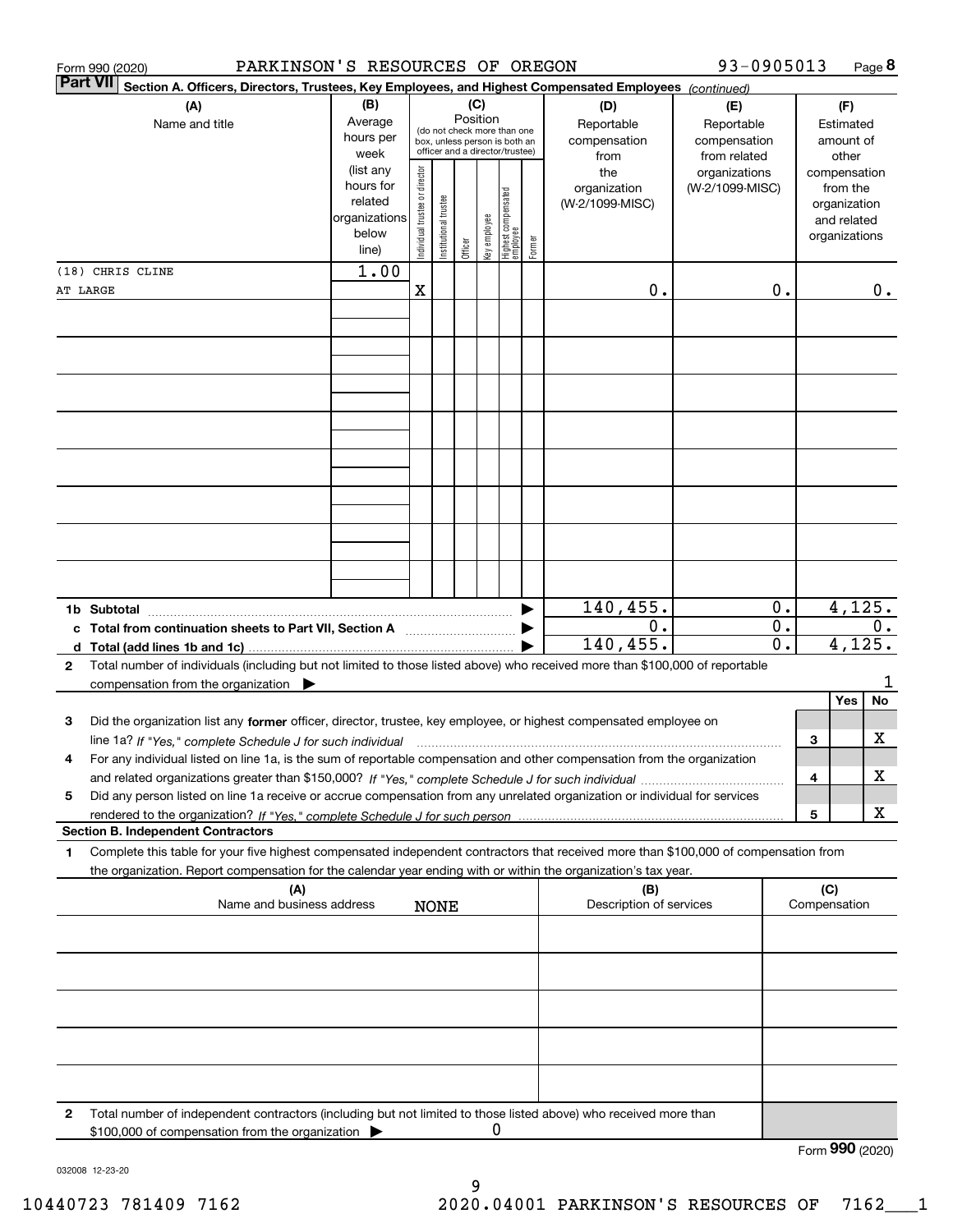|                                                                  |                  | PARKINSON'S RESOURCES OF OREGON<br>Form 990 (2020)                                                                         |                                  |                                              | 93-0905013                                        | Page 9                                                          |
|------------------------------------------------------------------|------------------|----------------------------------------------------------------------------------------------------------------------------|----------------------------------|----------------------------------------------|---------------------------------------------------|-----------------------------------------------------------------|
|                                                                  | <b>Part VIII</b> | <b>Statement of Revenue</b>                                                                                                |                                  |                                              |                                                   |                                                                 |
|                                                                  |                  | Check if Schedule O contains a response or note to any line in this Part VIII                                              |                                  |                                              |                                                   |                                                                 |
|                                                                  |                  |                                                                                                                            | (A)<br>Total revenue             | (B)<br>Related or exempt<br>function revenue | $\overline{(C)}$<br>Unrelated<br>business revenue | (D)<br>Revenue excluded<br>from tax under<br>sections 512 - 514 |
|                                                                  |                  | 1a<br><b>1 a</b> Federated campaigns                                                                                       |                                  |                                              |                                                   |                                                                 |
|                                                                  |                  | 1 <sub>b</sub><br>Membership dues<br>b                                                                                     |                                  |                                              |                                                   |                                                                 |
| <b>Contributions, Gifts, Grants</b><br>and Other Similar Amounts |                  | 222, 350.<br>1 <sub>c</sub><br>Fundraising events<br>с                                                                     |                                  |                                              |                                                   |                                                                 |
|                                                                  |                  | 1 <sub>d</sub><br>Related organizations <i>manuming</i><br>d                                                               |                                  |                                              |                                                   |                                                                 |
|                                                                  |                  | 116,600.<br>1e<br>Government grants (contributions)<br>е                                                                   |                                  |                                              |                                                   |                                                                 |
|                                                                  |                  | All other contributions, gifts, grants, and                                                                                |                                  |                                              |                                                   |                                                                 |
|                                                                  |                  | 730,372.<br>similar amounts not included above<br>1f<br>97,659.                                                            |                                  |                                              |                                                   |                                                                 |
|                                                                  |                  | $1g$ \$<br>Noncash contributions included in lines 1a-1f                                                                   | 1,069,322.                       |                                              |                                                   |                                                                 |
|                                                                  |                  | <b>Business Code</b>                                                                                                       |                                  |                                              |                                                   |                                                                 |
|                                                                  | 2 a              | 900099<br>CONFERENCE/PROGRAM FEE                                                                                           | 7,362.                           | 7,362.                                       |                                                   |                                                                 |
| Program Service<br>Revenue                                       |                  | b                                                                                                                          |                                  |                                              |                                                   |                                                                 |
|                                                                  |                  | c<br><u> 1989 - Johann Barn, mars and de Branch Barn, mars and de Branch Barn, mars and de Branch Barn, mars and de Br</u> |                                  |                                              |                                                   |                                                                 |
|                                                                  |                  | d<br>the contract of the contract of the contract of the contract of the contract of                                       |                                  |                                              |                                                   |                                                                 |
|                                                                  |                  | е                                                                                                                          |                                  |                                              |                                                   |                                                                 |
|                                                                  | f                | 900099<br>All other program service revenue                                                                                |                                  |                                              |                                                   |                                                                 |
|                                                                  |                  | q                                                                                                                          | 7,362.                           |                                              |                                                   |                                                                 |
|                                                                  | 3                | Investment income (including dividends, interest, and                                                                      |                                  |                                              |                                                   |                                                                 |
|                                                                  |                  |                                                                                                                            | 41,620.                          |                                              |                                                   | 41,620.                                                         |
|                                                                  | 4                | Income from investment of tax-exempt bond proceeds                                                                         | ▶                                |                                              |                                                   |                                                                 |
|                                                                  | 5                | (ii) Personal<br>(i) Real                                                                                                  |                                  |                                              |                                                   |                                                                 |
|                                                                  | 6а               | 6a<br>Gross rents                                                                                                          |                                  |                                              |                                                   |                                                                 |
|                                                                  |                  | .<br>6b<br>Less: rental expenses<br>b                                                                                      |                                  |                                              |                                                   |                                                                 |
|                                                                  |                  | 6c<br>Rental income or (loss)<br>c                                                                                         |                                  |                                              |                                                   |                                                                 |
|                                                                  |                  | <b>d</b> Net rental income or (loss)                                                                                       |                                  |                                              |                                                   |                                                                 |
|                                                                  |                  | (i) Securities<br>(ii) Other<br>7 a Gross amount from sales of                                                             |                                  |                                              |                                                   |                                                                 |
|                                                                  |                  | 7,603.<br>7a<br>assets other than inventory                                                                                |                                  |                                              |                                                   |                                                                 |
|                                                                  |                  | <b>b</b> Less: cost or other basis                                                                                         |                                  |                                              |                                                   |                                                                 |
|                                                                  |                  | $0$ .<br>7 <sub>b</sub><br>and sales expenses                                                                              |                                  |                                              |                                                   |                                                                 |
| evenue                                                           |                  | 7,603.<br>7c<br>c Gain or (loss)                                                                                           |                                  |                                              |                                                   |                                                                 |
| Œ                                                                |                  |                                                                                                                            | 7,603.                           |                                              |                                                   | 7,603.                                                          |
| Other                                                            |                  | 8 a Gross income from fundraising events (not                                                                              |                                  |                                              |                                                   |                                                                 |
|                                                                  |                  | including \$ $222, 350$ of                                                                                                 |                                  |                                              |                                                   |                                                                 |
|                                                                  |                  | contributions reported on line 1c). See<br>$ 8a $ 25, 103.                                                                 |                                  |                                              |                                                   |                                                                 |
|                                                                  |                  | 25,103.<br>8 <sub>b</sub>                                                                                                  |                                  |                                              |                                                   |                                                                 |
|                                                                  |                  | <b>b</b> Less: direct expenses <i>manually contained</i><br>c Net income or (loss) from fundraising events                 | 0.<br>▶                          |                                              |                                                   |                                                                 |
|                                                                  |                  | 9 a Gross income from gaming activities. See                                                                               |                                  |                                              |                                                   |                                                                 |
|                                                                  |                  | 9а                                                                                                                         |                                  |                                              |                                                   |                                                                 |
|                                                                  |                  | 9 <sub>b</sub><br><b>b</b> Less: direct expenses <b>manually</b>                                                           |                                  |                                              |                                                   |                                                                 |
|                                                                  |                  | c Net income or (loss) from gaming activities<br>.                                                                         |                                  |                                              |                                                   |                                                                 |
|                                                                  |                  | 10 a Gross sales of inventory, less returns                                                                                |                                  |                                              |                                                   |                                                                 |
|                                                                  |                  | 10a                                                                                                                        |                                  |                                              |                                                   |                                                                 |
|                                                                  |                  | 10 <sub>b</sub><br><b>b</b> Less: cost of goods sold                                                                       |                                  |                                              |                                                   |                                                                 |
|                                                                  |                  | c Net income or (loss) from sales of inventory                                                                             |                                  |                                              |                                                   |                                                                 |
|                                                                  |                  | <b>Business Code</b>                                                                                                       |                                  |                                              |                                                   |                                                                 |
|                                                                  | 11a              | <u> 1989 - Johann Stein, marwolaethau a bhann an t-Amhainn an t-Amhainn an t-Amhainn an t-Amhainn an t-Amhainn an</u>      |                                  |                                              |                                                   |                                                                 |
| Revenue                                                          |                  | b<br><u> 1989 - Johann John Stein, fransk politik (f. 1989)</u>                                                            |                                  |                                              |                                                   |                                                                 |
|                                                                  |                  | с<br>the control of the control of the control of the control of the control of the control of                             |                                  |                                              |                                                   |                                                                 |
| Miscellaneous                                                    |                  |                                                                                                                            | $\blacktriangleright$            |                                              |                                                   |                                                                 |
|                                                                  | 12               |                                                                                                                            | $\blacktriangleright$ 1,125,907. | 7,362.                                       | $0$ .                                             | 49,223.                                                         |
|                                                                  | 032009 12-23-20  |                                                                                                                            |                                  |                                              |                                                   | Form 990 (2020)                                                 |
|                                                                  |                  |                                                                                                                            |                                  |                                              |                                                   |                                                                 |

032009 12-23-20

10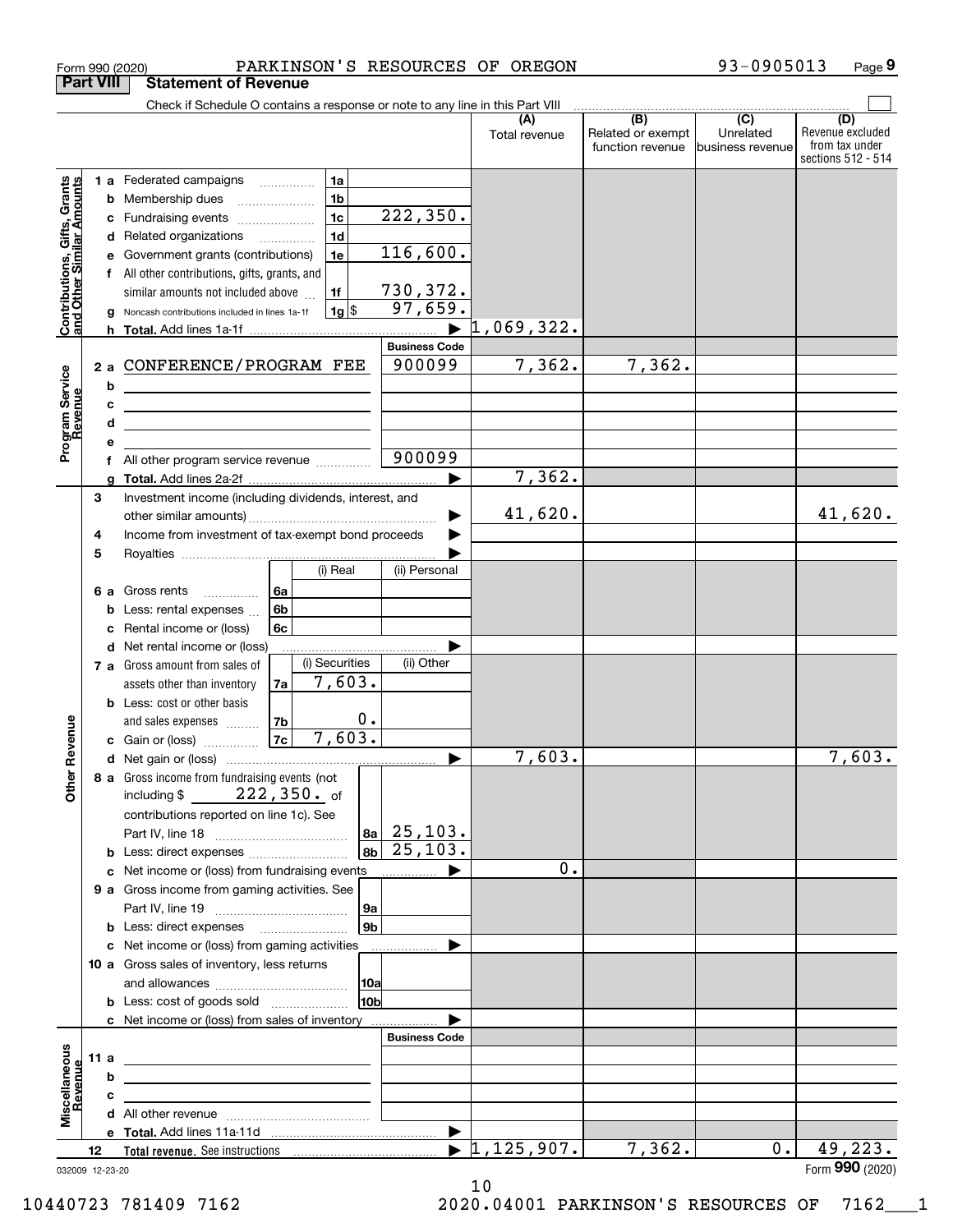Form 990 (2020) Page **Part IX Statement of Functional Expenses** PARKINSON'S RESOURCES OF OREGON 93-0905013

|    | Section 501(c)(3) and 501(c)(4) organizations must complete all columns. All other organizations must complete column (A).                                 |                       |                                    |                                           |                                   |
|----|------------------------------------------------------------------------------------------------------------------------------------------------------------|-----------------------|------------------------------------|-------------------------------------------|-----------------------------------|
|    | Check if Schedule O contains a response or note to any line in this Part IX                                                                                |                       |                                    |                                           |                                   |
|    | Do not include amounts reported on lines 6b,<br>7b, 8b, 9b, and 10b of Part VIII.                                                                          | (A)<br>Total expenses | (B)<br>Program service<br>expenses | (C)<br>Management and<br>general expenses | (D)<br>Fundraising<br>expenses    |
| 1. | Grants and other assistance to domestic organizations                                                                                                      |                       |                                    |                                           |                                   |
|    | and domestic governments. See Part IV, line 21                                                                                                             |                       |                                    |                                           |                                   |
| 2  | Grants and other assistance to domestic                                                                                                                    |                       |                                    |                                           |                                   |
|    | individuals. See Part IV, line 22                                                                                                                          |                       |                                    |                                           |                                   |
| 3  | Grants and other assistance to foreign                                                                                                                     |                       |                                    |                                           |                                   |
|    | organizations, foreign governments, and foreign<br>individuals. See Part IV, lines 15 and 16                                                               |                       |                                    |                                           |                                   |
| 4  | Benefits paid to or for members                                                                                                                            |                       |                                    |                                           |                                   |
| 5  | Compensation of current officers, directors,                                                                                                               |                       |                                    |                                           |                                   |
|    | trustees, and key employees                                                                                                                                | 144,580.              | 120,705.                           | 8,881.                                    | 14,994.                           |
| 6  | Compensation not included above to disqualified                                                                                                            |                       |                                    |                                           |                                   |
|    | persons (as defined under section 4958(f)(1)) and                                                                                                          |                       |                                    |                                           |                                   |
|    | persons described in section 4958(c)(3)(B)<br>.                                                                                                            |                       |                                    |                                           |                                   |
| 7  |                                                                                                                                                            | 450,812.              | 376, 371.                          | 27,690.                                   | 46,751.                           |
| 8  | Pension plan accruals and contributions (include                                                                                                           |                       |                                    |                                           |                                   |
|    | section 401(k) and 403(b) employer contributions)                                                                                                          | 11,800.               | <u>9,851.</u>                      | 725.                                      | $\frac{1,224}{6,572}$ .<br>4,773. |
| 9  |                                                                                                                                                            | 63,371.               | 52,907.                            | 3,892.                                    |                                   |
| 10 |                                                                                                                                                            | 46,026.               | 38,426.                            | 2,827.                                    |                                   |
| 11 | Fees for services (nonemployees):                                                                                                                          |                       |                                    |                                           |                                   |
| a  |                                                                                                                                                            |                       |                                    |                                           |                                   |
| b  |                                                                                                                                                            |                       |                                    |                                           |                                   |
| c  |                                                                                                                                                            | 10,650.               |                                    | 10,650.                                   |                                   |
| d  |                                                                                                                                                            |                       |                                    |                                           |                                   |
| е  | Professional fundraising services. See Part IV, line 17                                                                                                    |                       |                                    |                                           |                                   |
| f  | Investment management fees                                                                                                                                 |                       |                                    |                                           |                                   |
| g  | Other. (If line 11g amount exceeds 10% of line 25,<br>column (A) amount, list line 11g expenses on Sch O.)                                                 |                       |                                    |                                           |                                   |
| 12 |                                                                                                                                                            | 2,452.                | 2,024.                             | 304.                                      | 124.                              |
| 13 |                                                                                                                                                            | 103,184.              | 71,810.                            | 5,637.                                    | 25,737.                           |
| 14 |                                                                                                                                                            | 22,895.               | 18,481.                            | 633.                                      | 3,781.                            |
| 15 |                                                                                                                                                            |                       |                                    |                                           |                                   |
| 16 |                                                                                                                                                            | 137,328.              | 131,842.                           | 1,829.                                    | 3,657.                            |
| 17 |                                                                                                                                                            | 4,058.                | 1,214.                             | 465.                                      | 2,379.                            |
| 18 | Payments of travel or entertainment expenses                                                                                                               |                       |                                    |                                           |                                   |
|    | for any federal, state, or local public officials                                                                                                          |                       |                                    |                                           |                                   |
| 19 | Conferences, conventions, and meetings                                                                                                                     | 6, 233.               | 5, 240.                            | 107.                                      | 886.                              |
| 20 | Interest                                                                                                                                                   |                       |                                    |                                           |                                   |
| 21 |                                                                                                                                                            |                       |                                    |                                           |                                   |
| 22 | Depreciation, depletion, and amortization                                                                                                                  | 21,038.<br>6,731.     | 17,386.<br>3,843.                  | 1,443.<br>$\overline{2,400}$ .            | 2,209.<br>488.                    |
| 23 | Insurance<br>Other expenses. Itemize expenses not covered                                                                                                  |                       |                                    |                                           |                                   |
| 24 | above (List miscellaneous expenses on line 24e. If<br>line 24e amount exceeds 10% of line 25, column (A)<br>amount, list line 24e expenses on Schedule O.) |                       |                                    |                                           |                                   |
| a  | CONTRACT SERVICES                                                                                                                                          | 12,275.               | 11,787.                            | 259.                                      | 229.                              |
| b  | RESPITE REIMBURSEMENT                                                                                                                                      | 9,394.                | 9,394.                             |                                           |                                   |
| с  |                                                                                                                                                            |                       |                                    |                                           |                                   |
| d  |                                                                                                                                                            |                       |                                    |                                           |                                   |
| е  | All other expenses                                                                                                                                         | 6,324.                | 4,178.                             | 1,794.                                    | 352.                              |
| 25 | Total functional expenses. Add lines 1 through 24e                                                                                                         | 1,059,151.            | 875,459.                           | 69,536.                                   | 114, 156.                         |
| 26 | Joint costs. Complete this line only if the organization                                                                                                   |                       |                                    |                                           |                                   |
|    | reported in column (B) joint costs from a combined                                                                                                         |                       |                                    |                                           |                                   |
|    | educational campaign and fundraising solicitation.                                                                                                         |                       |                                    |                                           |                                   |
|    | Check here $\blacktriangleright$<br>if following SOP 98-2 (ASC 958-720)                                                                                    |                       |                                    |                                           |                                   |

11

032010 12-23-20

Form (2020) **990**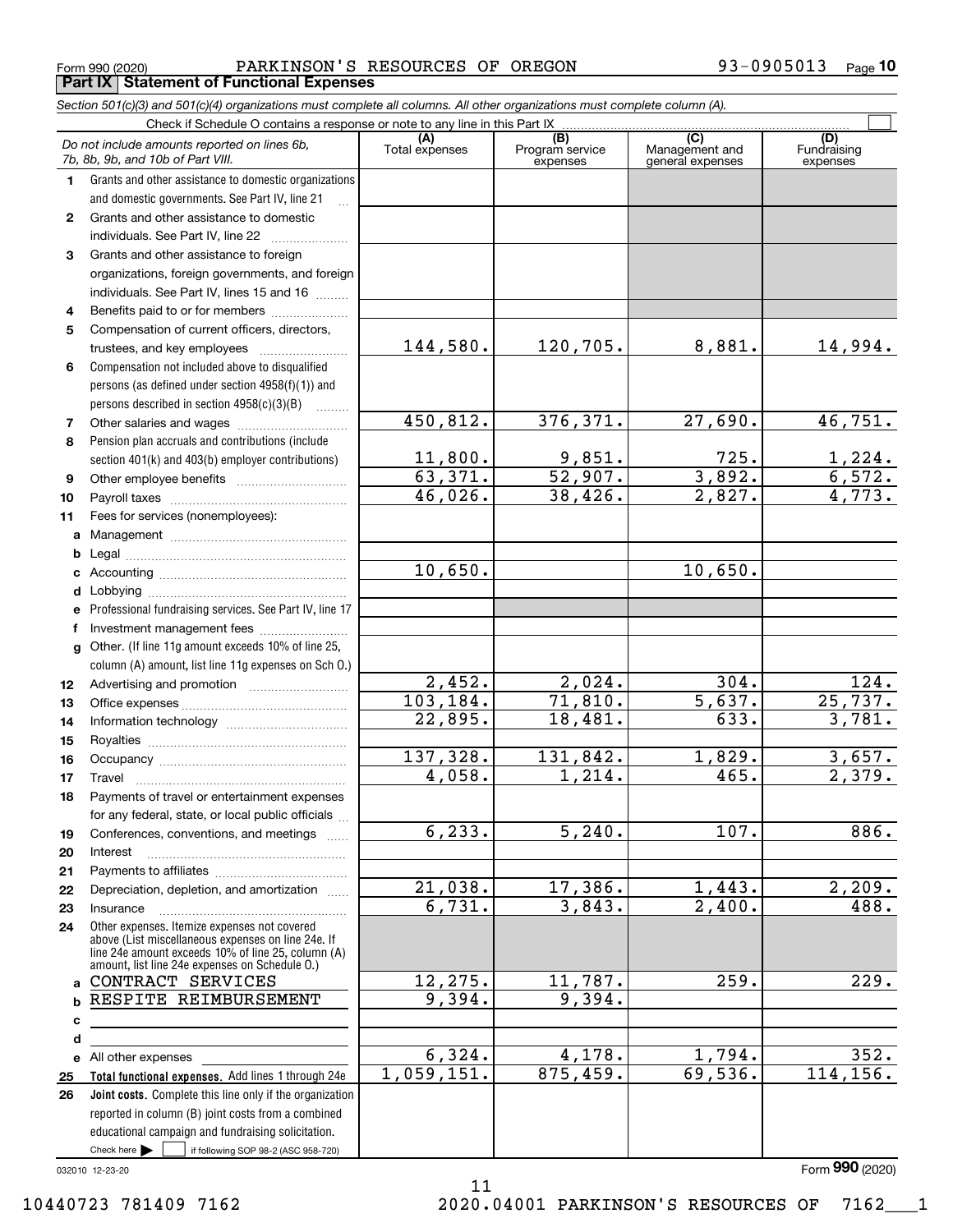# Form 990 (2020) PARKINSON'S RESOURCES OF OREGON 9 3-0 9 0 5 0 1 3 Page

Check if Schedule O contains a response or note to any line in this Part X

|                             |    |                                                                                                                              |                          | (A)<br>Beginning of year     |                 | (B)<br>End of year |
|-----------------------------|----|------------------------------------------------------------------------------------------------------------------------------|--------------------------|------------------------------|-----------------|--------------------|
|                             | 1  |                                                                                                                              |                          |                              | 1               |                    |
|                             | 2  |                                                                                                                              |                          | 153,818.                     | $\mathbf 2$     | 233,076.           |
|                             | з  |                                                                                                                              |                          | 36,348.                      | 3               | 12, 238.           |
|                             | 4  |                                                                                                                              |                          |                              | 4               |                    |
|                             | 5  | Loans and other receivables from any current or former officer, director,                                                    |                          |                              |                 |                    |
|                             |    | trustee, key employee, creator or founder, substantial contributor, or 35%                                                   |                          |                              |                 |                    |
|                             |    | controlled entity or family member of any of these persons                                                                   |                          |                              | 5               |                    |
|                             | 6  | Loans and other receivables from other disqualified persons (as defined                                                      |                          |                              |                 |                    |
|                             |    | under section $4958(f)(1)$ , and persons described in section $4958(c)(3)(B)$                                                |                          | 6                            |                 |                    |
|                             | 7  |                                                                                                                              |                          |                              | $\overline{7}$  |                    |
| Assets                      | 8  |                                                                                                                              |                          |                              | 8               |                    |
|                             | 9  | Prepaid expenses and deferred charges                                                                                        |                          | 54,928.                      | 9               | 37,050.            |
|                             |    | 10a Land, buildings, and equipment: cost or other                                                                            |                          |                              |                 |                    |
|                             |    | basis. Complete Part VI of Schedule D  10a                                                                                   | $\frac{134,358}{53,995}$ |                              |                 |                    |
|                             |    | $\frac{10b}{2}$<br><b>b</b> Less: accumulated depreciation                                                                   |                          | $\frac{101,401}{2,305,343.}$ | 10 <sub>c</sub> | 80,363.            |
|                             | 11 |                                                                                                                              |                          |                              | 11              | 2,507,978.         |
|                             | 12 |                                                                                                                              |                          |                              | 12              |                    |
|                             | 13 |                                                                                                                              |                          |                              | 13              |                    |
|                             | 14 |                                                                                                                              |                          |                              | 14              |                    |
|                             | 15 |                                                                                                                              |                          |                              | 15              |                    |
|                             | 16 |                                                                                                                              |                          | 2,651,838.                   | 16              | 2,870,705.         |
|                             | 17 |                                                                                                                              |                          | 33,867.                      | 17              | 32,466.            |
|                             | 18 |                                                                                                                              |                          |                              | 18              |                    |
|                             | 19 |                                                                                                                              |                          | 19                           |                 |                    |
|                             | 20 |                                                                                                                              |                          | 20                           |                 |                    |
|                             | 21 | Escrow or custodial account liability. Complete Part IV of Schedule D                                                        |                          |                              | 21              |                    |
|                             | 22 | Loans and other payables to any current or former officer, director,                                                         |                          |                              |                 |                    |
| Liabilities                 |    | trustee, key employee, creator or founder, substantial contributor, or 35%                                                   |                          |                              |                 |                    |
|                             | 23 | controlled entity or family member of any of these persons<br>Secured mortgages and notes payable to unrelated third parties |                          | 22<br>23                     |                 |                    |
|                             | 24 |                                                                                                                              |                          |                              | 24              |                    |
|                             | 25 | Other liabilities (including federal income tax, payables to related third                                                   |                          |                              |                 |                    |
|                             |    | parties, and other liabilities not included on lines 17-24). Complete Part X                                                 |                          |                              |                 |                    |
|                             |    | of Schedule D                                                                                                                |                          |                              | 25              |                    |
|                             | 26 | Total liabilities. Add lines 17 through 25                                                                                   |                          | 33,867.                      | 26              | 32,466.            |
|                             |    | Organizations that follow FASB ASC 958, check here $\blacktriangleright \boxed{\text{X}}$                                    |                          |                              |                 |                    |
|                             |    | and complete lines 27, 28, 32, and 33.                                                                                       |                          |                              |                 |                    |
|                             | 27 | Net assets without donor restrictions                                                                                        |                          | <u>2,486,718.</u>            | 27              | 2,728,362.         |
|                             | 28 | Net assets with donor restrictions                                                                                           |                          | 131,253.                     | 28              | 109,877.           |
|                             |    | Organizations that do not follow FASB ASC 958, check here $\blacktriangleright$                                              |                          |                              |                 |                    |
|                             |    | and complete lines 29 through 33.                                                                                            |                          |                              |                 |                    |
|                             | 29 |                                                                                                                              |                          |                              | 29              |                    |
|                             | 30 | Paid-in or capital surplus, or land, building, or equipment fund                                                             |                          |                              | 30              |                    |
| Net Assets or Fund Balances | 31 | Retained earnings, endowment, accumulated income, or other funds                                                             |                          |                              | 31              |                    |
|                             | 32 | Total net assets or fund balances                                                                                            |                          | $\overline{2,617,971.}$      | 32              | 2,838,239.         |
|                             | 33 | Total liabilities and net assets/fund balances                                                                               |                          | 2,651,838.                   | 33              | 2,870,705.         |

12

Form (2020) **990**

 $\mathcal{L}^{\text{max}}$ 

 $\overline{\phantom{0}}$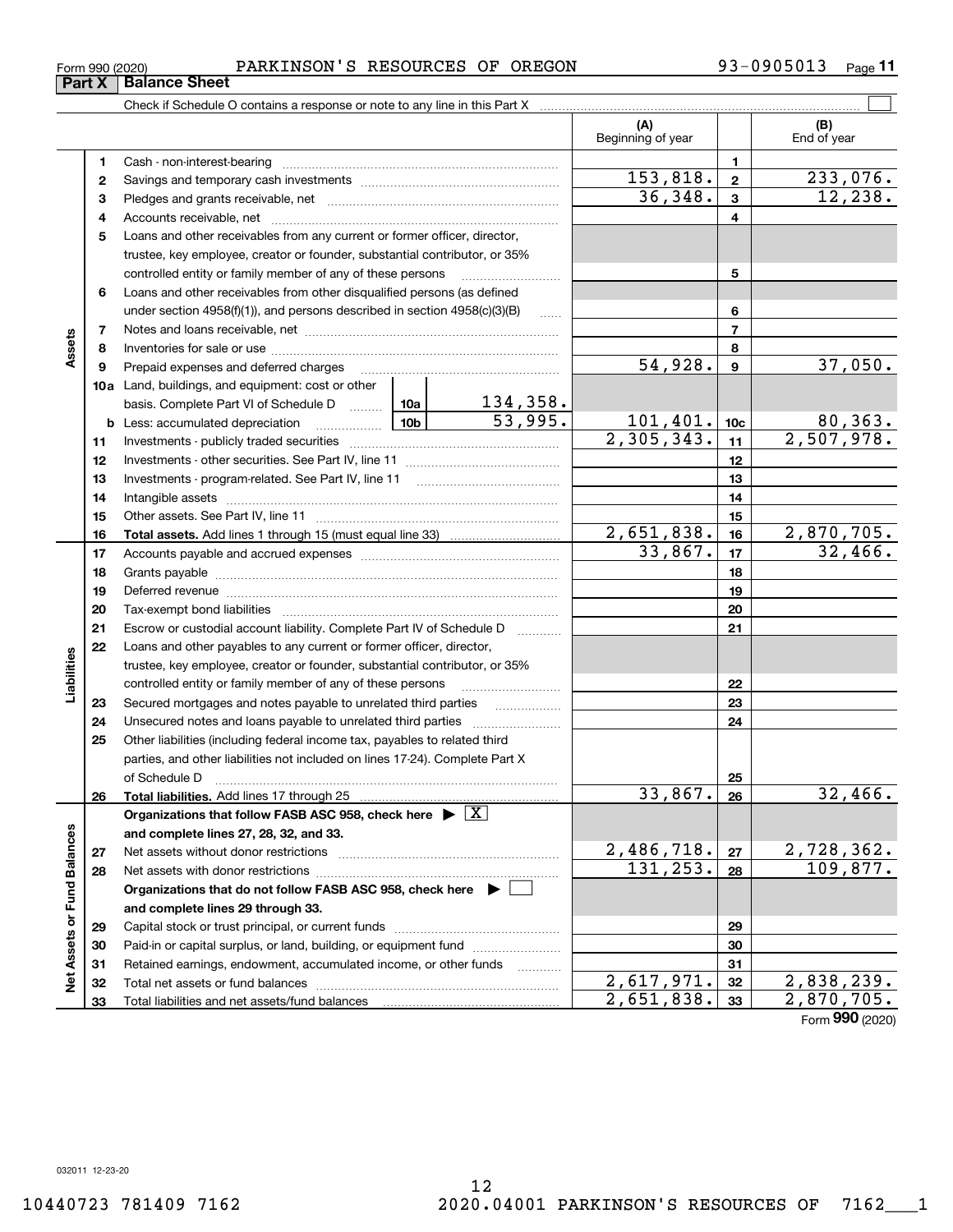| Part XI<br><b>Reconciliation of Net Assets</b><br>1,125,907.<br>1.<br>1<br>1,059,151.<br>$\mathbf{2}$<br>2<br>66,756.<br>3<br>Revenue less expenses. Subtract line 2 from line 1<br>3<br>2,617,971.<br>$\overline{4}$<br>4<br>153, 512.<br>5<br>5<br>6<br>Donated services and use of facilities [111] matter contracts and the facilities in the matter of facilities [11] matter contracts and use of facilities [11] matter contracts and the service of the service of the service o<br>6<br>$\overline{7}$<br>7<br>Investment expenses www.communication.com/www.communication.com/www.communication.com/www.com<br>8<br>8<br>Prior period adjustments material contents and content of the content of the content of the content of the content of the content of the content of the content of the content of the content of the content of the content of<br>9<br>Other changes in net assets or fund balances (explain on Schedule O)<br>9<br>Net assets or fund balances at end of year. Combine lines 3 through 9 (must equal Part X, line 32,<br>10<br>2,838,239.<br>10<br>Part XII Financial Statements and Reporting<br>  X<br>Yes<br><b>No</b><br>$\boxed{\mathbf{X}}$ Accrual<br>Accounting method used to prepare the Form 990: <u>[</u> Cash<br>Other<br>$\perp$<br>1<br>If the organization changed its method of accounting from a prior year or checked "Other," explain in Schedule O.<br>$\mathbf X$<br>2a Were the organization's financial statements compiled or reviewed by an independent accountant?<br>2a<br>If "Yes," check a box below to indicate whether the financial statements for the year were compiled or reviewed on a<br>separate basis, consolidated basis, or both:<br>$X$ Separate basis<br>Both consolidated and separate basis<br>Consolidated basis<br>х<br>b Were the organization's financial statements audited by an independent accountant?<br>2 <sub>b</sub><br>If "Yes," check a box below to indicate whether the financial statements for the year were audited on a separate basis,<br>consolidated basis, or both:<br>Separate basis<br>Consolidated basis<br>Both consolidated and separate basis<br>c If "Yes" to line 2a or 2b, does the organization have a committee that assumes responsibility for oversight of the audit, | PARKINSON'S RESOURCES OF OREGON<br>Form 990 (2020) | 93-0905013 | Page $12$ |
|----------------------------------------------------------------------------------------------------------------------------------------------------------------------------------------------------------------------------------------------------------------------------------------------------------------------------------------------------------------------------------------------------------------------------------------------------------------------------------------------------------------------------------------------------------------------------------------------------------------------------------------------------------------------------------------------------------------------------------------------------------------------------------------------------------------------------------------------------------------------------------------------------------------------------------------------------------------------------------------------------------------------------------------------------------------------------------------------------------------------------------------------------------------------------------------------------------------------------------------------------------------------------------------------------------------------------------------------------------------------------------------------------------------------------------------------------------------------------------------------------------------------------------------------------------------------------------------------------------------------------------------------------------------------------------------------------------------------------------------------------------------------------------------------------------------------------------------------------------------------------------------------------------------------------------------------------------------------------------------------------------------------------------------------------------------------------------------------------------------------------------------------------------------------------------------------------------------------------------------------------------------------------------------------|----------------------------------------------------|------------|-----------|
|                                                                                                                                                                                                                                                                                                                                                                                                                                                                                                                                                                                                                                                                                                                                                                                                                                                                                                                                                                                                                                                                                                                                                                                                                                                                                                                                                                                                                                                                                                                                                                                                                                                                                                                                                                                                                                                                                                                                                                                                                                                                                                                                                                                                                                                                                              |                                                    |            |           |
|                                                                                                                                                                                                                                                                                                                                                                                                                                                                                                                                                                                                                                                                                                                                                                                                                                                                                                                                                                                                                                                                                                                                                                                                                                                                                                                                                                                                                                                                                                                                                                                                                                                                                                                                                                                                                                                                                                                                                                                                                                                                                                                                                                                                                                                                                              |                                                    |            |           |
|                                                                                                                                                                                                                                                                                                                                                                                                                                                                                                                                                                                                                                                                                                                                                                                                                                                                                                                                                                                                                                                                                                                                                                                                                                                                                                                                                                                                                                                                                                                                                                                                                                                                                                                                                                                                                                                                                                                                                                                                                                                                                                                                                                                                                                                                                              |                                                    |            |           |
|                                                                                                                                                                                                                                                                                                                                                                                                                                                                                                                                                                                                                                                                                                                                                                                                                                                                                                                                                                                                                                                                                                                                                                                                                                                                                                                                                                                                                                                                                                                                                                                                                                                                                                                                                                                                                                                                                                                                                                                                                                                                                                                                                                                                                                                                                              |                                                    |            |           |
|                                                                                                                                                                                                                                                                                                                                                                                                                                                                                                                                                                                                                                                                                                                                                                                                                                                                                                                                                                                                                                                                                                                                                                                                                                                                                                                                                                                                                                                                                                                                                                                                                                                                                                                                                                                                                                                                                                                                                                                                                                                                                                                                                                                                                                                                                              |                                                    |            |           |
|                                                                                                                                                                                                                                                                                                                                                                                                                                                                                                                                                                                                                                                                                                                                                                                                                                                                                                                                                                                                                                                                                                                                                                                                                                                                                                                                                                                                                                                                                                                                                                                                                                                                                                                                                                                                                                                                                                                                                                                                                                                                                                                                                                                                                                                                                              |                                                    |            |           |
|                                                                                                                                                                                                                                                                                                                                                                                                                                                                                                                                                                                                                                                                                                                                                                                                                                                                                                                                                                                                                                                                                                                                                                                                                                                                                                                                                                                                                                                                                                                                                                                                                                                                                                                                                                                                                                                                                                                                                                                                                                                                                                                                                                                                                                                                                              |                                                    |            |           |
|                                                                                                                                                                                                                                                                                                                                                                                                                                                                                                                                                                                                                                                                                                                                                                                                                                                                                                                                                                                                                                                                                                                                                                                                                                                                                                                                                                                                                                                                                                                                                                                                                                                                                                                                                                                                                                                                                                                                                                                                                                                                                                                                                                                                                                                                                              |                                                    |            |           |
|                                                                                                                                                                                                                                                                                                                                                                                                                                                                                                                                                                                                                                                                                                                                                                                                                                                                                                                                                                                                                                                                                                                                                                                                                                                                                                                                                                                                                                                                                                                                                                                                                                                                                                                                                                                                                                                                                                                                                                                                                                                                                                                                                                                                                                                                                              |                                                    |            |           |
|                                                                                                                                                                                                                                                                                                                                                                                                                                                                                                                                                                                                                                                                                                                                                                                                                                                                                                                                                                                                                                                                                                                                                                                                                                                                                                                                                                                                                                                                                                                                                                                                                                                                                                                                                                                                                                                                                                                                                                                                                                                                                                                                                                                                                                                                                              |                                                    |            |           |
|                                                                                                                                                                                                                                                                                                                                                                                                                                                                                                                                                                                                                                                                                                                                                                                                                                                                                                                                                                                                                                                                                                                                                                                                                                                                                                                                                                                                                                                                                                                                                                                                                                                                                                                                                                                                                                                                                                                                                                                                                                                                                                                                                                                                                                                                                              |                                                    |            |           |
|                                                                                                                                                                                                                                                                                                                                                                                                                                                                                                                                                                                                                                                                                                                                                                                                                                                                                                                                                                                                                                                                                                                                                                                                                                                                                                                                                                                                                                                                                                                                                                                                                                                                                                                                                                                                                                                                                                                                                                                                                                                                                                                                                                                                                                                                                              |                                                    |            | 0.        |
|                                                                                                                                                                                                                                                                                                                                                                                                                                                                                                                                                                                                                                                                                                                                                                                                                                                                                                                                                                                                                                                                                                                                                                                                                                                                                                                                                                                                                                                                                                                                                                                                                                                                                                                                                                                                                                                                                                                                                                                                                                                                                                                                                                                                                                                                                              |                                                    |            |           |
|                                                                                                                                                                                                                                                                                                                                                                                                                                                                                                                                                                                                                                                                                                                                                                                                                                                                                                                                                                                                                                                                                                                                                                                                                                                                                                                                                                                                                                                                                                                                                                                                                                                                                                                                                                                                                                                                                                                                                                                                                                                                                                                                                                                                                                                                                              |                                                    |            |           |
|                                                                                                                                                                                                                                                                                                                                                                                                                                                                                                                                                                                                                                                                                                                                                                                                                                                                                                                                                                                                                                                                                                                                                                                                                                                                                                                                                                                                                                                                                                                                                                                                                                                                                                                                                                                                                                                                                                                                                                                                                                                                                                                                                                                                                                                                                              |                                                    |            |           |
|                                                                                                                                                                                                                                                                                                                                                                                                                                                                                                                                                                                                                                                                                                                                                                                                                                                                                                                                                                                                                                                                                                                                                                                                                                                                                                                                                                                                                                                                                                                                                                                                                                                                                                                                                                                                                                                                                                                                                                                                                                                                                                                                                                                                                                                                                              |                                                    |            |           |
|                                                                                                                                                                                                                                                                                                                                                                                                                                                                                                                                                                                                                                                                                                                                                                                                                                                                                                                                                                                                                                                                                                                                                                                                                                                                                                                                                                                                                                                                                                                                                                                                                                                                                                                                                                                                                                                                                                                                                                                                                                                                                                                                                                                                                                                                                              |                                                    |            |           |
|                                                                                                                                                                                                                                                                                                                                                                                                                                                                                                                                                                                                                                                                                                                                                                                                                                                                                                                                                                                                                                                                                                                                                                                                                                                                                                                                                                                                                                                                                                                                                                                                                                                                                                                                                                                                                                                                                                                                                                                                                                                                                                                                                                                                                                                                                              |                                                    |            |           |
|                                                                                                                                                                                                                                                                                                                                                                                                                                                                                                                                                                                                                                                                                                                                                                                                                                                                                                                                                                                                                                                                                                                                                                                                                                                                                                                                                                                                                                                                                                                                                                                                                                                                                                                                                                                                                                                                                                                                                                                                                                                                                                                                                                                                                                                                                              |                                                    |            |           |
|                                                                                                                                                                                                                                                                                                                                                                                                                                                                                                                                                                                                                                                                                                                                                                                                                                                                                                                                                                                                                                                                                                                                                                                                                                                                                                                                                                                                                                                                                                                                                                                                                                                                                                                                                                                                                                                                                                                                                                                                                                                                                                                                                                                                                                                                                              |                                                    |            |           |
|                                                                                                                                                                                                                                                                                                                                                                                                                                                                                                                                                                                                                                                                                                                                                                                                                                                                                                                                                                                                                                                                                                                                                                                                                                                                                                                                                                                                                                                                                                                                                                                                                                                                                                                                                                                                                                                                                                                                                                                                                                                                                                                                                                                                                                                                                              |                                                    |            |           |
|                                                                                                                                                                                                                                                                                                                                                                                                                                                                                                                                                                                                                                                                                                                                                                                                                                                                                                                                                                                                                                                                                                                                                                                                                                                                                                                                                                                                                                                                                                                                                                                                                                                                                                                                                                                                                                                                                                                                                                                                                                                                                                                                                                                                                                                                                              |                                                    |            |           |
|                                                                                                                                                                                                                                                                                                                                                                                                                                                                                                                                                                                                                                                                                                                                                                                                                                                                                                                                                                                                                                                                                                                                                                                                                                                                                                                                                                                                                                                                                                                                                                                                                                                                                                                                                                                                                                                                                                                                                                                                                                                                                                                                                                                                                                                                                              |                                                    |            |           |
|                                                                                                                                                                                                                                                                                                                                                                                                                                                                                                                                                                                                                                                                                                                                                                                                                                                                                                                                                                                                                                                                                                                                                                                                                                                                                                                                                                                                                                                                                                                                                                                                                                                                                                                                                                                                                                                                                                                                                                                                                                                                                                                                                                                                                                                                                              |                                                    |            |           |
|                                                                                                                                                                                                                                                                                                                                                                                                                                                                                                                                                                                                                                                                                                                                                                                                                                                                                                                                                                                                                                                                                                                                                                                                                                                                                                                                                                                                                                                                                                                                                                                                                                                                                                                                                                                                                                                                                                                                                                                                                                                                                                                                                                                                                                                                                              |                                                    |            |           |
|                                                                                                                                                                                                                                                                                                                                                                                                                                                                                                                                                                                                                                                                                                                                                                                                                                                                                                                                                                                                                                                                                                                                                                                                                                                                                                                                                                                                                                                                                                                                                                                                                                                                                                                                                                                                                                                                                                                                                                                                                                                                                                                                                                                                                                                                                              |                                                    |            |           |
|                                                                                                                                                                                                                                                                                                                                                                                                                                                                                                                                                                                                                                                                                                                                                                                                                                                                                                                                                                                                                                                                                                                                                                                                                                                                                                                                                                                                                                                                                                                                                                                                                                                                                                                                                                                                                                                                                                                                                                                                                                                                                                                                                                                                                                                                                              |                                                    |            |           |
|                                                                                                                                                                                                                                                                                                                                                                                                                                                                                                                                                                                                                                                                                                                                                                                                                                                                                                                                                                                                                                                                                                                                                                                                                                                                                                                                                                                                                                                                                                                                                                                                                                                                                                                                                                                                                                                                                                                                                                                                                                                                                                                                                                                                                                                                                              |                                                    |            |           |
| х<br>2c                                                                                                                                                                                                                                                                                                                                                                                                                                                                                                                                                                                                                                                                                                                                                                                                                                                                                                                                                                                                                                                                                                                                                                                                                                                                                                                                                                                                                                                                                                                                                                                                                                                                                                                                                                                                                                                                                                                                                                                                                                                                                                                                                                                                                                                                                      |                                                    |            |           |
| If the organization changed either its oversight process or selection process during the tax year, explain on Schedule O.                                                                                                                                                                                                                                                                                                                                                                                                                                                                                                                                                                                                                                                                                                                                                                                                                                                                                                                                                                                                                                                                                                                                                                                                                                                                                                                                                                                                                                                                                                                                                                                                                                                                                                                                                                                                                                                                                                                                                                                                                                                                                                                                                                    |                                                    |            |           |
| 3a As a result of a federal award, was the organization required to undergo an audit or audits as set forth in the Single Audit                                                                                                                                                                                                                                                                                                                                                                                                                                                                                                                                                                                                                                                                                                                                                                                                                                                                                                                                                                                                                                                                                                                                                                                                                                                                                                                                                                                                                                                                                                                                                                                                                                                                                                                                                                                                                                                                                                                                                                                                                                                                                                                                                              |                                                    |            |           |
| x<br>3a                                                                                                                                                                                                                                                                                                                                                                                                                                                                                                                                                                                                                                                                                                                                                                                                                                                                                                                                                                                                                                                                                                                                                                                                                                                                                                                                                                                                                                                                                                                                                                                                                                                                                                                                                                                                                                                                                                                                                                                                                                                                                                                                                                                                                                                                                      |                                                    |            |           |
| b If "Yes," did the organization undergo the required audit or audits? If the organization did not undergo the required audit                                                                                                                                                                                                                                                                                                                                                                                                                                                                                                                                                                                                                                                                                                                                                                                                                                                                                                                                                                                                                                                                                                                                                                                                                                                                                                                                                                                                                                                                                                                                                                                                                                                                                                                                                                                                                                                                                                                                                                                                                                                                                                                                                                |                                                    |            |           |
| 3b<br><b>nnn</b>                                                                                                                                                                                                                                                                                                                                                                                                                                                                                                                                                                                                                                                                                                                                                                                                                                                                                                                                                                                                                                                                                                                                                                                                                                                                                                                                                                                                                                                                                                                                                                                                                                                                                                                                                                                                                                                                                                                                                                                                                                                                                                                                                                                                                                                                             |                                                    |            |           |

Form (2020) **990**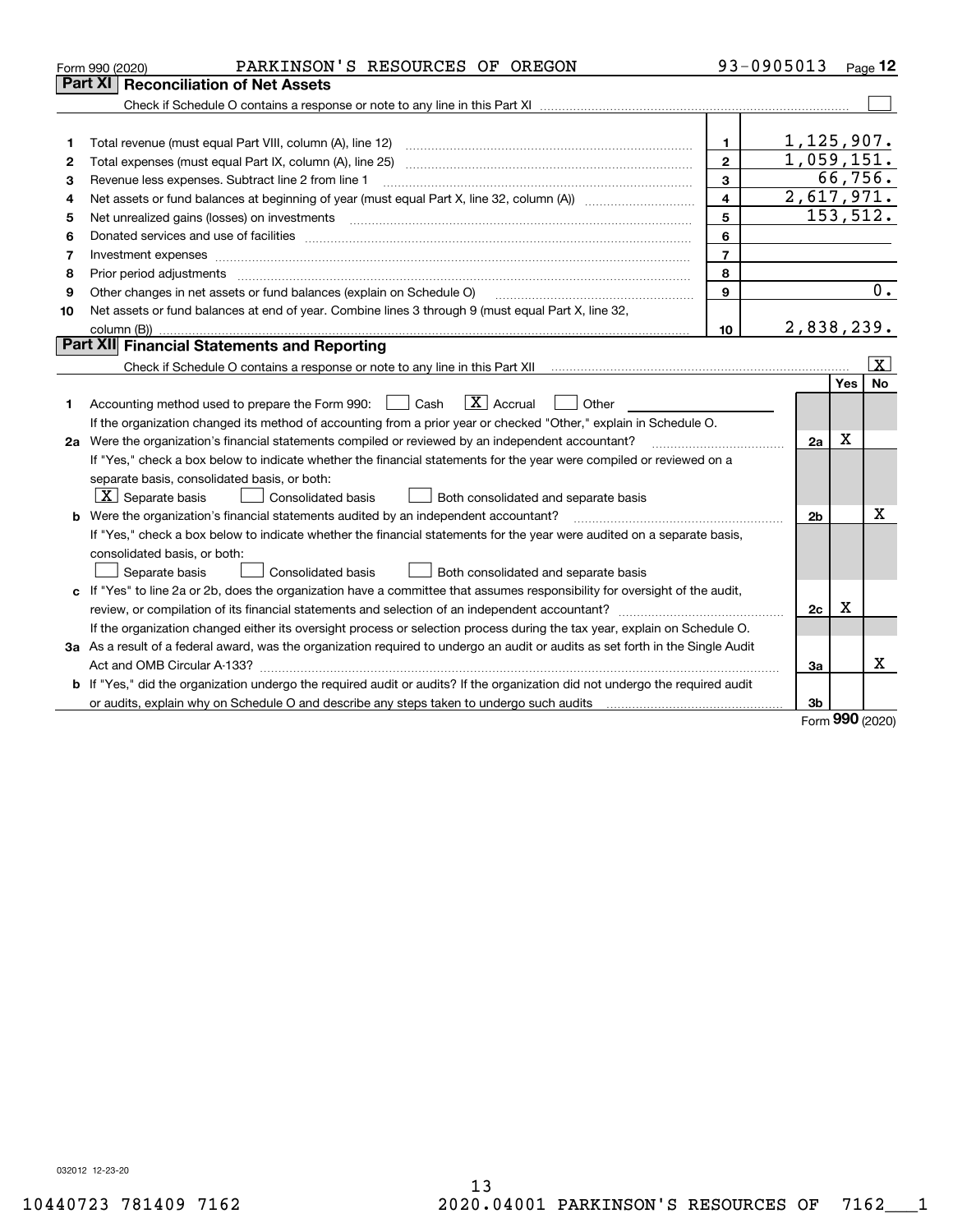| <b>SCHEDULE A</b> |
|-------------------|
|-------------------|

Department of the Treasury Internal Revenue Service

**(Form 990 or 990-EZ)**

# **Public Charity Status and Public Support**

**Complete if the organization is a section 501(c)(3) organization or a section 4947(a)(1) nonexempt charitable trust. | Attach to Form 990 or Form 990-EZ.** 

| ▶ Go to www.irs.gov/Form990 for instructions and the latest information. |
|--------------------------------------------------------------------------|

| OMB No. 1545-0047                   |
|-------------------------------------|
| 2020                                |
| <b>Open to Public</b><br>Inspection |

|  | Name of the organization |
|--|--------------------------|
|--|--------------------------|

|        | Name of the organization                                                                                                                                   |          |                                                       |                             |                                 |                            | <b>Employer identification number</b> |
|--------|------------------------------------------------------------------------------------------------------------------------------------------------------------|----------|-------------------------------------------------------|-----------------------------|---------------------------------|----------------------------|---------------------------------------|
|        |                                                                                                                                                            |          | PARKINSON'S RESOURCES OF OREGON                       |                             |                                 |                            | 93-0905013                            |
| Part I | Reason for Public Charity Status. (All organizations must complete this part.) See instructions.                                                           |          |                                                       |                             |                                 |                            |                                       |
|        | The organization is not a private foundation because it is: (For lines 1 through 12, check only one box.)                                                  |          |                                                       |                             |                                 |                            |                                       |
| 1      | A church, convention of churches, or association of churches described in section $170(b)(1)(A)(i)$ .                                                      |          |                                                       |                             |                                 |                            |                                       |
| 2      | A school described in section 170(b)(1)(A)(ii). (Attach Schedule E (Form 990 or 990-EZ).)                                                                  |          |                                                       |                             |                                 |                            |                                       |
| 3      | A hospital or a cooperative hospital service organization described in section $170(b)(1)(A)(iii)$ .                                                       |          |                                                       |                             |                                 |                            |                                       |
| 4      | A medical research organization operated in conjunction with a hospital described in section 170(b)(1)(A)(iii). Enter the hospital's name,                 |          |                                                       |                             |                                 |                            |                                       |
|        | city, and state:                                                                                                                                           |          |                                                       |                             |                                 |                            |                                       |
| 5      | An organization operated for the benefit of a college or university owned or operated by a governmental unit described in                                  |          |                                                       |                             |                                 |                            |                                       |
|        | section 170(b)(1)(A)(iv). (Complete Part II.)                                                                                                              |          |                                                       |                             |                                 |                            |                                       |
| 6      | A federal, state, or local government or governmental unit described in section 170(b)(1)(A)(v).                                                           |          |                                                       |                             |                                 |                            |                                       |
|        | $7 \overline{X}$ An organization that normally receives a substantial part of its support from a governmental unit or from the general public described in |          |                                                       |                             |                                 |                            |                                       |
|        | section 170(b)(1)(A)(vi). (Complete Part II.)                                                                                                              |          |                                                       |                             |                                 |                            |                                       |
| 8      | A community trust described in section 170(b)(1)(A)(vi). (Complete Part II.)                                                                               |          |                                                       |                             |                                 |                            |                                       |
| 9      | An agricultural research organization described in section 170(b)(1)(A)(ix) operated in conjunction with a land-grant college                              |          |                                                       |                             |                                 |                            |                                       |
|        | or university or a non-land-grant college of agriculture (see instructions). Enter the name, city, and state of the college or                             |          |                                                       |                             |                                 |                            |                                       |
|        | university:                                                                                                                                                |          |                                                       |                             |                                 |                            |                                       |
| 10     | An organization that normally receives (1) more than 33 1/3% of its support from contributions, membership fees, and gross receipts from                   |          |                                                       |                             |                                 |                            |                                       |
|        | activities related to its exempt functions, subject to certain exceptions; and (2) no more than 33 1/3% of its support from gross investment               |          |                                                       |                             |                                 |                            |                                       |
|        | income and unrelated business taxable income (less section 511 tax) from businesses acquired by the organization after June 30, 1975.                      |          |                                                       |                             |                                 |                            |                                       |
|        | See section 509(a)(2). (Complete Part III.)                                                                                                                |          |                                                       |                             |                                 |                            |                                       |
| 11     | An organization organized and operated exclusively to test for public safety. See section 509(a)(4).                                                       |          |                                                       |                             |                                 |                            |                                       |
| 12     | An organization organized and operated exclusively for the benefit of, to perform the functions of, or to carry out the purposes of one or                 |          |                                                       |                             |                                 |                            |                                       |
|        | more publicly supported organizations described in section 509(a)(1) or section 509(a)(2). See section 509(a)(3). Check the box in                         |          |                                                       |                             |                                 |                            |                                       |
|        | lines 12a through 12d that describes the type of supporting organization and complete lines 12e, 12f, and 12g.                                             |          |                                                       |                             |                                 |                            |                                       |
| а      | Type I. A supporting organization operated, supervised, or controlled by its supported organization(s), typically by giving                                |          |                                                       |                             |                                 |                            |                                       |
|        | the supported organization(s) the power to regularly appoint or elect a majority of the directors or trustees of the supporting                            |          |                                                       |                             |                                 |                            |                                       |
|        | organization. You must complete Part IV, Sections A and B.                                                                                                 |          |                                                       |                             |                                 |                            |                                       |
| b      | Type II. A supporting organization supervised or controlled in connection with its supported organization(s), by having                                    |          |                                                       |                             |                                 |                            |                                       |
|        | control or management of the supporting organization vested in the same persons that control or manage the supported                                       |          |                                                       |                             |                                 |                            |                                       |
|        | organization(s). You must complete Part IV, Sections A and C.                                                                                              |          |                                                       |                             |                                 |                            |                                       |
| с      | Type III functionally integrated. A supporting organization operated in connection with, and functionally integrated with,                                 |          |                                                       |                             |                                 |                            |                                       |
|        | its supported organization(s) (see instructions). You must complete Part IV, Sections A, D, and E.                                                         |          |                                                       |                             |                                 |                            |                                       |
| d      | Type III non-functionally integrated. A supporting organization operated in connection with its supported organization(s)                                  |          |                                                       |                             |                                 |                            |                                       |
|        | that is not functionally integrated. The organization generally must satisfy a distribution requirement and an attentiveness                               |          |                                                       |                             |                                 |                            |                                       |
|        | requirement (see instructions). You must complete Part IV, Sections A and D, and Part V.                                                                   |          |                                                       |                             |                                 |                            |                                       |
|        | Check this box if the organization received a written determination from the IRS that it is a Type I, Type II, Type III                                    |          |                                                       |                             |                                 |                            |                                       |
|        | functionally integrated, or Type III non-functionally integrated supporting organization.<br>Enter the number of supported organizations                   |          |                                                       |                             |                                 |                            |                                       |
| f      | g Provide the following information about the supported organization(s).                                                                                   |          |                                                       |                             |                                 |                            |                                       |
|        | (i) Name of supported                                                                                                                                      | (ii) EIN | (iii) Type of organization                            | in your governing document? | (iv) Is the organization listed | (v) Amount of monetary     | (vi) Amount of other                  |
|        | organization                                                                                                                                               |          | (described on lines 1-10<br>above (see instructions)) | Yes                         | No                              | support (see instructions) | support (see instructions)            |
|        |                                                                                                                                                            |          |                                                       |                             |                                 |                            |                                       |
|        |                                                                                                                                                            |          |                                                       |                             |                                 |                            |                                       |
|        |                                                                                                                                                            |          |                                                       |                             |                                 |                            |                                       |
|        |                                                                                                                                                            |          |                                                       |                             |                                 |                            |                                       |
|        |                                                                                                                                                            |          |                                                       |                             |                                 |                            |                                       |
|        |                                                                                                                                                            |          |                                                       |                             |                                 |                            |                                       |
|        |                                                                                                                                                            |          |                                                       |                             |                                 |                            |                                       |
|        |                                                                                                                                                            |          |                                                       |                             |                                 |                            |                                       |
|        |                                                                                                                                                            |          |                                                       |                             |                                 |                            |                                       |
|        |                                                                                                                                                            |          |                                                       |                             |                                 |                            |                                       |
| Total  |                                                                                                                                                            |          |                                                       |                             |                                 |                            |                                       |

LHA For Paperwork Reduction Act Notice, see the Instructions for Form 990 or 990-EZ. <sub>032021</sub> o1-25-21 Schedule A (Form 990 or 990-EZ) 2020 14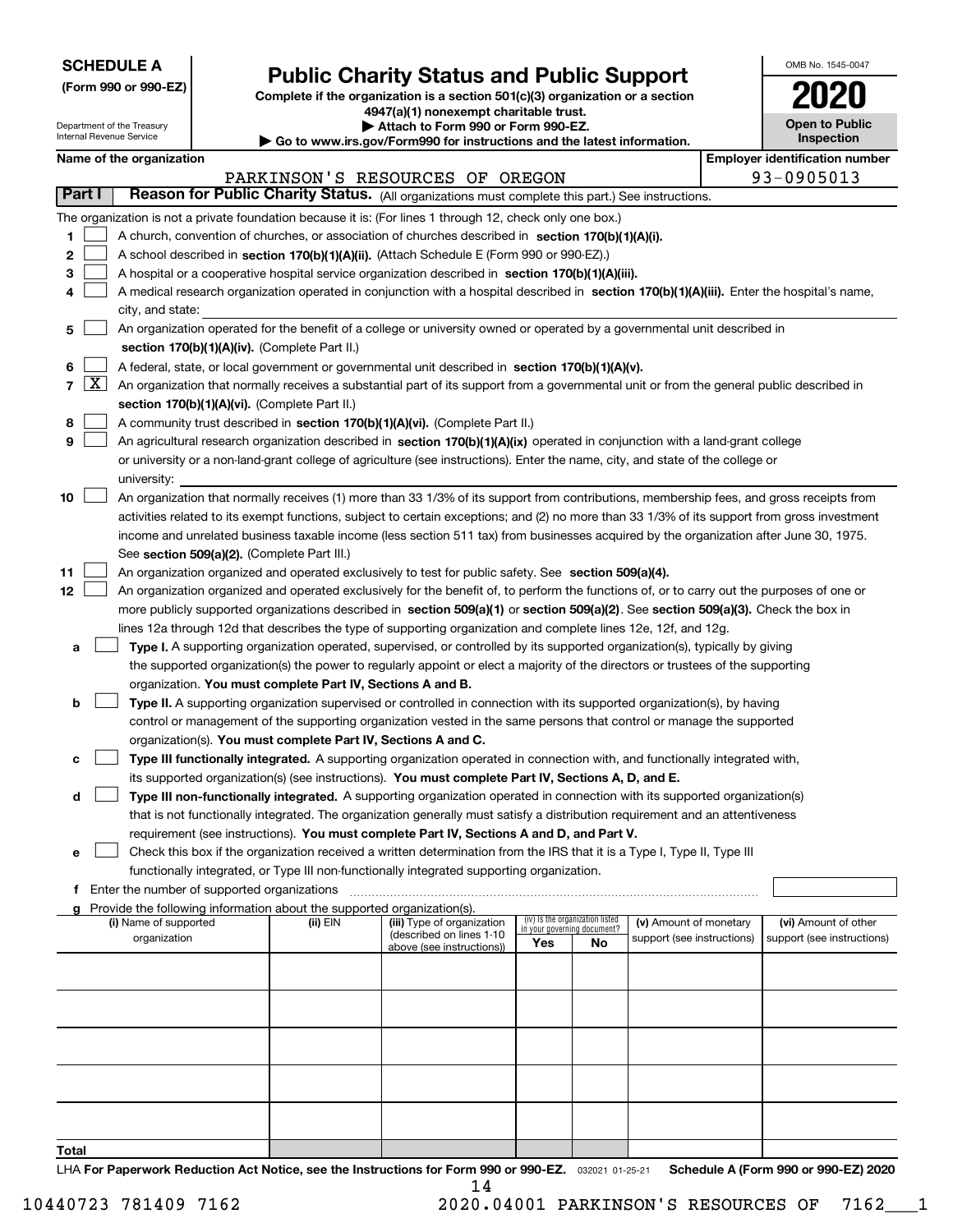#### Schedule A (Form 990 or 990-EZ) 2020 Page PARKINSON'S RESOURCES OF OREGON 93-0905013 **Part II Support Schedule for Organizations Described in Sections 170(b)(1)(A)(iv) and 170(b)(1)(A)(vi)**

93-0905013 Page 2

(Complete only if you checked the box on line 5, 7, or 8 of Part I or if the organization failed to qualify under Part III. If the organization fails to qualify under the tests listed below, please complete Part III.)

|                                                                                                                                          | <b>Section A. Public Support</b>                                                                                                                                                                                               |           |            |            |            |                                      |               |  |  |  |  |
|------------------------------------------------------------------------------------------------------------------------------------------|--------------------------------------------------------------------------------------------------------------------------------------------------------------------------------------------------------------------------------|-----------|------------|------------|------------|--------------------------------------|---------------|--|--|--|--|
|                                                                                                                                          | Calendar year (or fiscal year beginning in) $\blacktriangleright$                                                                                                                                                              | (a) 2016  | $(b)$ 2017 | $(c)$ 2018 | $(d)$ 2019 | (e) 2020                             | (f) Total     |  |  |  |  |
|                                                                                                                                          | <b>1</b> Gifts, grants, contributions, and<br>membership fees received. (Do not                                                                                                                                                |           |            |            |            |                                      |               |  |  |  |  |
|                                                                                                                                          | include any "unusual grants.")                                                                                                                                                                                                 | 713, 181. | 1017699.   | 906,691.   | 931,079.   | 1069322.                             | 4637972.      |  |  |  |  |
|                                                                                                                                          | 2 Tax revenues levied for the organ-<br>ization's benefit and either paid to                                                                                                                                                   |           |            |            |            |                                      |               |  |  |  |  |
|                                                                                                                                          | or expended on its behalf                                                                                                                                                                                                      |           |            |            |            |                                      |               |  |  |  |  |
|                                                                                                                                          | 3 The value of services or facilities                                                                                                                                                                                          |           |            |            |            |                                      |               |  |  |  |  |
|                                                                                                                                          | furnished by a governmental unit to                                                                                                                                                                                            |           |            |            |            |                                      |               |  |  |  |  |
|                                                                                                                                          | the organization without charge                                                                                                                                                                                                |           |            |            |            |                                      |               |  |  |  |  |
|                                                                                                                                          | 4 Total. Add lines 1 through 3                                                                                                                                                                                                 | 713, 181. | 1017699.   | 906,691.   | 931,079.   | 1069322.                             | 4637972.      |  |  |  |  |
| 5                                                                                                                                        | The portion of total contributions                                                                                                                                                                                             |           |            |            |            |                                      |               |  |  |  |  |
|                                                                                                                                          | by each person (other than a                                                                                                                                                                                                   |           |            |            |            |                                      |               |  |  |  |  |
|                                                                                                                                          | governmental unit or publicly                                                                                                                                                                                                  |           |            |            |            |                                      |               |  |  |  |  |
|                                                                                                                                          | supported organization) included                                                                                                                                                                                               |           |            |            |            |                                      |               |  |  |  |  |
|                                                                                                                                          | on line 1 that exceeds 2% of the                                                                                                                                                                                               |           |            |            |            |                                      |               |  |  |  |  |
|                                                                                                                                          | amount shown on line 11,                                                                                                                                                                                                       |           |            |            |            |                                      |               |  |  |  |  |
|                                                                                                                                          | column (f)                                                                                                                                                                                                                     |           |            |            |            |                                      | 317,726.      |  |  |  |  |
|                                                                                                                                          | 4320246.<br>6 Public support. Subtract line 5 from line 4.                                                                                                                                                                     |           |            |            |            |                                      |               |  |  |  |  |
|                                                                                                                                          | <b>Section B. Total Support</b>                                                                                                                                                                                                |           |            |            |            |                                      | (f) Total     |  |  |  |  |
|                                                                                                                                          | (b) 2017<br>$(d)$ 2019<br>Calendar year (or fiscal year beginning in) $\blacktriangleright$<br>(a) 2016<br>$(c)$ 2018<br>(e) 2020<br>1069322.                                                                                  |           |            |            |            |                                      |               |  |  |  |  |
|                                                                                                                                          | 1017699.<br>$\overline{906}$ , 691.<br>931,079.<br>4637972.<br>$\overline{713}$ , 181.<br><b>7</b> Amounts from line 4                                                                                                         |           |            |            |            |                                      |               |  |  |  |  |
|                                                                                                                                          | Gross income from interest,<br>8                                                                                                                                                                                               |           |            |            |            |                                      |               |  |  |  |  |
|                                                                                                                                          | dividends, payments received on                                                                                                                                                                                                |           |            |            |            |                                      |               |  |  |  |  |
|                                                                                                                                          | securities loans, rents, royalties,                                                                                                                                                                                            | 43,825.   | 44,344.    | 69,851.    | 56,928.    | 41,620.                              | 256,568.      |  |  |  |  |
|                                                                                                                                          | and income from similar sources                                                                                                                                                                                                |           |            |            |            |                                      |               |  |  |  |  |
|                                                                                                                                          | 9 Net income from unrelated business                                                                                                                                                                                           |           |            |            |            |                                      |               |  |  |  |  |
|                                                                                                                                          | activities, whether or not the                                                                                                                                                                                                 |           | 90.        |            |            |                                      | 90.           |  |  |  |  |
|                                                                                                                                          | business is regularly carried on<br>10 Other income. Do not include gain                                                                                                                                                       |           |            |            |            |                                      |               |  |  |  |  |
|                                                                                                                                          | or loss from the sale of capital                                                                                                                                                                                               |           |            |            |            |                                      |               |  |  |  |  |
|                                                                                                                                          | assets (Explain in Part VI.)                                                                                                                                                                                                   |           |            |            |            |                                      |               |  |  |  |  |
|                                                                                                                                          | <b>11 Total support.</b> Add lines 7 through 10                                                                                                                                                                                |           |            |            |            |                                      | 4894630.      |  |  |  |  |
|                                                                                                                                          |                                                                                                                                                                                                                                |           |            |            |            | 12                                   | 57, 164.      |  |  |  |  |
|                                                                                                                                          | 12 Gross receipts from related activities, etc. (see instructions)<br>13 First 5 years. If the Form 990 is for the organization's first, second, third, fourth, or fifth tax year as a section 501(c)(3)                       |           |            |            |            |                                      |               |  |  |  |  |
|                                                                                                                                          | organization, check this box and stop here manufactured and according to the state of the state of the state of the state of the state of the state of the state of the state of the state of the state of the state of the st |           |            |            |            |                                      |               |  |  |  |  |
| <b>Section C. Computation of Public Support Percentage</b>                                                                               |                                                                                                                                                                                                                                |           |            |            |            |                                      |               |  |  |  |  |
|                                                                                                                                          |                                                                                                                                                                                                                                |           |            |            |            | 14                                   | 88.27<br>%    |  |  |  |  |
|                                                                                                                                          |                                                                                                                                                                                                                                |           |            |            |            | 15                                   | 89.52<br>$\%$ |  |  |  |  |
|                                                                                                                                          | 16a 33 1/3% support test - 2020. If the organization did not check the box on line 13, and line 14 is 33 1/3% or more, check this box and                                                                                      |           |            |            |            |                                      |               |  |  |  |  |
|                                                                                                                                          | $\blacktriangleright$ $\boxed{\text{X}}$<br>stop here. The organization qualifies as a publicly supported organization                                                                                                         |           |            |            |            |                                      |               |  |  |  |  |
| b 33 1/3% support test - 2019. If the organization did not check a box on line 13 or 16a, and line 15 is 33 1/3% or more, check this box |                                                                                                                                                                                                                                |           |            |            |            |                                      |               |  |  |  |  |
|                                                                                                                                          | and stop here. The organization qualifies as a publicly supported organization                                                                                                                                                 |           |            |            |            |                                      |               |  |  |  |  |
|                                                                                                                                          | 17a 10% -facts-and-circumstances test - 2020. If the organization did not check a box on line 13, 16a, or 16b, and line 14 is 10% or more,                                                                                     |           |            |            |            |                                      |               |  |  |  |  |
|                                                                                                                                          | and if the organization meets the facts-and-circumstances test, check this box and stop here. Explain in Part VI how the organization                                                                                          |           |            |            |            |                                      |               |  |  |  |  |
|                                                                                                                                          | meets the facts-and-circumstances test. The organization qualifies as a publicly supported organization                                                                                                                        |           |            |            |            |                                      |               |  |  |  |  |
|                                                                                                                                          | <b>b 10% -facts-and-circumstances test - 2019.</b> If the organization did not check a box on line 13, 16a, 16b, or 17a, and line 15 is 10% or                                                                                 |           |            |            |            |                                      |               |  |  |  |  |
|                                                                                                                                          | more, and if the organization meets the facts-and-circumstances test, check this box and stop here. Explain in Part VI how the                                                                                                 |           |            |            |            |                                      |               |  |  |  |  |
|                                                                                                                                          | organization meets the facts-and-circumstances test. The organization qualifies as a publicly supported organization                                                                                                           |           |            |            |            |                                      |               |  |  |  |  |
| 18                                                                                                                                       | Private foundation. If the organization did not check a box on line 13, 16a, 16b, 17a, or 17b, check this box and see instructions                                                                                             |           |            |            |            |                                      |               |  |  |  |  |
|                                                                                                                                          |                                                                                                                                                                                                                                |           |            |            |            | Schedule A (Form 990 or 990-EZ) 2020 |               |  |  |  |  |

032022 01-25-21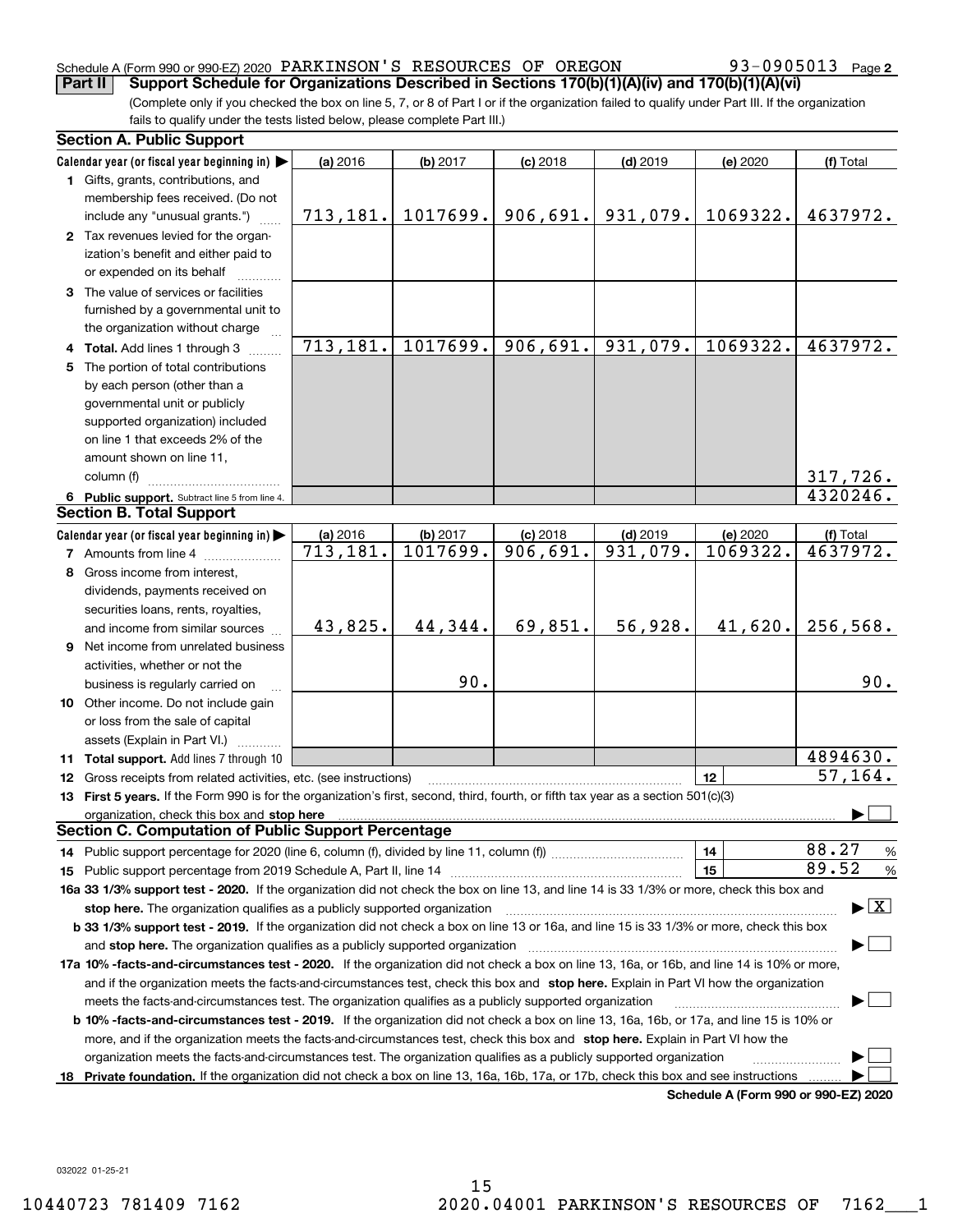#### Schedule A (Form 990 or 990-EZ) 2020 Page PARKINSON'S RESOURCES OF OREGON 93-0905013 **Part III Support Schedule for Organizations Described in Section 509(a)(2)**

(Complete only if you checked the box on line 10 of Part I or if the organization failed to qualify under Part II. If the organization fails to qualify under the tests listed below, please complete Part II.)

|    | <b>Section A. Public Support</b>                                                                                                                                                                                               |          |          |            |            |          |                                      |  |  |
|----|--------------------------------------------------------------------------------------------------------------------------------------------------------------------------------------------------------------------------------|----------|----------|------------|------------|----------|--------------------------------------|--|--|
|    | Calendar year (or fiscal year beginning in) $\blacktriangleright$                                                                                                                                                              | (a) 2016 | (b) 2017 | $(c)$ 2018 | $(d)$ 2019 | (e) 2020 | (f) Total                            |  |  |
|    | 1 Gifts, grants, contributions, and                                                                                                                                                                                            |          |          |            |            |          |                                      |  |  |
|    | membership fees received. (Do not                                                                                                                                                                                              |          |          |            |            |          |                                      |  |  |
|    | include any "unusual grants.")                                                                                                                                                                                                 |          |          |            |            |          |                                      |  |  |
|    | 2 Gross receipts from admissions,<br>merchandise sold or services per-<br>formed, or facilities furnished in<br>any activity that is related to the<br>organization's tax-exempt purpose                                       |          |          |            |            |          |                                      |  |  |
|    | 3 Gross receipts from activities that<br>are not an unrelated trade or bus-                                                                                                                                                    |          |          |            |            |          |                                      |  |  |
|    | iness under section 513                                                                                                                                                                                                        |          |          |            |            |          |                                      |  |  |
|    | 4 Tax revenues levied for the organ-                                                                                                                                                                                           |          |          |            |            |          |                                      |  |  |
|    | ization's benefit and either paid to<br>or expended on its behalf<br>.                                                                                                                                                         |          |          |            |            |          |                                      |  |  |
|    | 5 The value of services or facilities                                                                                                                                                                                          |          |          |            |            |          |                                      |  |  |
|    | furnished by a governmental unit to                                                                                                                                                                                            |          |          |            |            |          |                                      |  |  |
|    | the organization without charge                                                                                                                                                                                                |          |          |            |            |          |                                      |  |  |
|    | <b>6 Total.</b> Add lines 1 through 5                                                                                                                                                                                          |          |          |            |            |          |                                      |  |  |
|    | 7a Amounts included on lines 1, 2, and<br>3 received from disqualified persons                                                                                                                                                 |          |          |            |            |          |                                      |  |  |
|    | <b>b</b> Amounts included on lines 2 and 3 received<br>from other than disqualified persons that<br>exceed the greater of \$5,000 or 1% of the<br>amount on line 13 for the year                                               |          |          |            |            |          |                                      |  |  |
|    | c Add lines 7a and 7b                                                                                                                                                                                                          |          |          |            |            |          |                                      |  |  |
|    | 8 Public support. (Subtract line 7c from line 6.)<br><b>Section B. Total Support</b>                                                                                                                                           |          |          |            |            |          |                                      |  |  |
|    | Calendar year (or fiscal year beginning in) $\blacktriangleright$                                                                                                                                                              | (a) 2016 | (b) 2017 | $(c)$ 2018 | $(d)$ 2019 | (e) 2020 | (f) Total                            |  |  |
|    | 9 Amounts from line 6                                                                                                                                                                                                          |          |          |            |            |          |                                      |  |  |
|    | 10a Gross income from interest,<br>dividends, payments received on<br>securities loans, rents, royalties,<br>and income from similar sources                                                                                   |          |          |            |            |          |                                      |  |  |
|    | <b>b</b> Unrelated business taxable income                                                                                                                                                                                     |          |          |            |            |          |                                      |  |  |
|    | (less section 511 taxes) from businesses                                                                                                                                                                                       |          |          |            |            |          |                                      |  |  |
|    | acquired after June 30, 1975                                                                                                                                                                                                   |          |          |            |            |          |                                      |  |  |
|    | c Add lines 10a and 10b                                                                                                                                                                                                        |          |          |            |            |          |                                      |  |  |
|    | 11 Net income from unrelated business<br>activities not included in line 10b,<br>whether or not the business is<br>regularly carried on                                                                                        |          |          |            |            |          |                                      |  |  |
|    | 12 Other income. Do not include gain<br>or loss from the sale of capital<br>assets (Explain in Part VI.)                                                                                                                       |          |          |            |            |          |                                      |  |  |
|    | <b>13</b> Total support. (Add lines 9, 10c, 11, and 12.)                                                                                                                                                                       |          |          |            |            |          |                                      |  |  |
|    | 14 First 5 years. If the Form 990 is for the organization's first, second, third, fourth, or fifth tax year as a section 501(c)(3) organization,                                                                               |          |          |            |            |          |                                      |  |  |
|    | check this box and stop here with the continuum control to the change of the state of the state of the change of the state of the change of the change of the state of the change of the change of the change of the change of |          |          |            |            |          |                                      |  |  |
|    | Section C. Computation of Public Support Percentage                                                                                                                                                                            |          |          |            |            |          |                                      |  |  |
|    | 15 Public support percentage for 2020 (line 8, column (f), divided by line 13, column (f))                                                                                                                                     |          |          |            |            | 15       | %                                    |  |  |
|    | 16 Public support percentage from 2019 Schedule A, Part III, line 15<br><b>Section D. Computation of Investment Income Percentage</b>                                                                                          |          |          |            |            | 16       | %                                    |  |  |
|    | 17 Investment income percentage for 2020 (line 10c, column (f), divided by line 13, column (f))                                                                                                                                |          |          |            |            | 17       | %                                    |  |  |
|    | <b>18</b> Investment income percentage from <b>2019</b> Schedule A, Part III, line 17                                                                                                                                          |          |          |            |            | 18       | %                                    |  |  |
|    | 19a 33 1/3% support tests - 2020. If the organization did not check the box on line 14, and line 15 is more than 33 1/3%, and line 17 is not                                                                                   |          |          |            |            |          |                                      |  |  |
|    | more than 33 1/3%, check this box and stop here. The organization qualifies as a publicly supported organization                                                                                                               |          |          |            |            |          | ▶                                    |  |  |
|    | b 33 1/3% support tests - 2019. If the organization did not check a box on line 14 or line 19a, and line 16 is more than 33 1/3%, and                                                                                          |          |          |            |            |          |                                      |  |  |
|    | line 18 is not more than 33 1/3%, check this box and stop here. The organization qualifies as a publicly supported organization                                                                                                |          |          |            |            |          |                                      |  |  |
| 20 | <b>Private foundation.</b> If the organization did not check a box on line 14, 19a, or 19b, check this box and see instructions                                                                                                |          |          |            |            |          |                                      |  |  |
|    | 032023 01-25-21                                                                                                                                                                                                                |          | 16       |            |            |          | Schedule A (Form 990 or 990-EZ) 2020 |  |  |

10440723 781409 7162 2020.04001 PARKINSON'S RESOURCES OF 7162\_\_\_1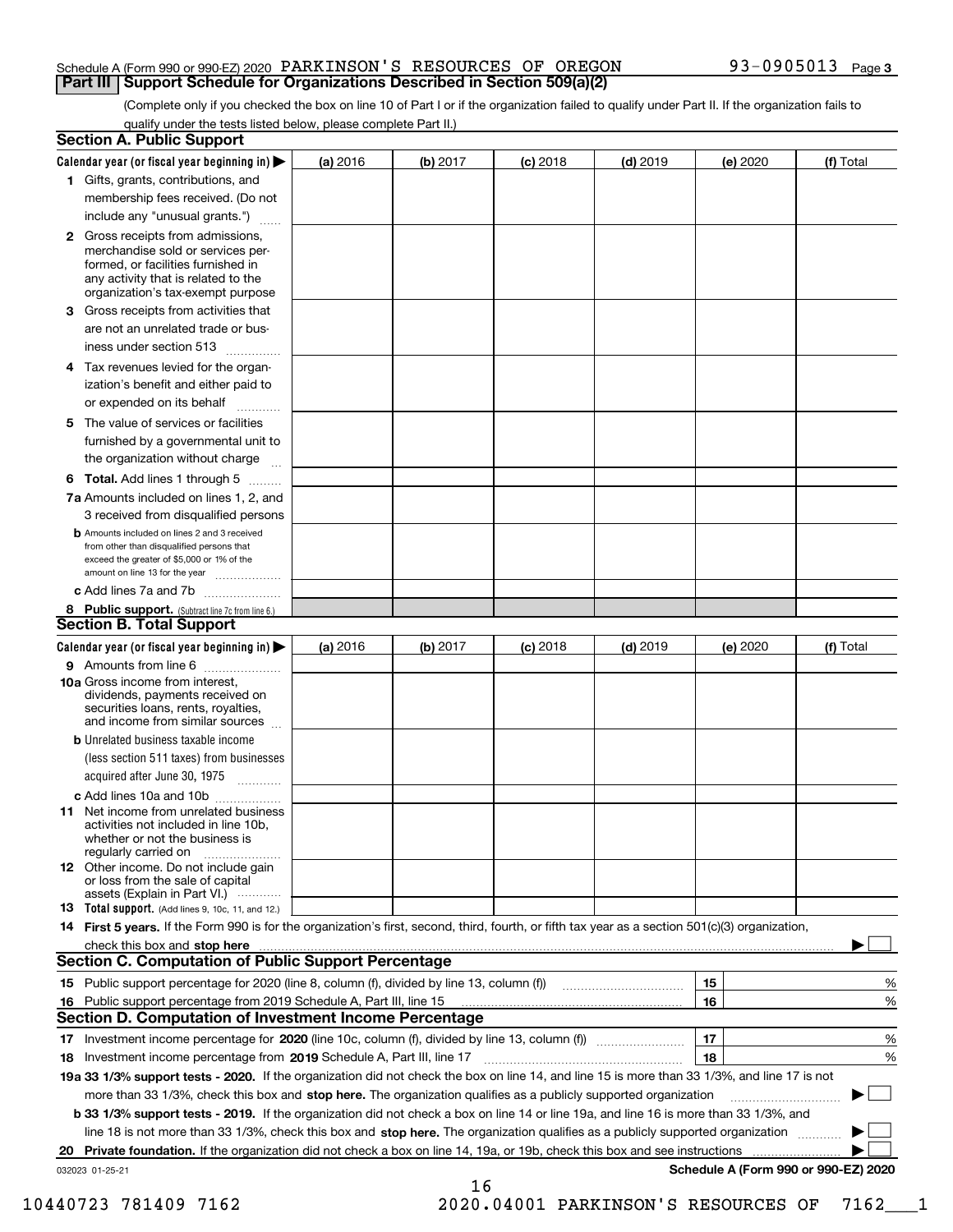# Schedule A (Form 990 or 990-EZ) 2020 Page PARKINSON'S RESOURCES OF OREGON 93-0905013

# **Part IV Supporting Organizations**

(Complete only if you checked a box in line 12 on Part I. If you checked box 12a, Part I, complete Sections A and B. If you checked box 12b, Part I, complete Sections A and C. If you checked box 12c, Part I, complete Sections A, D, and E. If you checked box 12d, Part I, complete Sections A and D, and complete Part V.)

# **Section A. All Supporting Organizations**

- **1** Are all of the organization's supported organizations listed by name in the organization's governing documents? If "No," describe in **Part VI** how the supported organizations are designated. If designated by *class or purpose, describe the designation. If historic and continuing relationship, explain.*
- **2** Did the organization have any supported organization that does not have an IRS determination of status under section 509(a)(1) or (2)? If "Yes," explain in Part VI how the organization determined that the supported *organization was described in section 509(a)(1) or (2).*
- **3a** Did the organization have a supported organization described in section 501(c)(4), (5), or (6)? If "Yes," answer *lines 3b and 3c below.*
- **b** Did the organization confirm that each supported organization qualified under section 501(c)(4), (5), or (6) and satisfied the public support tests under section 509(a)(2)? If "Yes," describe in **Part VI** when and how the *organization made the determination.*
- **c**Did the organization ensure that all support to such organizations was used exclusively for section 170(c)(2)(B) purposes? If "Yes," explain in **Part VI** what controls the organization put in place to ensure such use.
- **4a***If* Was any supported organization not organized in the United States ("foreign supported organization")? *"Yes," and if you checked box 12a or 12b in Part I, answer lines 4b and 4c below.*
- **b** Did the organization have ultimate control and discretion in deciding whether to make grants to the foreign supported organization? If "Yes," describe in **Part VI** how the organization had such control and discretion *despite being controlled or supervised by or in connection with its supported organizations.*
- **c** Did the organization support any foreign supported organization that does not have an IRS determination under sections 501(c)(3) and 509(a)(1) or (2)? If "Yes," explain in **Part VI** what controls the organization used *to ensure that all support to the foreign supported organization was used exclusively for section 170(c)(2)(B) purposes.*
- **5a** Did the organization add, substitute, or remove any supported organizations during the tax year? If "Yes," answer lines 5b and 5c below (if applicable). Also, provide detail in **Part VI,** including (i) the names and EIN *numbers of the supported organizations added, substituted, or removed; (ii) the reasons for each such action; (iii) the authority under the organization's organizing document authorizing such action; and (iv) how the action was accomplished (such as by amendment to the organizing document).*
- **b** Type I or Type II only. Was any added or substituted supported organization part of a class already designated in the organization's organizing document?
- **cSubstitutions only.**  Was the substitution the result of an event beyond the organization's control?
- **6** Did the organization provide support (whether in the form of grants or the provision of services or facilities) to **Part VI.** *If "Yes," provide detail in* support or benefit one or more of the filing organization's supported organizations? anyone other than (i) its supported organizations, (ii) individuals that are part of the charitable class benefited by one or more of its supported organizations, or (iii) other supporting organizations that also
- **7**Did the organization provide a grant, loan, compensation, or other similar payment to a substantial contributor *If "Yes," complete Part I of Schedule L (Form 990 or 990-EZ).* regard to a substantial contributor? (as defined in section 4958(c)(3)(C)), a family member of a substantial contributor, or a 35% controlled entity with
- **8** Did the organization make a loan to a disqualified person (as defined in section 4958) not described in line 7? *If "Yes," complete Part I of Schedule L (Form 990 or 990-EZ).*
- **9a** Was the organization controlled directly or indirectly at any time during the tax year by one or more in section 509(a)(1) or (2))? If "Yes," *provide detail in* <code>Part VI.</code> disqualified persons, as defined in section 4946 (other than foundation managers and organizations described
- **b** Did one or more disqualified persons (as defined in line 9a) hold a controlling interest in any entity in which the supporting organization had an interest? If "Yes," provide detail in P**art VI**.
- **c**Did a disqualified person (as defined in line 9a) have an ownership interest in, or derive any personal benefit from, assets in which the supporting organization also had an interest? If "Yes," provide detail in P**art VI.**
- **10a** Was the organization subject to the excess business holdings rules of section 4943 because of section supporting organizations)? If "Yes," answer line 10b below. 4943(f) (regarding certain Type II supporting organizations, and all Type III non-functionally integrated
- **b** Did the organization have any excess business holdings in the tax year? (Use Schedule C, Form 4720, to *determine whether the organization had excess business holdings.)*

17

032024 01-25-21

**10b**

**1**

**2**

**3a**

**3b**

**3c**

**4a**

**4b**

**4c**

**5a**

**5b5c**

**6**

**7**

**8**

**9a**

**9b**

**9c**

**YesNo**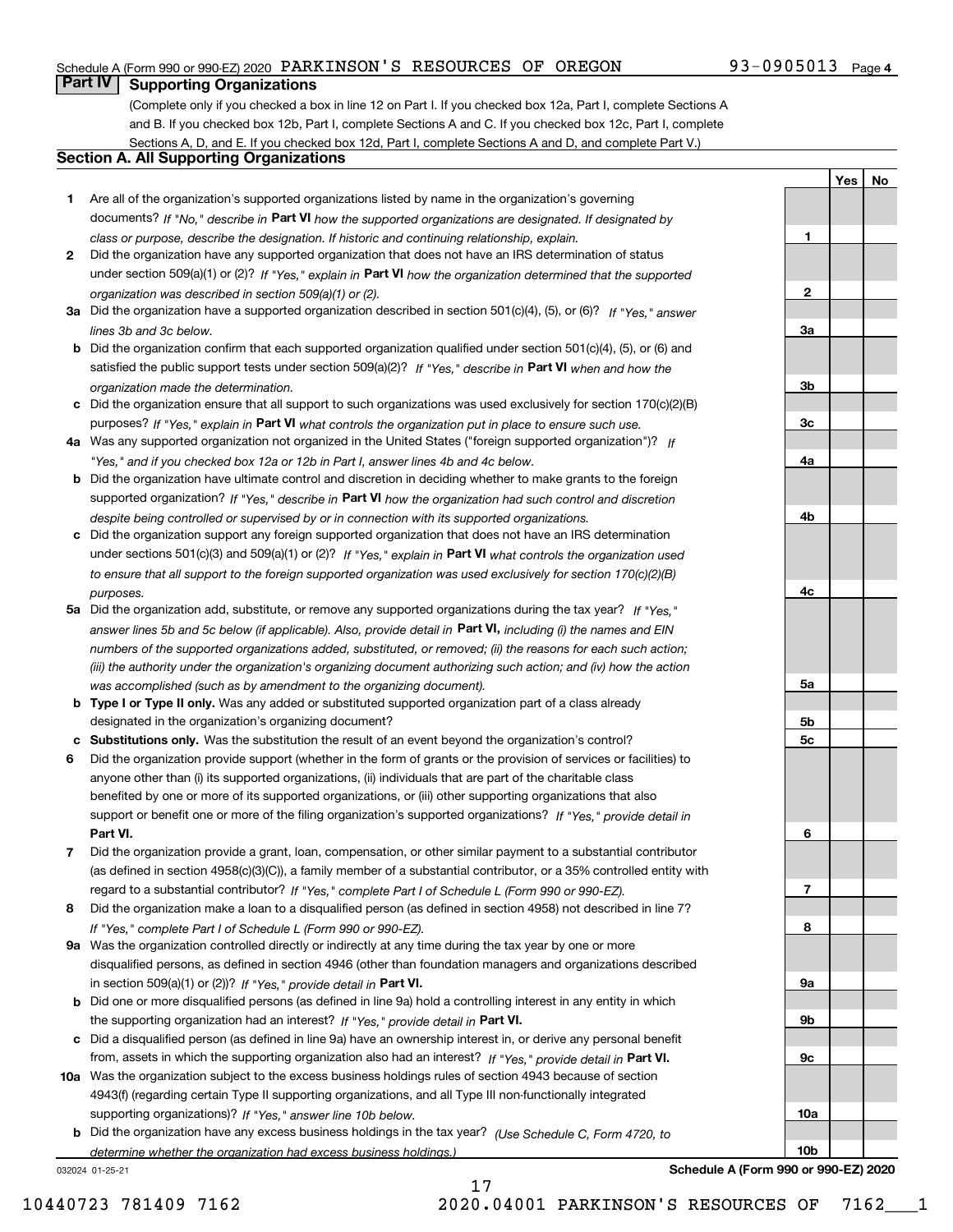## Schedule A (Form 990 or 990-EZ) 2020 Page PARKINSON'S RESOURCES OF OREGON 93-0905013

|    | <b>Supporting Organizations (continued)</b><br>Part IV                                                                                                                                                                                                                                                                                                                                                                                                                                                                   |                 |     |    |
|----|--------------------------------------------------------------------------------------------------------------------------------------------------------------------------------------------------------------------------------------------------------------------------------------------------------------------------------------------------------------------------------------------------------------------------------------------------------------------------------------------------------------------------|-----------------|-----|----|
|    |                                                                                                                                                                                                                                                                                                                                                                                                                                                                                                                          |                 | Yes | No |
| 11 | Has the organization accepted a gift or contribution from any of the following persons?                                                                                                                                                                                                                                                                                                                                                                                                                                  |                 |     |    |
|    | a A person who directly or indirectly controls, either alone or together with persons described in lines 11b and                                                                                                                                                                                                                                                                                                                                                                                                         |                 |     |    |
|    | 11c below, the governing body of a supported organization?                                                                                                                                                                                                                                                                                                                                                                                                                                                               | 11a             |     |    |
|    | <b>b</b> A family member of a person described in line 11a above?                                                                                                                                                                                                                                                                                                                                                                                                                                                        | 11 <sub>b</sub> |     |    |
|    | c A 35% controlled entity of a person described in line 11a or 11b above? If "Yes" to line 11a, 11b, or 11c, provide                                                                                                                                                                                                                                                                                                                                                                                                     |                 |     |    |
|    | detail in Part VI.                                                                                                                                                                                                                                                                                                                                                                                                                                                                                                       | 11c             |     |    |
|    | <b>Section B. Type I Supporting Organizations</b>                                                                                                                                                                                                                                                                                                                                                                                                                                                                        |                 |     |    |
|    |                                                                                                                                                                                                                                                                                                                                                                                                                                                                                                                          |                 | Yes | No |
| 1  | Did the governing body, members of the governing body, officers acting in their official capacity, or membership of one or<br>more supported organizations have the power to regularly appoint or elect at least a majority of the organization's officers,<br>directors, or trustees at all times during the tax year? If "No," describe in Part VI how the supported organization(s)<br>effectively operated, supervised, or controlled the organization's activities. If the organization had more than one supported |                 |     |    |
|    | organization, describe how the powers to appoint and/or remove officers, directors, or trustees were allocated among the<br>supported organizations and what conditions or restrictions, if any, applied to such powers during the tax year.                                                                                                                                                                                                                                                                             | 1               |     |    |
| 2  | Did the organization operate for the benefit of any supported organization other than the supported                                                                                                                                                                                                                                                                                                                                                                                                                      |                 |     |    |
|    | organization(s) that operated, supervised, or controlled the supporting organization? If "Yes," explain in                                                                                                                                                                                                                                                                                                                                                                                                               |                 |     |    |
|    | Part VI how providing such benefit carried out the purposes of the supported organization(s) that operated,                                                                                                                                                                                                                                                                                                                                                                                                              |                 |     |    |
|    | supervised, or controlled the supporting organization.                                                                                                                                                                                                                                                                                                                                                                                                                                                                   | $\overline{2}$  |     |    |
|    | Section C. Type II Supporting Organizations                                                                                                                                                                                                                                                                                                                                                                                                                                                                              |                 |     |    |
|    |                                                                                                                                                                                                                                                                                                                                                                                                                                                                                                                          |                 | Yes | No |
| 1. | Were a majority of the organization's directors or trustees during the tax year also a majority of the directors                                                                                                                                                                                                                                                                                                                                                                                                         |                 |     |    |
|    | or trustees of each of the organization's supported organization(s)? If "No," describe in Part VI how control                                                                                                                                                                                                                                                                                                                                                                                                            |                 |     |    |
|    | or management of the supporting organization was vested in the same persons that controlled or managed                                                                                                                                                                                                                                                                                                                                                                                                                   |                 |     |    |
|    | the supported organization(s).                                                                                                                                                                                                                                                                                                                                                                                                                                                                                           | 1               |     |    |
|    | Section D. All Type III Supporting Organizations                                                                                                                                                                                                                                                                                                                                                                                                                                                                         |                 |     |    |
|    |                                                                                                                                                                                                                                                                                                                                                                                                                                                                                                                          |                 | Yes | No |
| 1  | Did the organization provide to each of its supported organizations, by the last day of the fifth month of the                                                                                                                                                                                                                                                                                                                                                                                                           |                 |     |    |
|    | organization's tax year, (i) a written notice describing the type and amount of support provided during the prior tax                                                                                                                                                                                                                                                                                                                                                                                                    |                 |     |    |
|    | year, (ii) a copy of the Form 990 that was most recently filed as of the date of notification, and (iii) copies of the                                                                                                                                                                                                                                                                                                                                                                                                   |                 |     |    |
|    | organization's governing documents in effect on the date of notification, to the extent not previously provided?                                                                                                                                                                                                                                                                                                                                                                                                         | 1               |     |    |
| 2  | Were any of the organization's officers, directors, or trustees either (i) appointed or elected by the supported                                                                                                                                                                                                                                                                                                                                                                                                         |                 |     |    |
|    | organization(s) or (ii) serving on the governing body of a supported organization? If "No," explain in Part VI how                                                                                                                                                                                                                                                                                                                                                                                                       |                 |     |    |
| 3  | the organization maintained a close and continuous working relationship with the supported organization(s).<br>By reason of the relationship described in line 2, above, did the organization's supported organizations have a                                                                                                                                                                                                                                                                                           | $\mathbf{2}$    |     |    |
|    | significant voice in the organization's investment policies and in directing the use of the organization's                                                                                                                                                                                                                                                                                                                                                                                                               |                 |     |    |
|    | income or assets at all times during the tax year? If "Yes," describe in Part VI the role the organization's                                                                                                                                                                                                                                                                                                                                                                                                             |                 |     |    |
|    | supported organizations played in this regard.                                                                                                                                                                                                                                                                                                                                                                                                                                                                           | 3               |     |    |
|    | Section E. Type III Functionally Integrated Supporting Organizations                                                                                                                                                                                                                                                                                                                                                                                                                                                     |                 |     |    |
| 1. | Check the box next to the method that the organization used to satisfy the Integral Part Test during the year (see instructions).                                                                                                                                                                                                                                                                                                                                                                                        |                 |     |    |
| а  | The organization satisfied the Activities Test. Complete line 2 below.                                                                                                                                                                                                                                                                                                                                                                                                                                                   |                 |     |    |
| b  | The organization is the parent of each of its supported organizations. Complete line 3 below.                                                                                                                                                                                                                                                                                                                                                                                                                            |                 |     |    |
| с  | The organization supported a governmental entity. Describe in Part VI how you supported a governmental entity (see instructions)                                                                                                                                                                                                                                                                                                                                                                                         |                 |     |    |
| 2  | Activities Test. Answer lines 2a and 2b below.                                                                                                                                                                                                                                                                                                                                                                                                                                                                           |                 | Yes | No |
| а  | Did substantially all of the organization's activities during the tax year directly further the exempt purposes of                                                                                                                                                                                                                                                                                                                                                                                                       |                 |     |    |
|    | the supported organization(s) to which the organization was responsive? If "Yes," then in Part VI identify                                                                                                                                                                                                                                                                                                                                                                                                               |                 |     |    |
|    | those supported organizations and explain how these activities directly furthered their exempt purposes,                                                                                                                                                                                                                                                                                                                                                                                                                 |                 |     |    |
|    | how the organization was responsive to those supported organizations, and how the organization determined                                                                                                                                                                                                                                                                                                                                                                                                                |                 |     |    |
|    | that these activities constituted substantially all of its activities.                                                                                                                                                                                                                                                                                                                                                                                                                                                   | 2a              |     |    |
| b  | Did the activities described in line 2a, above, constitute activities that, but for the organization's involvement,                                                                                                                                                                                                                                                                                                                                                                                                      |                 |     |    |
|    | one or more of the organization's supported organization(s) would have been engaged in? If "Yes," explain in                                                                                                                                                                                                                                                                                                                                                                                                             |                 |     |    |
|    | Part VI the reasons for the organization's position that its supported organization(s) would have engaged in                                                                                                                                                                                                                                                                                                                                                                                                             |                 |     |    |
|    | these activities but for the organization's involvement.                                                                                                                                                                                                                                                                                                                                                                                                                                                                 | 2 <sub>b</sub>  |     |    |

**3** Parent of Supported Organizations. Answer lines 3a and 3b below.

**a** Did the organization have the power to regularly appoint or elect a majority of the officers, directors, or trustees of each of the supported organizations? If "Yes" or "No" provide details in **Part VI.** 

**b** Did the organization exercise a substantial degree of direction over the policies, programs, and activities of each of its supported organizations? If "Yes," describe in Part VI the role played by the organization in this regard.

18

032025 01-25-21

**Schedule A (Form 990 or 990-EZ) 2020**

**3a**

**3b**

10440723 781409 7162 2020.04001 PARKINSON'S RESOURCES OF 7162\_\_\_1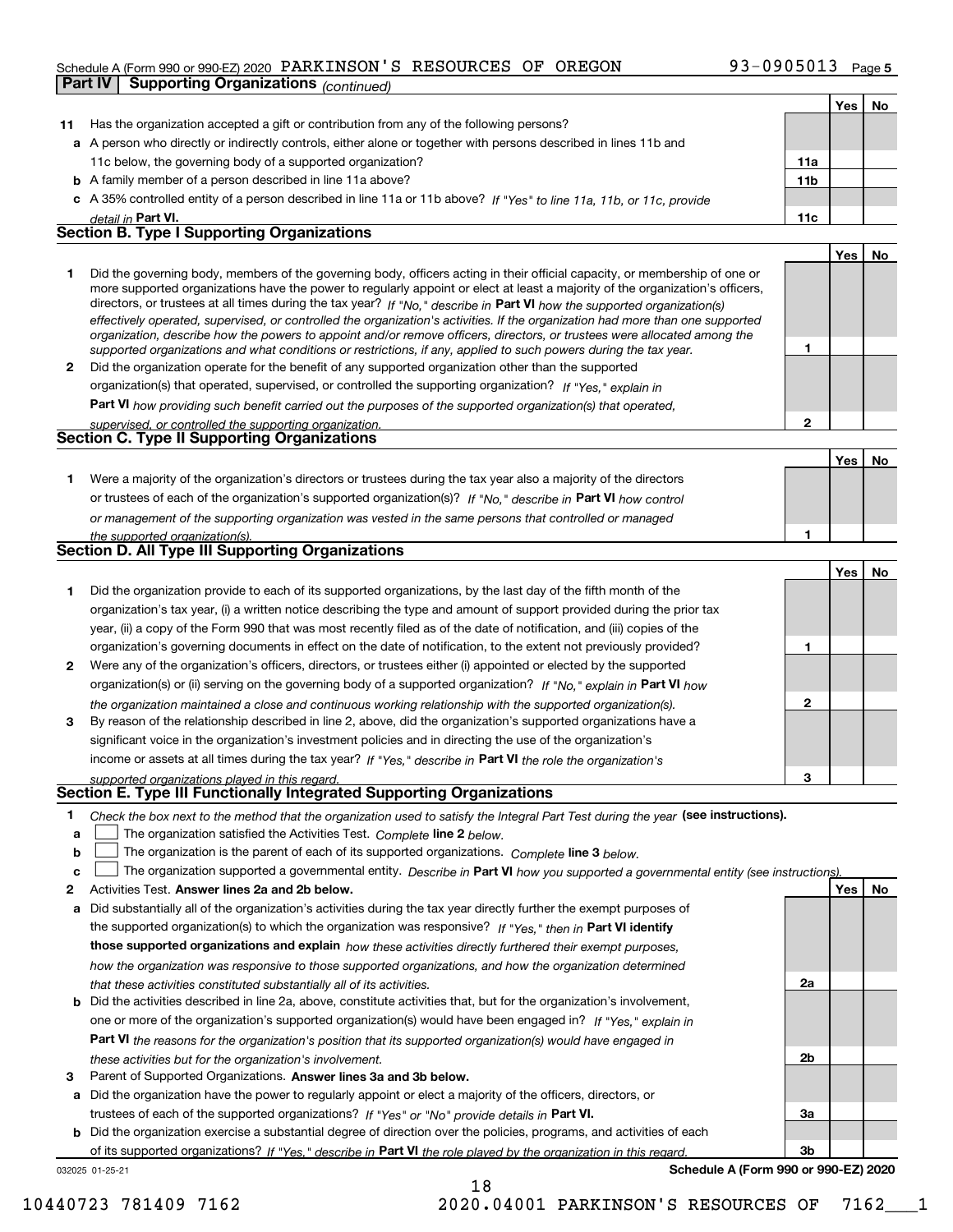#### Schedule A (Form 990 or 990-EZ) 2020 Page PARKINSON'S RESOURCES OF OREGON 93-0905013 **Part V Type III Non-Functionally Integrated 509(a)(3) Supporting Organizations**

**1**1 Check here if the organization satisfied the Integral Part Test as a qualifying trust on Nov. 20, 1970 (explain in Part VI). See instructions. All other Type III non-functionally integrated supporting organizations must complete Sections A through E.

|              | Section A - Adjusted Net Income                                                                                                   |                | (A) Prior Year | (B) Current Year<br>(optional) |
|--------------|-----------------------------------------------------------------------------------------------------------------------------------|----------------|----------------|--------------------------------|
| 1            | Net short-term capital gain                                                                                                       | 1              |                |                                |
| 2            | Recoveries of prior-year distributions                                                                                            | $\overline{2}$ |                |                                |
| 3            | Other gross income (see instructions)                                                                                             | 3              |                |                                |
| 4            | Add lines 1 through 3.                                                                                                            | 4              |                |                                |
| 5            | Depreciation and depletion                                                                                                        | 5              |                |                                |
| 6            | Portion of operating expenses paid or incurred for production or                                                                  |                |                |                                |
|              | collection of gross income or for management, conservation, or                                                                    |                |                |                                |
|              | maintenance of property held for production of income (see instructions)                                                          | 6              |                |                                |
| 7            | Other expenses (see instructions)                                                                                                 | $\overline{7}$ |                |                                |
| 8            | Adjusted Net Income (subtract lines 5, 6, and 7 from line 4)                                                                      | 8              |                |                                |
|              | <b>Section B - Minimum Asset Amount</b>                                                                                           |                | (A) Prior Year | (B) Current Year<br>(optional) |
| 1            | Aggregate fair market value of all non-exempt-use assets (see                                                                     |                |                |                                |
|              | instructions for short tax year or assets held for part of year):                                                                 |                |                |                                |
|              | <b>a</b> Average monthly value of securities                                                                                      | 1a             |                |                                |
|              | <b>b</b> Average monthly cash balances                                                                                            | 1 <sub>b</sub> |                |                                |
|              | c Fair market value of other non-exempt-use assets                                                                                | 1c             |                |                                |
|              | d Total (add lines 1a, 1b, and 1c)                                                                                                | 1d             |                |                                |
|              | e Discount claimed for blockage or other factors                                                                                  |                |                |                                |
|              | (explain in detail in Part VI):                                                                                                   |                |                |                                |
| $\mathbf{2}$ | Acquisition indebtedness applicable to non-exempt-use assets                                                                      | $\mathbf{2}$   |                |                                |
| 3            | Subtract line 2 from line 1d.                                                                                                     | 3              |                |                                |
| 4            | Cash deemed held for exempt use. Enter 0.015 of line 3 (for greater amount,                                                       |                |                |                                |
|              | see instructions)                                                                                                                 | 4              |                |                                |
| 5            | Net value of non-exempt-use assets (subtract line 4 from line 3)                                                                  | 5              |                |                                |
| 6            | Multiply line 5 by 0.035.                                                                                                         | 6              |                |                                |
| 7            | Recoveries of prior-year distributions                                                                                            | $\overline{7}$ |                |                                |
| 8            | Minimum Asset Amount (add line 7 to line 6)                                                                                       | 8              |                |                                |
|              | <b>Section C - Distributable Amount</b>                                                                                           |                |                | <b>Current Year</b>            |
| 1            | Adjusted net income for prior year (from Section A, line 8, column A)                                                             | 1              |                |                                |
| 2            | Enter 0.85 of line 1.                                                                                                             | $\overline{2}$ |                |                                |
| 3            | Minimum asset amount for prior year (from Section B, line 8, column A)                                                            | 3              |                |                                |
| 4            | Enter greater of line 2 or line 3.                                                                                                | 4              |                |                                |
| 5            | Income tax imposed in prior year                                                                                                  | 5              |                |                                |
| 6            | <b>Distributable Amount.</b> Subtract line 5 from line 4, unless subject to                                                       |                |                |                                |
|              | emergency temporary reduction (see instructions).                                                                                 | 6              |                |                                |
| 7            | Check here if the current year is the organization's first as a non-functionally integrated Type III supporting organization (see |                |                |                                |

instructions).

**Schedule A (Form 990 or 990-EZ) 2020**

032026 01-25-21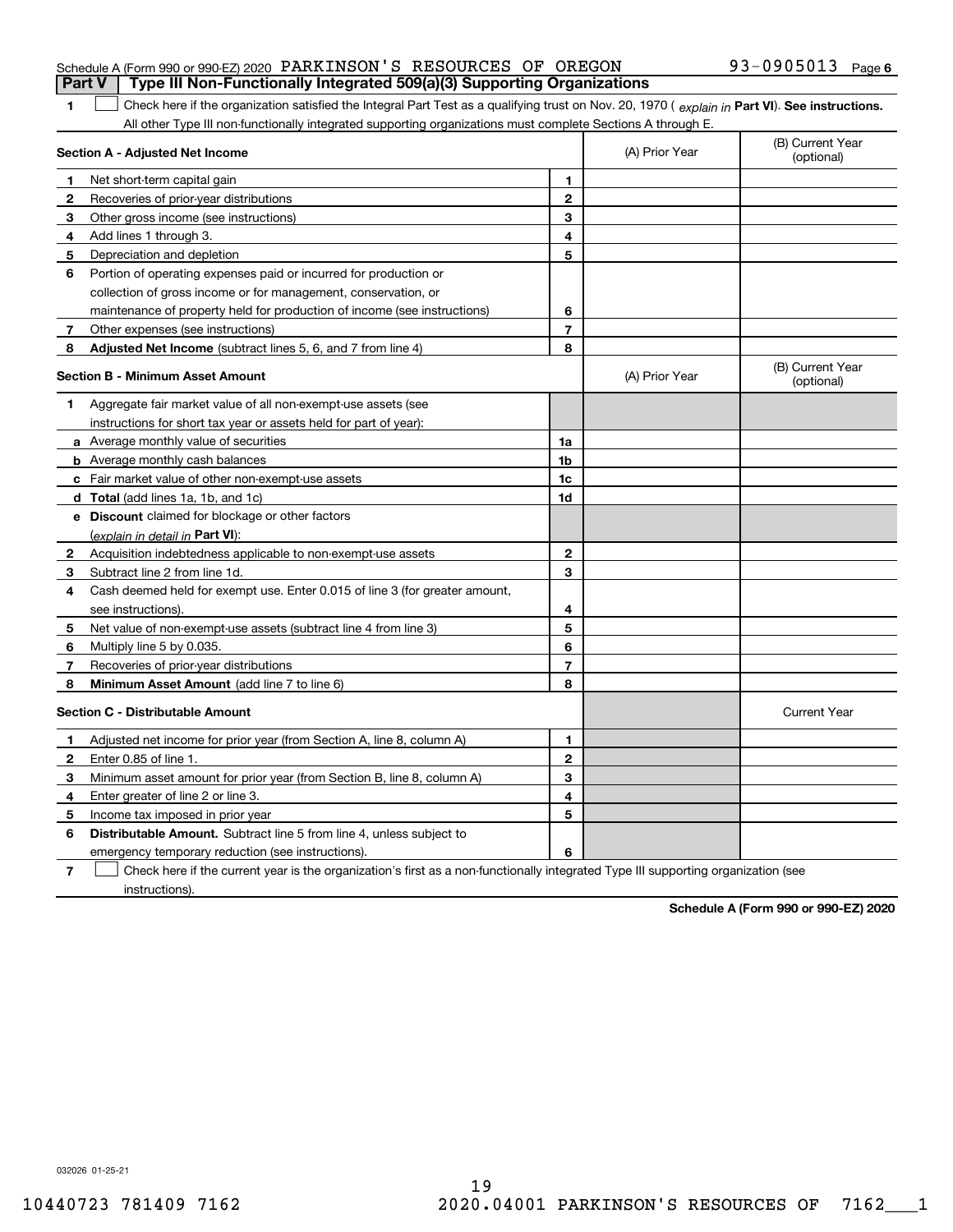# Schedule A (Form 990 or 990-EZ) 2020 Page PARKINSON'S RESOURCES OF OREGON 93-0905013

| <b>Part V</b>  | Type III Non-Functionally Integrated 509(a)(3) Supporting Organizations                    |                             | (continued)                           |              |                                         |
|----------------|--------------------------------------------------------------------------------------------|-----------------------------|---------------------------------------|--------------|-----------------------------------------|
|                | <b>Section D - Distributions</b>                                                           |                             |                                       |              | <b>Current Year</b>                     |
| 1.             | Amounts paid to supported organizations to accomplish exempt purposes                      |                             | 1                                     |              |                                         |
| 2              | Amounts paid to perform activity that directly furthers exempt purposes of supported       |                             |                                       |              |                                         |
|                | organizations, in excess of income from activity                                           |                             |                                       | $\mathbf{2}$ |                                         |
| 3              | Administrative expenses paid to accomplish exempt purposes of supported organizations      |                             |                                       | 3            |                                         |
| 4              | Amounts paid to acquire exempt-use assets                                                  |                             |                                       | 4            |                                         |
| 5              | Qualified set-aside amounts (prior IRS approval required - provide details in Part VI)     |                             |                                       | 5            |                                         |
| 6              | Other distributions ( <i>describe in</i> Part VI). See instructions.                       |                             |                                       | 6            |                                         |
| 7              | Total annual distributions. Add lines 1 through 6.                                         |                             |                                       | 7            |                                         |
| 8              | Distributions to attentive supported organizations to which the organization is responsive |                             |                                       |              |                                         |
|                | (provide details in Part VI). See instructions.                                            |                             |                                       | 8            |                                         |
| 9              | Distributable amount for 2020 from Section C, line 6                                       |                             |                                       | 9            |                                         |
| 10             | Line 8 amount divided by line 9 amount                                                     |                             |                                       | 10           |                                         |
|                |                                                                                            | (i)                         | (ii)                                  |              | (iii)                                   |
|                | <b>Section E - Distribution Allocations</b> (see instructions)                             | <b>Excess Distributions</b> | <b>Underdistributions</b><br>Pre-2020 |              | <b>Distributable</b><br>Amount for 2020 |
| 1              | Distributable amount for 2020 from Section C, line 6                                       |                             |                                       |              |                                         |
| 2              | Underdistributions, if any, for years prior to 2020 (reason-                               |                             |                                       |              |                                         |
|                | able cause required - explain in Part VI). See instructions.                               |                             |                                       |              |                                         |
| 3              | Excess distributions carryover, if any, to 2020                                            |                             |                                       |              |                                         |
|                | a From 2015                                                                                |                             |                                       |              |                                         |
|                | <b>b</b> From 2016                                                                         |                             |                                       |              |                                         |
|                | c From 2017                                                                                |                             |                                       |              |                                         |
|                | d From 2018                                                                                |                             |                                       |              |                                         |
|                | e From 2019                                                                                |                             |                                       |              |                                         |
|                | f Total of lines 3a through 3e                                                             |                             |                                       |              |                                         |
|                | g Applied to underdistributions of prior years                                             |                             |                                       |              |                                         |
|                | <b>h</b> Applied to 2020 distributable amount                                              |                             |                                       |              |                                         |
|                | Carryover from 2015 not applied (see instructions)                                         |                             |                                       |              |                                         |
|                | Remainder. Subtract lines 3g, 3h, and 3i from line 3f.                                     |                             |                                       |              |                                         |
| 4              | Distributions for 2020 from Section D.                                                     |                             |                                       |              |                                         |
|                | line $7:$                                                                                  |                             |                                       |              |                                         |
|                | a Applied to underdistributions of prior years                                             |                             |                                       |              |                                         |
|                | <b>b</b> Applied to 2020 distributable amount                                              |                             |                                       |              |                                         |
|                | c Remainder. Subtract lines 4a and 4b from line 4.                                         |                             |                                       |              |                                         |
| 5              | Remaining underdistributions for years prior to 2020, if                                   |                             |                                       |              |                                         |
|                | any. Subtract lines 3g and 4a from line 2. For result greater                              |                             |                                       |              |                                         |
|                | than zero, explain in Part VI. See instructions.                                           |                             |                                       |              |                                         |
| 6              | Remaining underdistributions for 2020. Subtract lines 3h                                   |                             |                                       |              |                                         |
|                | and 4b from line 1. For result greater than zero, explain in                               |                             |                                       |              |                                         |
|                | Part VI. See instructions.                                                                 |                             |                                       |              |                                         |
| $\overline{7}$ | Excess distributions carryover to 2021. Add lines 3j                                       |                             |                                       |              |                                         |
|                | and 4c.                                                                                    |                             |                                       |              |                                         |
| 8              | Breakdown of line 7:                                                                       |                             |                                       |              |                                         |
|                | a Excess from 2016                                                                         |                             |                                       |              |                                         |
|                | <b>b</b> Excess from 2017                                                                  |                             |                                       |              |                                         |
|                | c Excess from 2018                                                                         |                             |                                       |              |                                         |
|                | d Excess from 2019                                                                         |                             |                                       |              |                                         |
|                | e Excess from 2020                                                                         |                             |                                       |              |                                         |

**Schedule A (Form 990 or 990-EZ) 2020**

032027 01-25-21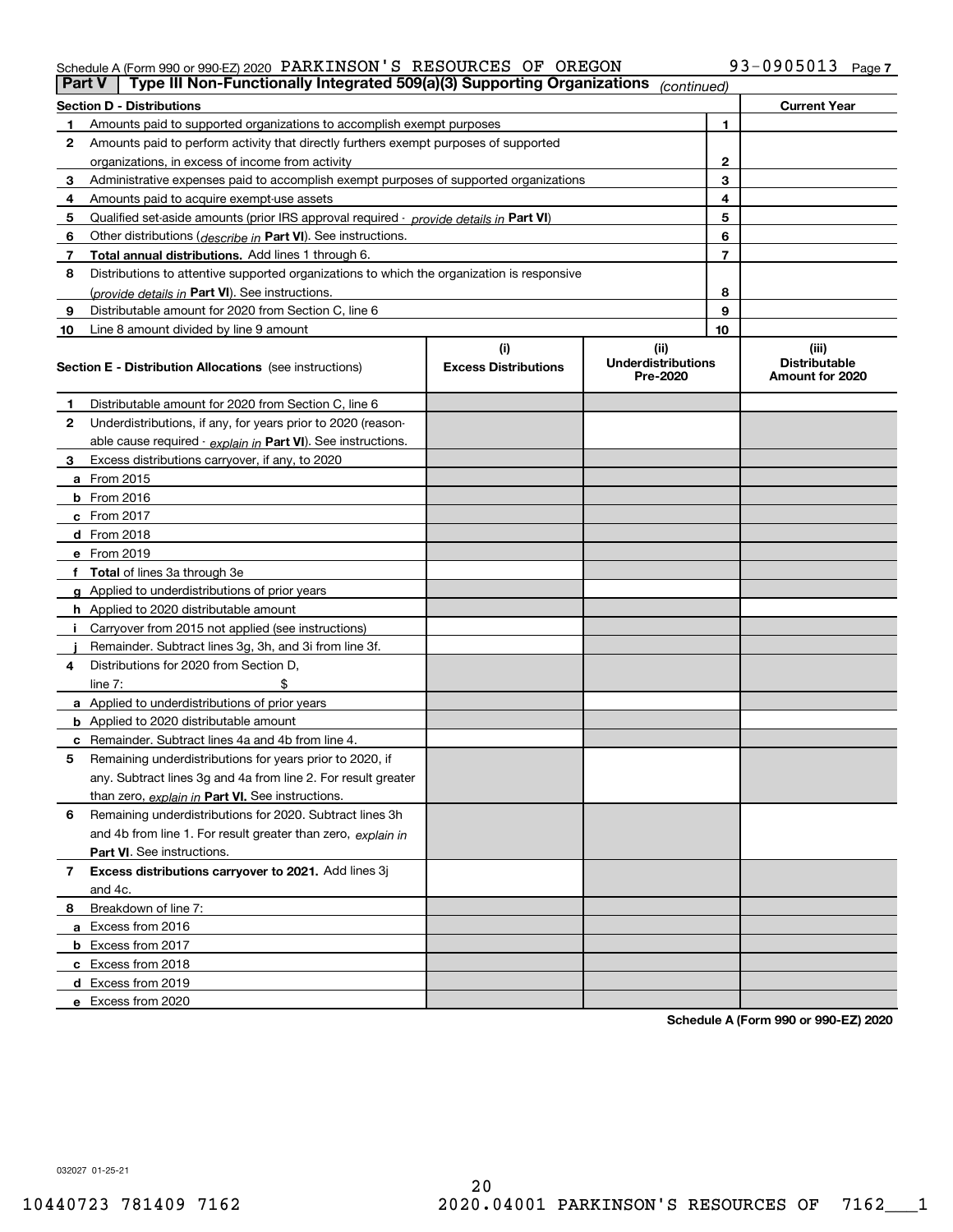|                 | Schedule A (Form 990 or 990-EZ) 2020 PARKINSON'S RESOURCES OF OREGON |                                                                                                                                 |    | 93-0905013 Page 8                                                                                                                                                                                                                                                                                                                                                                                                                 |
|-----------------|----------------------------------------------------------------------|---------------------------------------------------------------------------------------------------------------------------------|----|-----------------------------------------------------------------------------------------------------------------------------------------------------------------------------------------------------------------------------------------------------------------------------------------------------------------------------------------------------------------------------------------------------------------------------------|
| <b>Part VI</b>  |                                                                      | Section D, lines 5, 6, and 8; and Part V, Section E, lines 2, 5, and 6. Also complete this part for any additional information. |    | Supplemental Information. Provide the explanations required by Part II, line 10; Part II, line 17a or 17b; Part III, line 12;<br>Part IV, Section A, lines 1, 2, 3b, 3c, 4b, 4c, 5a, 6, 9a, 9b, 9c, 11a, 11b, and 11c; Part IV, Section B, lines 1 and 2; Part IV, Section C,<br>line 1; Part IV, Section D, lines 2 and 3; Part IV, Section E, lines 1c, 2a, 2b, 3a, and 3b; Part V, line 1; Part V, Section B, line 1e; Part V, |
|                 | (See instructions.)                                                  |                                                                                                                                 |    |                                                                                                                                                                                                                                                                                                                                                                                                                                   |
|                 |                                                                      |                                                                                                                                 |    |                                                                                                                                                                                                                                                                                                                                                                                                                                   |
|                 |                                                                      |                                                                                                                                 |    |                                                                                                                                                                                                                                                                                                                                                                                                                                   |
|                 |                                                                      |                                                                                                                                 |    |                                                                                                                                                                                                                                                                                                                                                                                                                                   |
|                 |                                                                      |                                                                                                                                 |    |                                                                                                                                                                                                                                                                                                                                                                                                                                   |
|                 |                                                                      |                                                                                                                                 |    |                                                                                                                                                                                                                                                                                                                                                                                                                                   |
|                 |                                                                      |                                                                                                                                 |    |                                                                                                                                                                                                                                                                                                                                                                                                                                   |
|                 |                                                                      |                                                                                                                                 |    |                                                                                                                                                                                                                                                                                                                                                                                                                                   |
|                 |                                                                      |                                                                                                                                 |    |                                                                                                                                                                                                                                                                                                                                                                                                                                   |
|                 |                                                                      |                                                                                                                                 |    |                                                                                                                                                                                                                                                                                                                                                                                                                                   |
|                 |                                                                      |                                                                                                                                 |    |                                                                                                                                                                                                                                                                                                                                                                                                                                   |
|                 |                                                                      |                                                                                                                                 |    |                                                                                                                                                                                                                                                                                                                                                                                                                                   |
|                 |                                                                      |                                                                                                                                 |    |                                                                                                                                                                                                                                                                                                                                                                                                                                   |
|                 |                                                                      |                                                                                                                                 |    |                                                                                                                                                                                                                                                                                                                                                                                                                                   |
|                 |                                                                      |                                                                                                                                 |    |                                                                                                                                                                                                                                                                                                                                                                                                                                   |
|                 |                                                                      |                                                                                                                                 |    |                                                                                                                                                                                                                                                                                                                                                                                                                                   |
|                 |                                                                      |                                                                                                                                 |    |                                                                                                                                                                                                                                                                                                                                                                                                                                   |
|                 |                                                                      |                                                                                                                                 |    |                                                                                                                                                                                                                                                                                                                                                                                                                                   |
|                 |                                                                      |                                                                                                                                 |    |                                                                                                                                                                                                                                                                                                                                                                                                                                   |
|                 |                                                                      |                                                                                                                                 |    |                                                                                                                                                                                                                                                                                                                                                                                                                                   |
|                 |                                                                      |                                                                                                                                 |    |                                                                                                                                                                                                                                                                                                                                                                                                                                   |
|                 |                                                                      |                                                                                                                                 |    |                                                                                                                                                                                                                                                                                                                                                                                                                                   |
|                 |                                                                      |                                                                                                                                 |    |                                                                                                                                                                                                                                                                                                                                                                                                                                   |
|                 |                                                                      |                                                                                                                                 |    |                                                                                                                                                                                                                                                                                                                                                                                                                                   |
|                 |                                                                      |                                                                                                                                 |    |                                                                                                                                                                                                                                                                                                                                                                                                                                   |
|                 |                                                                      |                                                                                                                                 |    |                                                                                                                                                                                                                                                                                                                                                                                                                                   |
|                 |                                                                      |                                                                                                                                 |    |                                                                                                                                                                                                                                                                                                                                                                                                                                   |
|                 |                                                                      |                                                                                                                                 |    |                                                                                                                                                                                                                                                                                                                                                                                                                                   |
|                 |                                                                      |                                                                                                                                 |    |                                                                                                                                                                                                                                                                                                                                                                                                                                   |
|                 |                                                                      |                                                                                                                                 |    |                                                                                                                                                                                                                                                                                                                                                                                                                                   |
|                 |                                                                      |                                                                                                                                 |    |                                                                                                                                                                                                                                                                                                                                                                                                                                   |
|                 |                                                                      |                                                                                                                                 |    |                                                                                                                                                                                                                                                                                                                                                                                                                                   |
|                 |                                                                      |                                                                                                                                 |    |                                                                                                                                                                                                                                                                                                                                                                                                                                   |
| 032028 01-25-21 |                                                                      |                                                                                                                                 |    | Schedule A (Form 990 or 990-EZ) 2020                                                                                                                                                                                                                                                                                                                                                                                              |
|                 |                                                                      |                                                                                                                                 | 21 |                                                                                                                                                                                                                                                                                                                                                                                                                                   |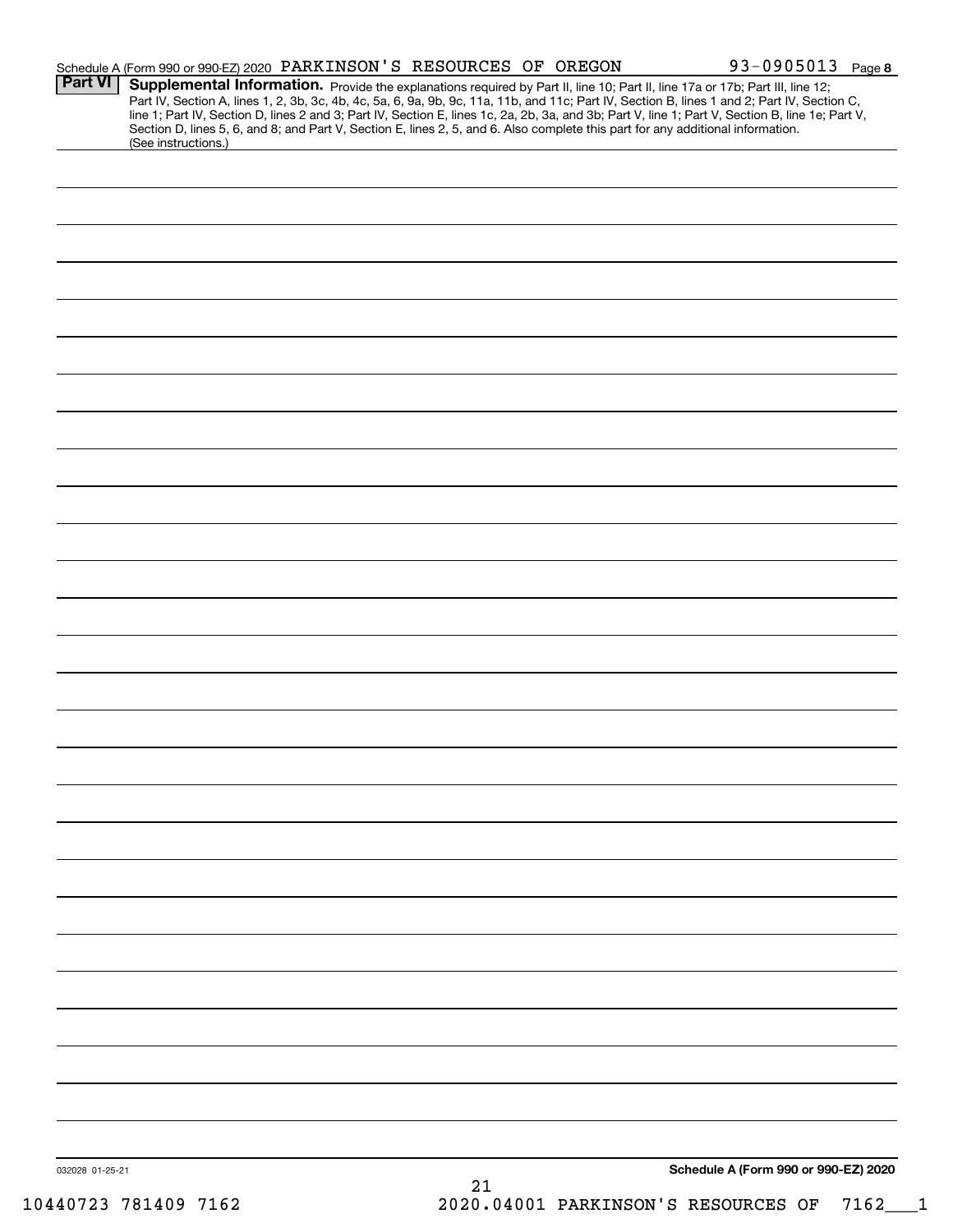Department of the Treasury Internal Revenue Service **(Form 990, 990-EZ, or 990-PF)**

Name of the organization

# \*\* PUBLIC DISCLOSURE COPY \*\*

# **Schedule B Schedule of Contributors**

**| Attach to Form 990, Form 990-EZ, or Form 990-PF. | Go to www.irs.gov/Form990 for the latest information.** OMB No. 1545-0047

**2020**

**Employer identification number**

93-0905013

|                                       | PARKINSON'S RESOURCES OF OREGON |  |  |
|---------------------------------------|---------------------------------|--|--|
| <b>Organization type (check one):</b> |                                 |  |  |

| Filers of:         | Section:                                                                           |
|--------------------|------------------------------------------------------------------------------------|
| Form 990 or 990-EZ | $\lfloor x \rfloor$ 501(c)( 3) (enter number) organization                         |
|                    | $4947(a)(1)$ nonexempt charitable trust <b>not</b> treated as a private foundation |
|                    | 527 political organization                                                         |
| Form 990-PF        | 501(c)(3) exempt private foundation                                                |
|                    | 4947(a)(1) nonexempt charitable trust treated as a private foundation              |
|                    | 501(c)(3) taxable private foundation                                               |

Check if your organization is covered by the **General Rule** or a **Special Rule. Note:**  Only a section 501(c)(7), (8), or (10) organization can check boxes for both the General Rule and a Special Rule. See instructions.

#### **General Rule**

 $\mathcal{L}^{\text{max}}$ 

For an organization filing Form 990, 990-EZ, or 990-PF that received, during the year, contributions totaling \$5,000 or more (in money or property) from any one contributor. Complete Parts I and II. See instructions for determining a contributor's total contributions.

#### **Special Rules**

any one contributor, during the year, total contributions of the greater of  $\,$  (1) \$5,000; or **(2)** 2% of the amount on (i) Form 990, Part VIII, line 1h;  $\boxed{\textbf{X}}$  For an organization described in section 501(c)(3) filing Form 990 or 990-EZ that met the 33 1/3% support test of the regulations under sections 509(a)(1) and 170(b)(1)(A)(vi), that checked Schedule A (Form 990 or 990-EZ), Part II, line 13, 16a, or 16b, and that received from or (ii) Form 990-EZ, line 1. Complete Parts I and II.

For an organization described in section 501(c)(7), (8), or (10) filing Form 990 or 990-EZ that received from any one contributor, during the year, total contributions of more than \$1,000 exclusively for religious, charitable, scientific, literary, or educational purposes, or for the prevention of cruelty to children or animals. Complete Parts I (entering "N/A" in column (b) instead of the contributor name and address), II, and III.  $\mathcal{L}^{\text{max}}$ 

purpose. Don't complete any of the parts unless the **General Rule** applies to this organization because it received *nonexclusively* year, contributions <sub>exclusively</sub> for religious, charitable, etc., purposes, but no such contributions totaled more than \$1,000. If this box is checked, enter here the total contributions that were received during the year for an  $\;$ exclusively religious, charitable, etc., For an organization described in section 501(c)(7), (8), or (10) filing Form 990 or 990-EZ that received from any one contributor, during the religious, charitable, etc., contributions totaling \$5,000 or more during the year  $\Box$ — $\Box$   $\Box$  $\mathcal{L}^{\text{max}}$ 

**Caution:**  An organization that isn't covered by the General Rule and/or the Special Rules doesn't file Schedule B (Form 990, 990-EZ, or 990-PF),  **must** but it answer "No" on Part IV, line 2, of its Form 990; or check the box on line H of its Form 990-EZ or on its Form 990-PF, Part I, line 2, to certify that it doesn't meet the filing requirements of Schedule B (Form 990, 990-EZ, or 990-PF).

**For Paperwork Reduction Act Notice, see the instructions for Form 990, 990-EZ, or 990-PF. Schedule B (Form 990, 990-EZ, or 990-PF) (2020)** LHA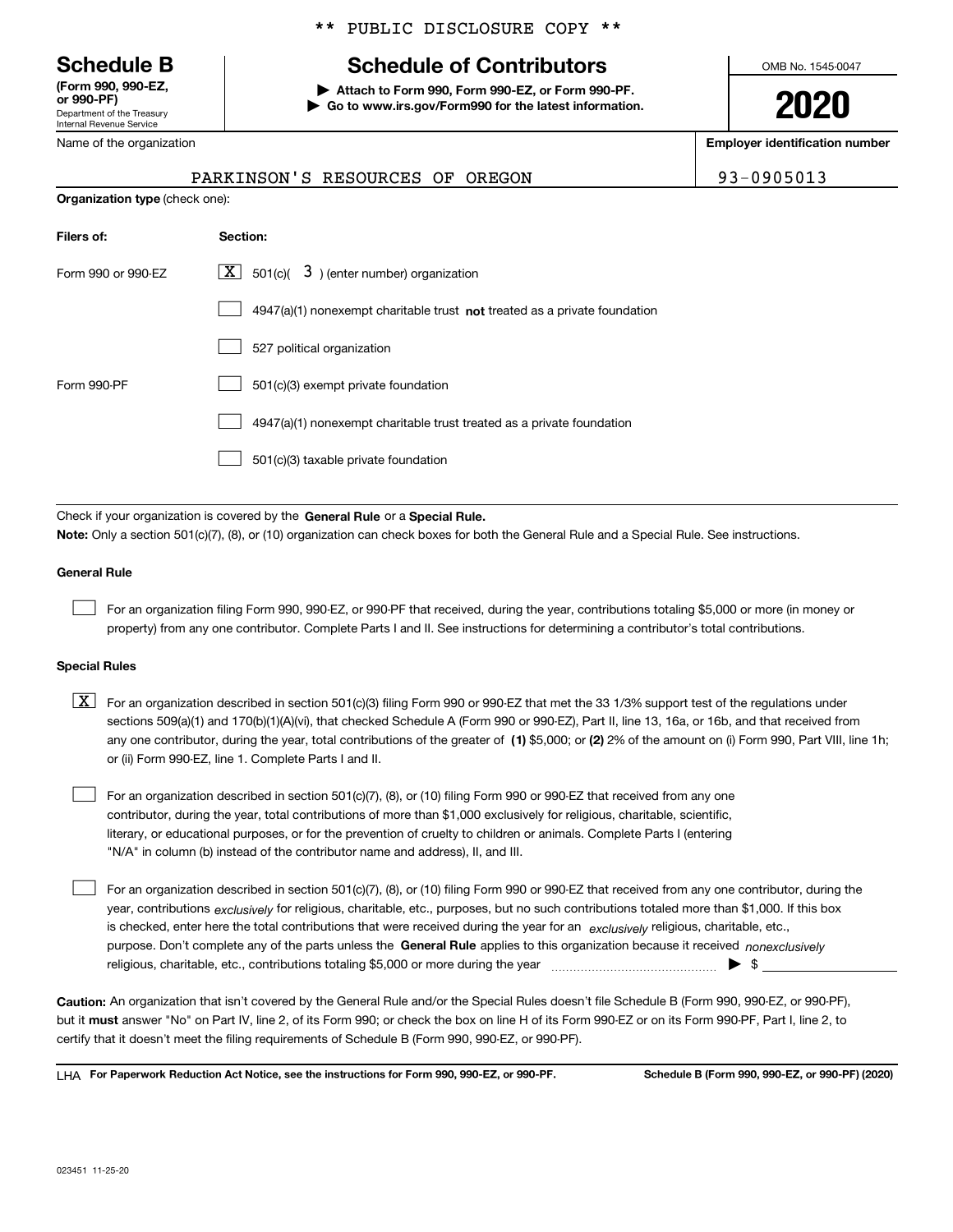**Employer identification number**

# PARKINSON'S RESOURCES OF OREGON 93-0905013

Contributors (see instructions). Use duplicate copies of Part I if additional space is needed. Chedule B (Form 990, 990-EZ, or 990-PF) (2020)<br> **2Part I 2Part I Contributors** (see instructions). Use duplicate copies of Part I if additional space is needed.<br> **2Part I 2Part I Contributors** (see instructions). U

| (a) | (b)                        | (c)                        | (d)                                                                                                              |
|-----|----------------------------|----------------------------|------------------------------------------------------------------------------------------------------------------|
| No. | Name, address, and ZIP + 4 | <b>Total contributions</b> | Type of contribution                                                                                             |
| 1   |                            | 25,000.<br>\$              | x<br>Person<br>Payroll<br>Noncash<br>(Complete Part II for<br>noncash contributions.)                            |
| (a) | (b)                        | (c)                        | (d)                                                                                                              |
| No. | Name, address, and ZIP + 4 | <b>Total contributions</b> | Type of contribution                                                                                             |
| 2   |                            | 47,873.<br>$$\circ$$       | X<br>Person<br>Payroll<br>Noncash<br>$\overline{\texttt{X}}$<br>(Complete Part II for<br>noncash contributions.) |
| (a) | (b)                        | (c)                        | (d)                                                                                                              |
| No. | Name, address, and ZIP + 4 | <b>Total contributions</b> | Type of contribution                                                                                             |
| 3   |                            | 45,830.<br>\$              | X<br>Person<br>Payroll<br>Noncash<br>$\overline{\texttt{X}}$<br>(Complete Part II for<br>noncash contributions.) |
|     |                            |                            |                                                                                                                  |
| (a) | (b)                        | (c)                        | (d)                                                                                                              |
| No. | Name, address, and ZIP + 4 | <b>Total contributions</b> | Type of contribution                                                                                             |
| 4   |                            | 30,068.<br>\$              | x<br>Person<br>Payroll<br>Noncash<br>(Complete Part II for<br>noncash contributions.)                            |
| (a) | (b)                        | (c)                        | (d)                                                                                                              |
| No. | Name, address, and ZIP + 4 | <b>Total contributions</b> | Type of contribution                                                                                             |
| 5   |                            | 50,000.<br>\$              | $\overline{\text{X}}$<br>Person<br>Payroll<br>Noncash<br>(Complete Part II for<br>noncash contributions.)        |
| (a) | (b)                        | (c)                        | (d)                                                                                                              |
| No. | Name, address, and ZIP + 4 | <b>Total contributions</b> | Type of contribution                                                                                             |
| 6   |                            | 116,600.<br>$$\mathsf{S}$$ | <u>x</u><br>Person<br>Payroll<br>Noncash<br>(Complete Part II for<br>noncash contributions.)                     |

24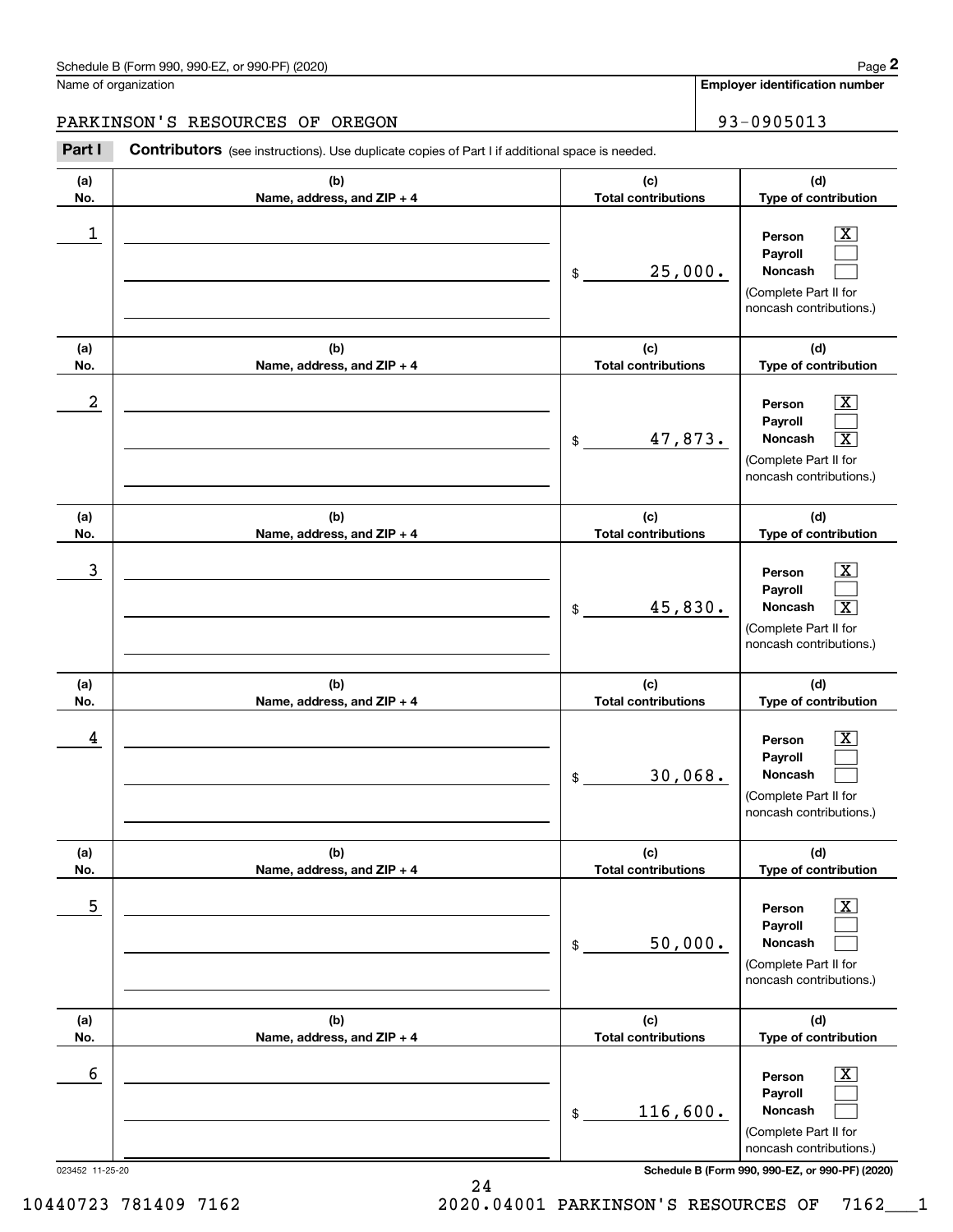| Schedule B (Form 990, 990-EZ, or 990-PF) (2020) | Page |
|-------------------------------------------------|------|
|-------------------------------------------------|------|

|  | Name of organization |
|--|----------------------|
|  |                      |

**Employer identification number**

PARKINSON'S RESOURCES OF OREGON 93-0905013

Chedule B (Form 990, 990-EZ, or 990-PF) (2020)<br>
lame of organization<br> **3PARKINSON'S RESOURCES OF OREGON**<br> **Part II Noncash Property** (see instructions). Use duplicate copies of Part II if additional space is needed.

| (a)<br>No.<br>from<br>Part I | (b)<br>Description of noncash property given | (c)<br>FMV (or estimate)<br>(See instructions.) | (d)<br>Date received                            |
|------------------------------|----------------------------------------------|-------------------------------------------------|-------------------------------------------------|
| 2                            | 1724 SHARES COLB                             |                                                 |                                                 |
|                              |                                              | 47,873.<br>$\frac{1}{2}$                        | 08/20/20                                        |
| (a)<br>No.<br>from<br>Part I | (b)<br>Description of noncash property given | (c)<br>FMV (or estimate)<br>(See instructions.) | (d)<br>Date received                            |
| 3                            | 193 SHARES VUG                               |                                                 |                                                 |
|                              |                                              | 45,830.<br>$$\overbrace{\phantom{123331}}$      | 09/24/20                                        |
| (a)<br>No.<br>from<br>Part I | (b)<br>Description of noncash property given | (c)<br>FMV (or estimate)<br>(See instructions.) | (d)<br>Date received                            |
|                              |                                              | \$                                              |                                                 |
| (a)<br>No.<br>from<br>Part I | (b)<br>Description of noncash property given | (c)<br>FMV (or estimate)<br>(See instructions.) | (d)<br>Date received                            |
|                              |                                              | \$                                              |                                                 |
| (a)<br>No.<br>from<br>Part I | (b)<br>Description of noncash property given | (c)<br>FMV (or estimate)<br>(See instructions.) | (d)<br>Date received                            |
|                              |                                              | \$                                              |                                                 |
| (a)<br>No.<br>from<br>Part I | (b)<br>Description of noncash property given | (c)<br>FMV (or estimate)<br>(See instructions.) | (d)<br>Date received                            |
|                              |                                              | \$                                              |                                                 |
| 023453 11-25-20              |                                              |                                                 | Schedule B (Form 990, 990-EZ, or 990-PF) (2020) |

25

10440723 781409 7162 2020.04001 PARKINSON'S RESOURCES OF 7162\_\_\_1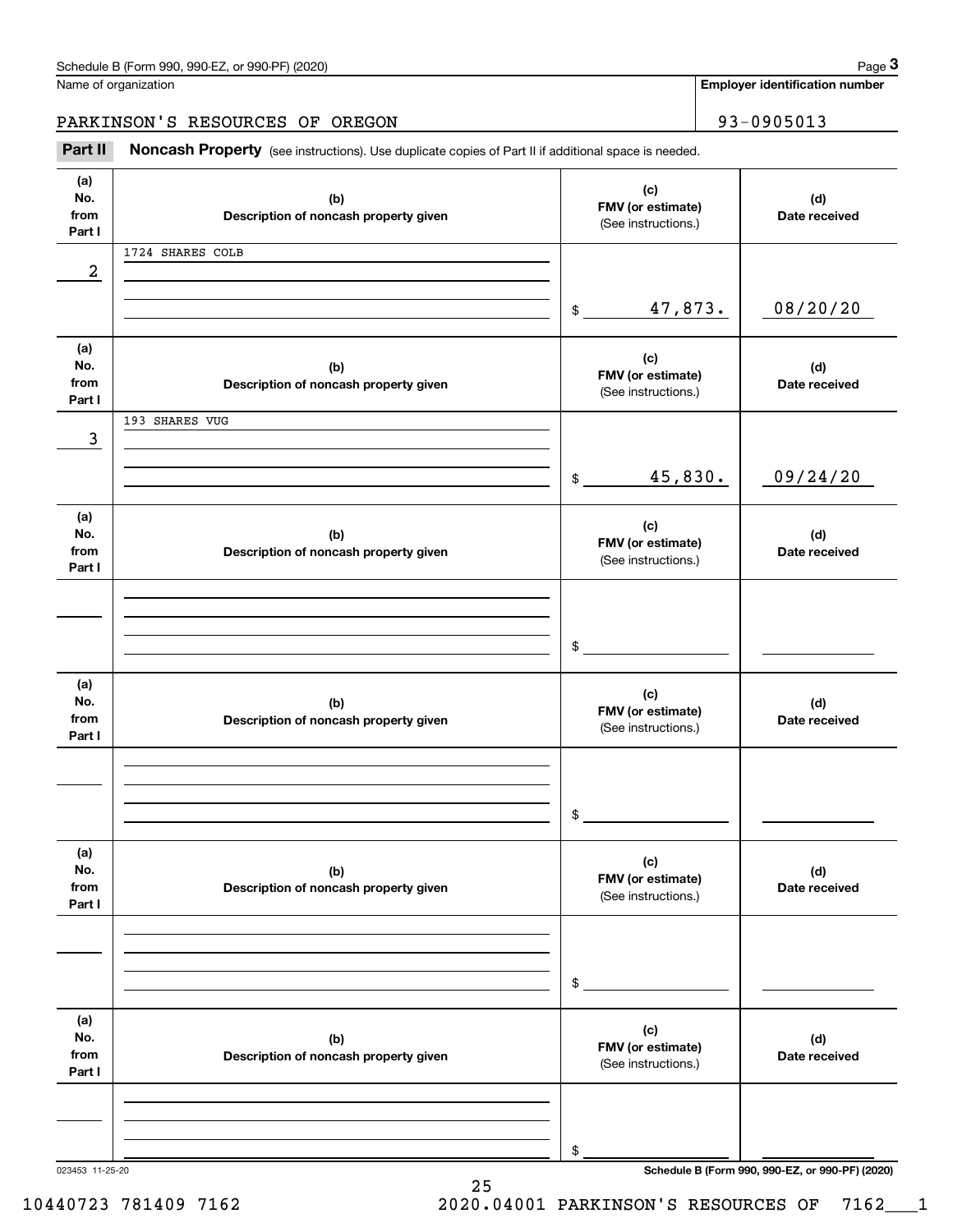|                           | Schedule B (Form 990, 990-EZ, or 990-PF) (2020)                                                                                                                                                                                                                              |                      |                                          |                                          | Page 4                                   |  |  |  |
|---------------------------|------------------------------------------------------------------------------------------------------------------------------------------------------------------------------------------------------------------------------------------------------------------------------|----------------------|------------------------------------------|------------------------------------------|------------------------------------------|--|--|--|
|                           | Name of organization                                                                                                                                                                                                                                                         |                      |                                          |                                          | <b>Employer identification number</b>    |  |  |  |
|                           | PARKINSON'S RESOURCES OF OREGON                                                                                                                                                                                                                                              |                      |                                          |                                          | 93-0905013                               |  |  |  |
| Part III                  | Exclusively religious, charitable, etc., contributions to organizations described in section 501(c)(7), (8), or (10) that total more than \$1,000 for the year<br>from any one contributor. Complete columns (a) through (e) and the following line entry. For organizations |                      |                                          |                                          |                                          |  |  |  |
|                           | completing Part III, enter the total of exclusively religious, charitable, etc., contributions of \$1,000 or less for the year. (Enter this info. once.) $\blacktriangleright$ \$<br>Use duplicate copies of Part III if additional space is needed.                         |                      |                                          |                                          |                                          |  |  |  |
| $(a)$ No.<br>from         | (b) Purpose of gift                                                                                                                                                                                                                                                          | (c) Use of gift      |                                          |                                          | (d) Description of how gift is held      |  |  |  |
| Part I                    |                                                                                                                                                                                                                                                                              |                      |                                          |                                          |                                          |  |  |  |
|                           |                                                                                                                                                                                                                                                                              |                      |                                          |                                          |                                          |  |  |  |
|                           |                                                                                                                                                                                                                                                                              |                      |                                          |                                          |                                          |  |  |  |
|                           |                                                                                                                                                                                                                                                                              | (e) Transfer of gift |                                          |                                          |                                          |  |  |  |
|                           |                                                                                                                                                                                                                                                                              |                      |                                          |                                          |                                          |  |  |  |
|                           | Transferee's name, address, and ZIP + 4                                                                                                                                                                                                                                      |                      |                                          |                                          | Relationship of transferor to transferee |  |  |  |
|                           |                                                                                                                                                                                                                                                                              |                      |                                          |                                          |                                          |  |  |  |
|                           |                                                                                                                                                                                                                                                                              |                      |                                          |                                          |                                          |  |  |  |
| (a) No.<br>from           | (b) Purpose of gift                                                                                                                                                                                                                                                          | (c) Use of gift      |                                          |                                          | (d) Description of how gift is held      |  |  |  |
| Part I                    |                                                                                                                                                                                                                                                                              |                      |                                          |                                          |                                          |  |  |  |
|                           |                                                                                                                                                                                                                                                                              |                      |                                          |                                          |                                          |  |  |  |
|                           |                                                                                                                                                                                                                                                                              |                      |                                          |                                          |                                          |  |  |  |
|                           | (e) Transfer of gift                                                                                                                                                                                                                                                         |                      |                                          |                                          |                                          |  |  |  |
|                           | Transferee's name, address, and $ZIP + 4$                                                                                                                                                                                                                                    |                      |                                          | Relationship of transferor to transferee |                                          |  |  |  |
|                           |                                                                                                                                                                                                                                                                              |                      |                                          |                                          |                                          |  |  |  |
|                           |                                                                                                                                                                                                                                                                              |                      |                                          |                                          |                                          |  |  |  |
|                           |                                                                                                                                                                                                                                                                              |                      |                                          |                                          |                                          |  |  |  |
| (a) No.<br>from<br>Part I | (b) Purpose of gift<br>(c) Use of gift                                                                                                                                                                                                                                       |                      |                                          |                                          | (d) Description of how gift is held      |  |  |  |
|                           |                                                                                                                                                                                                                                                                              |                      |                                          |                                          |                                          |  |  |  |
|                           |                                                                                                                                                                                                                                                                              |                      |                                          |                                          |                                          |  |  |  |
|                           |                                                                                                                                                                                                                                                                              |                      |                                          |                                          |                                          |  |  |  |
|                           |                                                                                                                                                                                                                                                                              | (e) Transfer of gift |                                          |                                          |                                          |  |  |  |
|                           | Transferee's name, address, and $ZIP + 4$                                                                                                                                                                                                                                    |                      |                                          |                                          | Relationship of transferor to transferee |  |  |  |
|                           |                                                                                                                                                                                                                                                                              |                      |                                          |                                          |                                          |  |  |  |
|                           |                                                                                                                                                                                                                                                                              |                      |                                          |                                          |                                          |  |  |  |
|                           |                                                                                                                                                                                                                                                                              |                      |                                          |                                          |                                          |  |  |  |
| (a) No.<br>from<br>Part I | (b) Purpose of gift                                                                                                                                                                                                                                                          | (c) Use of gift      |                                          |                                          | (d) Description of how gift is held      |  |  |  |
|                           |                                                                                                                                                                                                                                                                              |                      |                                          |                                          |                                          |  |  |  |
|                           |                                                                                                                                                                                                                                                                              |                      |                                          |                                          |                                          |  |  |  |
|                           |                                                                                                                                                                                                                                                                              |                      |                                          |                                          |                                          |  |  |  |
|                           |                                                                                                                                                                                                                                                                              | (e) Transfer of gift |                                          |                                          |                                          |  |  |  |
|                           | Transferee's name, address, and $ZIP + 4$                                                                                                                                                                                                                                    |                      | Relationship of transferor to transferee |                                          |                                          |  |  |  |
|                           |                                                                                                                                                                                                                                                                              |                      |                                          |                                          |                                          |  |  |  |
|                           |                                                                                                                                                                                                                                                                              |                      |                                          |                                          |                                          |  |  |  |
|                           |                                                                                                                                                                                                                                                                              |                      |                                          |                                          |                                          |  |  |  |

26

**Schedule B (Form 990, 990-EZ, or 990-PF) (2020)**

10440723 781409 7162 2020.04001 PARKINSON'S RESOURCES OF 7162\_\_\_1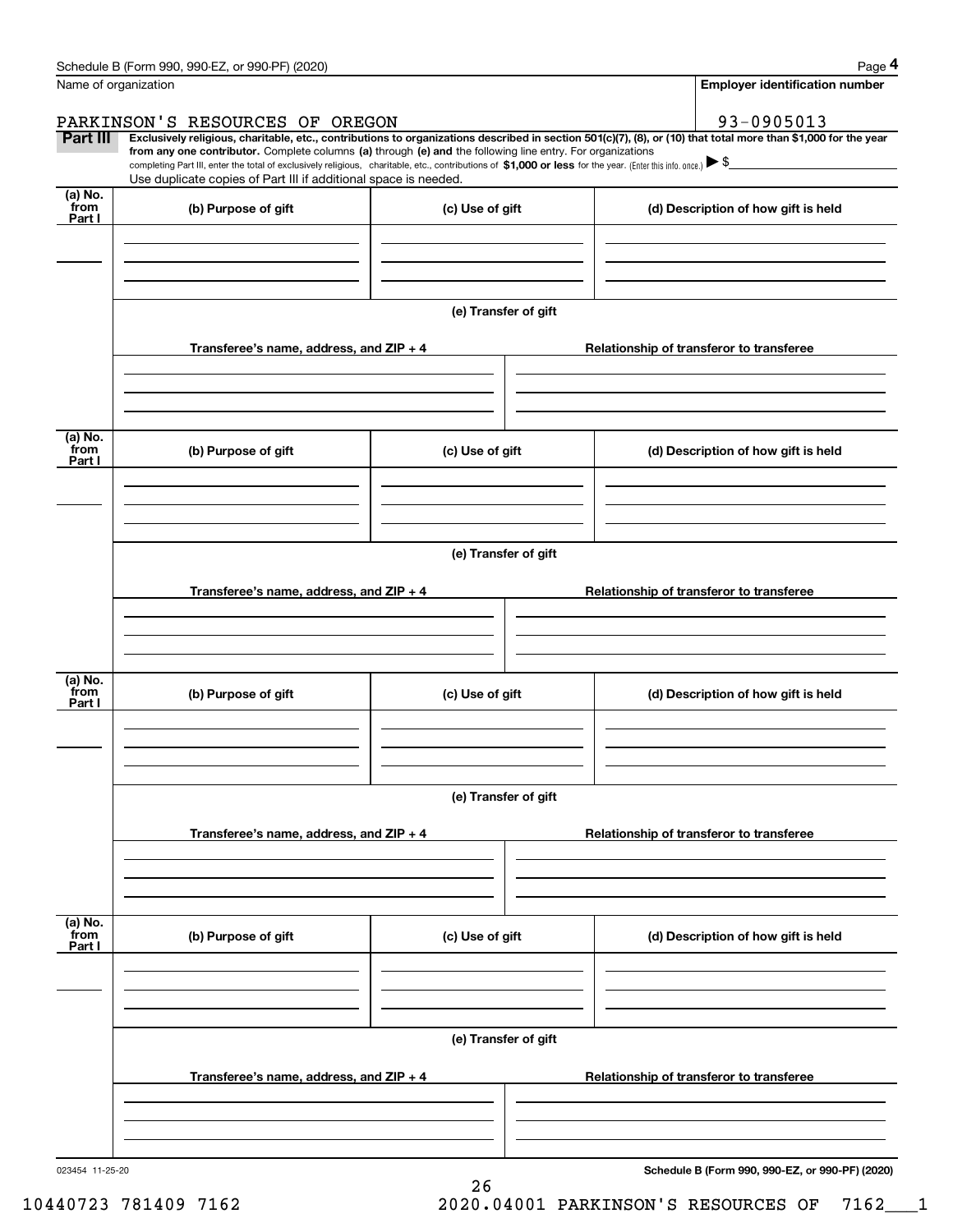| <b>SCHEDULE C</b>                                      | <b>Political Campaign and Lobbying Activities</b> | OMB No. 1545-0047                                                                                                                                                                                                                                                                              |           |                                                                                                                                                                                                                                                                                                                                                                             |                          |                                                    |
|--------------------------------------------------------|---------------------------------------------------|------------------------------------------------------------------------------------------------------------------------------------------------------------------------------------------------------------------------------------------------------------------------------------------------|-----------|-----------------------------------------------------------------------------------------------------------------------------------------------------------------------------------------------------------------------------------------------------------------------------------------------------------------------------------------------------------------------------|--------------------------|----------------------------------------------------|
| (Form 990 or 990-EZ)                                   |                                                   |                                                                                                                                                                                                                                                                                                |           |                                                                                                                                                                                                                                                                                                                                                                             |                          |                                                    |
|                                                        |                                                   | For Organizations Exempt From Income Tax Under section 501(c) and section 527<br>Complete if the organization is described below.<br>> Attach to Form 990 or Form 990-EZ.                                                                                                                      |           |                                                                                                                                                                                                                                                                                                                                                                             |                          |                                                    |
| Department of the Treasury<br>Internal Revenue Service |                                                   | Go to www.irs.gov/Form990 for instructions and the latest information.                                                                                                                                                                                                                         |           |                                                                                                                                                                                                                                                                                                                                                                             |                          | <b>Open to Public</b><br>Inspection                |
|                                                        |                                                   | If the organization answered "Yes," on Form 990, Part IV, line 3, or Form 990-EZ, Part V, line 46 (Political Campaign Activities), then                                                                                                                                                        |           |                                                                                                                                                                                                                                                                                                                                                                             |                          |                                                    |
|                                                        |                                                   | • Section 501(c)(3) organizations: Complete Parts I-A and B. Do not complete Part I-C.                                                                                                                                                                                                         |           |                                                                                                                                                                                                                                                                                                                                                                             |                          |                                                    |
|                                                        |                                                   | • Section 501(c) (other than section 501(c)(3)) organizations: Complete Parts I-A and C below. Do not complete Part I-B.                                                                                                                                                                       |           |                                                                                                                                                                                                                                                                                                                                                                             |                          |                                                    |
| • Section 527 organizations: Complete Part I-A only.   |                                                   |                                                                                                                                                                                                                                                                                                |           |                                                                                                                                                                                                                                                                                                                                                                             |                          |                                                    |
|                                                        |                                                   | If the organization answered "Yes," on Form 990, Part IV, line 4, or Form 990-EZ, Part VI, line 47 (Lobbying Activities), then                                                                                                                                                                 |           |                                                                                                                                                                                                                                                                                                                                                                             |                          |                                                    |
|                                                        |                                                   | • Section 501(c)(3) organizations that have filed Form 5768 (election under section 501(h)): Complete Part II-A. Do not complete Part II-B.                                                                                                                                                    |           |                                                                                                                                                                                                                                                                                                                                                                             |                          |                                                    |
|                                                        |                                                   | • Section 501(c)(3) organizations that have NOT filed Form 5768 (election under section 501(h)): Complete Part II-B. Do not complete Part II-A.                                                                                                                                                |           |                                                                                                                                                                                                                                                                                                                                                                             |                          |                                                    |
| Tax) (See separate instructions), then                 |                                                   | If the organization answered "Yes," on Form 990, Part IV, line 5 (Proxy Tax) (See separate instructions) or Form 990-EZ, Part V, line 35c (Proxy                                                                                                                                               |           |                                                                                                                                                                                                                                                                                                                                                                             |                          |                                                    |
|                                                        |                                                   | • Section 501(c)(4), (5), or (6) organizations: Complete Part III.                                                                                                                                                                                                                             |           |                                                                                                                                                                                                                                                                                                                                                                             |                          |                                                    |
| Name of organization                                   |                                                   |                                                                                                                                                                                                                                                                                                |           |                                                                                                                                                                                                                                                                                                                                                                             |                          | <b>Employer identification number</b>              |
|                                                        |                                                   | PARKINSON'S RESOURCES OF OREGON                                                                                                                                                                                                                                                                |           |                                                                                                                                                                                                                                                                                                                                                                             |                          | 93-0905013                                         |
| Part I-A                                               |                                                   | Complete if the organization is exempt under section 501(c) or is a section 527 organization.                                                                                                                                                                                                  |           |                                                                                                                                                                                                                                                                                                                                                                             |                          |                                                    |
|                                                        |                                                   |                                                                                                                                                                                                                                                                                                |           |                                                                                                                                                                                                                                                                                                                                                                             |                          |                                                    |
|                                                        |                                                   | 1 Provide a description of the organization's direct and indirect political campaign activities in Part IV.                                                                                                                                                                                    |           |                                                                                                                                                                                                                                                                                                                                                                             |                          |                                                    |
| Political campaign activity expenditures<br>2          |                                                   |                                                                                                                                                                                                                                                                                                |           |                                                                                                                                                                                                                                                                                                                                                                             | $\blacktriangleright$ \$ |                                                    |
| Volunteer hours for political campaign activities      |                                                   |                                                                                                                                                                                                                                                                                                |           |                                                                                                                                                                                                                                                                                                                                                                             |                          |                                                    |
|                                                        |                                                   |                                                                                                                                                                                                                                                                                                |           |                                                                                                                                                                                                                                                                                                                                                                             |                          |                                                    |
| Part I-B                                               |                                                   | Complete if the organization is exempt under section 501(c)(3).                                                                                                                                                                                                                                |           |                                                                                                                                                                                                                                                                                                                                                                             |                          |                                                    |
|                                                        |                                                   | 1 Enter the amount of any excise tax incurred by the organization under section 4955                                                                                                                                                                                                           |           | $\begin{picture}(20,10) \put(0,0){\vector(1,0){10}} \put(15,0){\vector(1,0){10}} \put(15,0){\vector(1,0){10}} \put(15,0){\vector(1,0){10}} \put(15,0){\vector(1,0){10}} \put(15,0){\vector(1,0){10}} \put(15,0){\vector(1,0){10}} \put(15,0){\vector(1,0){10}} \put(15,0){\vector(1,0){10}} \put(15,0){\vector(1,0){10}} \put(15,0){\vector(1,0){10}} \put(15,0){\vector(1$ |                          |                                                    |
| 2                                                      |                                                   |                                                                                                                                                                                                                                                                                                |           |                                                                                                                                                                                                                                                                                                                                                                             |                          |                                                    |
|                                                        |                                                   |                                                                                                                                                                                                                                                                                                |           |                                                                                                                                                                                                                                                                                                                                                                             |                          | Yes<br>No                                          |
| 4a Was a correction made?                              |                                                   |                                                                                                                                                                                                                                                                                                |           |                                                                                                                                                                                                                                                                                                                                                                             |                          | Yes<br>No                                          |
| <b>b</b> If "Yes," describe in Part IV.                |                                                   |                                                                                                                                                                                                                                                                                                |           |                                                                                                                                                                                                                                                                                                                                                                             |                          |                                                    |
|                                                        |                                                   | Part I-C Complete if the organization is exempt under section 501(c), except section 501(c)(3).                                                                                                                                                                                                |           |                                                                                                                                                                                                                                                                                                                                                                             |                          |                                                    |
|                                                        |                                                   | 1 Enter the amount directly expended by the filing organization for section 527 exempt function activities                                                                                                                                                                                     |           |                                                                                                                                                                                                                                                                                                                                                                             | $\triangleright$ \$      |                                                    |
|                                                        |                                                   | 2 Enter the amount of the filing organization's funds contributed to other organizations for section 527                                                                                                                                                                                       |           |                                                                                                                                                                                                                                                                                                                                                                             |                          |                                                    |
| exempt function activities                             |                                                   |                                                                                                                                                                                                                                                                                                |           |                                                                                                                                                                                                                                                                                                                                                                             | $\blacktriangleright$ \$ |                                                    |
|                                                        |                                                   | 3 Total exempt function expenditures. Add lines 1 and 2. Enter here and on Form 1120-POL,                                                                                                                                                                                                      |           |                                                                                                                                                                                                                                                                                                                                                                             |                          |                                                    |
|                                                        |                                                   |                                                                                                                                                                                                                                                                                                |           |                                                                                                                                                                                                                                                                                                                                                                             | $\triangleright$ \$      |                                                    |
|                                                        |                                                   | Did the filing organization file Form 1120-POL for this year?                                                                                                                                                                                                                                  |           |                                                                                                                                                                                                                                                                                                                                                                             |                          | Yes<br><b>No</b>                                   |
| 5                                                      |                                                   | Enter the names, addresses and employer identification number (EIN) of all section 527 political organizations to which the filing organization<br>made payments. For each organization listed, enter the amount paid from the filing organization's funds. Also enter the amount of political |           |                                                                                                                                                                                                                                                                                                                                                                             |                          |                                                    |
|                                                        |                                                   | contributions received that were promptly and directly delivered to a separate political organization, such as a separate segregated fund or a                                                                                                                                                 |           |                                                                                                                                                                                                                                                                                                                                                                             |                          |                                                    |
|                                                        |                                                   | political action committee (PAC). If additional space is needed, provide information in Part IV.                                                                                                                                                                                               |           |                                                                                                                                                                                                                                                                                                                                                                             |                          |                                                    |
| (a) Name                                               |                                                   | (b) Address                                                                                                                                                                                                                                                                                    | $(c)$ EIN | (d) Amount paid from                                                                                                                                                                                                                                                                                                                                                        |                          | (e) Amount of political                            |
|                                                        |                                                   |                                                                                                                                                                                                                                                                                                |           | filing organization's                                                                                                                                                                                                                                                                                                                                                       |                          | contributions received and                         |
|                                                        |                                                   |                                                                                                                                                                                                                                                                                                |           | funds. If none, enter -0-.                                                                                                                                                                                                                                                                                                                                                  |                          | promptly and directly                              |
|                                                        |                                                   |                                                                                                                                                                                                                                                                                                |           |                                                                                                                                                                                                                                                                                                                                                                             |                          | delivered to a separate<br>political organization. |
|                                                        |                                                   |                                                                                                                                                                                                                                                                                                |           |                                                                                                                                                                                                                                                                                                                                                                             |                          | If none, enter -0-.                                |
|                                                        |                                                   |                                                                                                                                                                                                                                                                                                |           |                                                                                                                                                                                                                                                                                                                                                                             |                          |                                                    |
|                                                        |                                                   |                                                                                                                                                                                                                                                                                                |           |                                                                                                                                                                                                                                                                                                                                                                             |                          |                                                    |
|                                                        |                                                   |                                                                                                                                                                                                                                                                                                |           |                                                                                                                                                                                                                                                                                                                                                                             |                          |                                                    |
|                                                        |                                                   |                                                                                                                                                                                                                                                                                                |           |                                                                                                                                                                                                                                                                                                                                                                             |                          |                                                    |
|                                                        |                                                   |                                                                                                                                                                                                                                                                                                |           |                                                                                                                                                                                                                                                                                                                                                                             |                          |                                                    |
|                                                        |                                                   |                                                                                                                                                                                                                                                                                                |           |                                                                                                                                                                                                                                                                                                                                                                             |                          |                                                    |
|                                                        |                                                   |                                                                                                                                                                                                                                                                                                |           |                                                                                                                                                                                                                                                                                                                                                                             |                          |                                                    |
|                                                        |                                                   |                                                                                                                                                                                                                                                                                                |           |                                                                                                                                                                                                                                                                                                                                                                             |                          |                                                    |
|                                                        |                                                   |                                                                                                                                                                                                                                                                                                |           |                                                                                                                                                                                                                                                                                                                                                                             |                          |                                                    |
|                                                        |                                                   |                                                                                                                                                                                                                                                                                                |           |                                                                                                                                                                                                                                                                                                                                                                             |                          |                                                    |
|                                                        |                                                   |                                                                                                                                                                                                                                                                                                |           |                                                                                                                                                                                                                                                                                                                                                                             |                          |                                                    |
|                                                        |                                                   |                                                                                                                                                                                                                                                                                                |           |                                                                                                                                                                                                                                                                                                                                                                             |                          |                                                    |
|                                                        |                                                   |                                                                                                                                                                                                                                                                                                |           |                                                                                                                                                                                                                                                                                                                                                                             |                          | $0.005$ $F \rightarrow 0.006$                      |

**For Paperwork Reduction Act Notice, see the Instructions for Form 990 or 990-EZ. Schedule C (Form 990 or 990-EZ) 2020** LHA

032041 12-02-20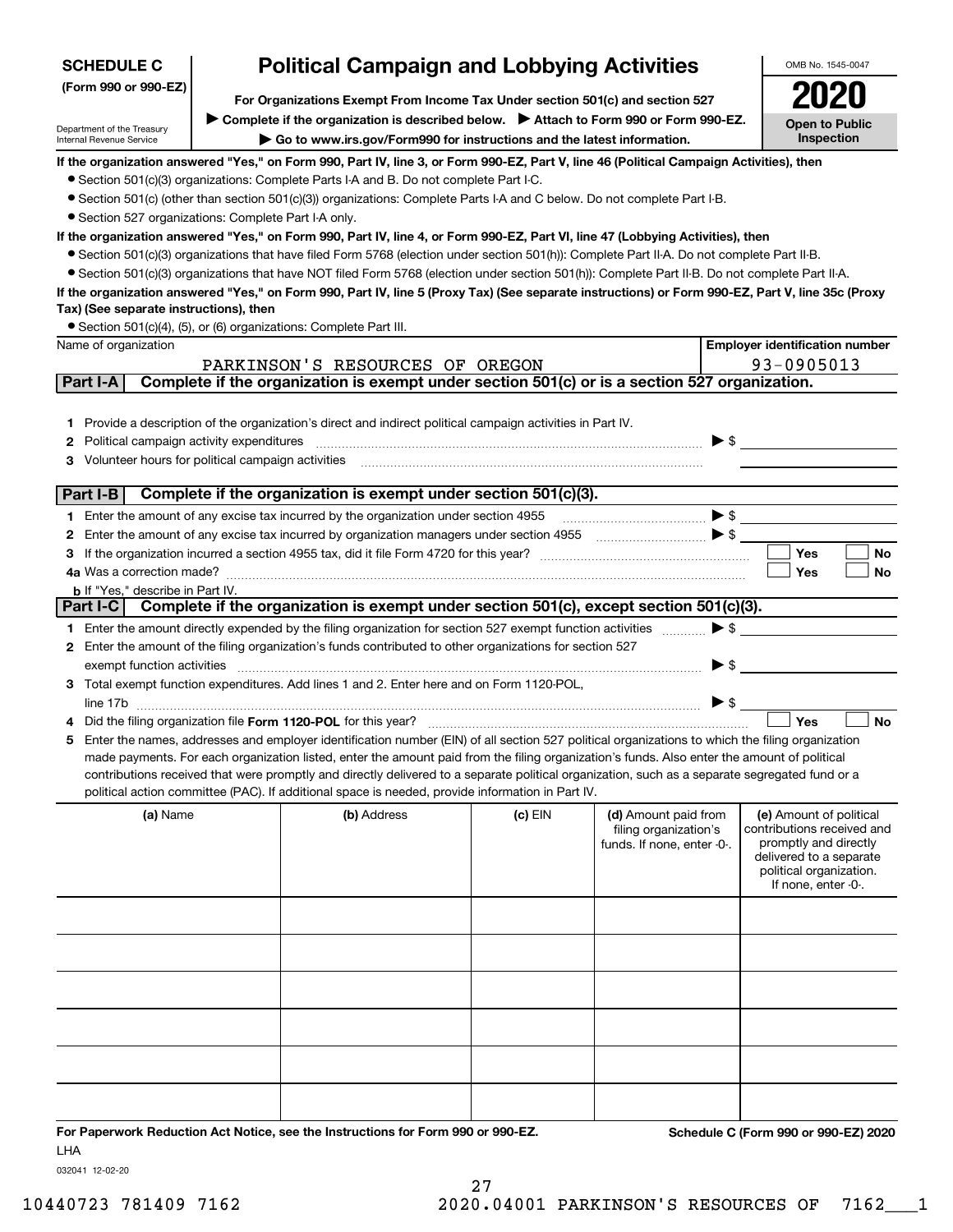| Schedule C (Form 990 or 990-EZ) 2020 PARKINSON'S RESOURCES OF OREGON<br>Complete if the organization is exempt under section 501(c)(3) and filed Form 5768 (election under<br>Part II-A<br>section 501(h)). |                                        |                                                                                                                                                                                                                       |            |                                        | 93-0905013 Page 2              |
|-------------------------------------------------------------------------------------------------------------------------------------------------------------------------------------------------------------|----------------------------------------|-----------------------------------------------------------------------------------------------------------------------------------------------------------------------------------------------------------------------|------------|----------------------------------------|--------------------------------|
| A Check $\blacktriangleright$<br>expenses, and share of excess lobbying expenditures).<br><b>B</b> Check $\blacktriangleright$                                                                              |                                        | if the filing organization belongs to an affiliated group (and list in Part IV each affiliated group member's name, address, EIN,<br>if the filing organization checked box A and "limited control" provisions apply. |            |                                        |                                |
|                                                                                                                                                                                                             | <b>Limits on Lobbying Expenditures</b> | (The term "expenditures" means amounts paid or incurred.)                                                                                                                                                             |            | (a) Filing<br>organization's<br>totals | (b) Affiliated group<br>totals |
| 1a Total lobbying expenditures to influence public opinion (grassroots lobbying)<br><b>b</b> Total lobbying expenditures to influence a legislative body (direct lobbying)                                  |                                        |                                                                                                                                                                                                                       |            |                                        |                                |
| с                                                                                                                                                                                                           |                                        |                                                                                                                                                                                                                       |            |                                        |                                |
| d Other exempt purpose expenditures                                                                                                                                                                         |                                        |                                                                                                                                                                                                                       |            | 944,995.                               |                                |
| e Total exempt purpose expenditures (add lines 1c and 1d)                                                                                                                                                   |                                        |                                                                                                                                                                                                                       |            | 944,995.                               |                                |
| f Lobbying nontaxable amount. Enter the amount from the following table in both columns.                                                                                                                    |                                        |                                                                                                                                                                                                                       |            | 166, 749.                              |                                |
| If the amount on line 1e, column $(a)$ or $(b)$ is:                                                                                                                                                         |                                        | The lobbying nontaxable amount is:                                                                                                                                                                                    |            |                                        |                                |
| Not over \$500,000                                                                                                                                                                                          |                                        | 20% of the amount on line 1e.                                                                                                                                                                                         |            |                                        |                                |
| Over \$500,000 but not over \$1,000,000                                                                                                                                                                     |                                        | \$100,000 plus 15% of the excess over \$500,000.                                                                                                                                                                      |            |                                        |                                |
| Over \$1,000,000 but not over \$1,500,000                                                                                                                                                                   |                                        | \$175,000 plus 10% of the excess over \$1,000,000.                                                                                                                                                                    |            |                                        |                                |
| Over \$1,500,000 but not over \$17,000,000                                                                                                                                                                  |                                        | \$225,000 plus 5% of the excess over \$1,500,000.                                                                                                                                                                     |            |                                        |                                |
|                                                                                                                                                                                                             |                                        |                                                                                                                                                                                                                       |            |                                        |                                |
| Over \$17,000,000                                                                                                                                                                                           | \$1,000,000.                           |                                                                                                                                                                                                                       |            |                                        |                                |
|                                                                                                                                                                                                             |                                        |                                                                                                                                                                                                                       |            | 41,687.                                |                                |
| g Grassroots nontaxable amount (enter 25% of line 1f)                                                                                                                                                       |                                        |                                                                                                                                                                                                                       |            |                                        |                                |
| h Subtract line 1g from line 1a. If zero or less, enter -0-                                                                                                                                                 | 0.                                     |                                                                                                                                                                                                                       |            |                                        |                                |
| i Subtract line 1f from line 1c. If zero or less, enter -0-                                                                                                                                                 |                                        |                                                                                                                                                                                                                       |            | 0.                                     |                                |
| If there is an amount other than zero on either line 1h or line 1i, did the organization file Form 4720<br>reporting section 4911 tax for this year?                                                        |                                        |                                                                                                                                                                                                                       |            |                                        | Yes<br>No                      |
| (Some organizations that made a section 501(h) election do not have to complete all of the five columns below.                                                                                              |                                        | 4-Year Averaging Period Under Section 501(h)<br>See the separate instructions for lines 2a through 2f.)                                                                                                               |            |                                        |                                |
|                                                                                                                                                                                                             |                                        | Lobbying Expenditures During 4-Year Averaging Period                                                                                                                                                                  |            |                                        |                                |
| Calendar year<br>(or fiscal year beginning in)                                                                                                                                                              | (a) $2017$                             | $(b)$ 2018                                                                                                                                                                                                            | $(c)$ 2019 | $(d)$ 2020                             | (e) Total                      |
| 2a Lobbying nontaxable amount                                                                                                                                                                               | 127,276.                               | 152, 212.                                                                                                                                                                                                             | 159,678.   | 166,749.                               | 605, 915.                      |
| <b>b</b> Lobbying ceiling amount<br>(150% of line 2a, column(e))                                                                                                                                            |                                        |                                                                                                                                                                                                                       |            |                                        | 908,873.                       |
| c Total lobbying expenditures                                                                                                                                                                               |                                        | 821.                                                                                                                                                                                                                  | 1,576.     |                                        | 2,397.                         |
| d Grassroots nontaxable amount                                                                                                                                                                              | 31,819.                                | 38,053.                                                                                                                                                                                                               | 39,920.    | 41,687.                                | 151,479.                       |
| e Grassroots ceiling amount<br>(150% of line 2d, column (e))                                                                                                                                                |                                        |                                                                                                                                                                                                                       |            |                                        | 227,219.                       |
| f Grassroots lobbying expenditures                                                                                                                                                                          |                                        | 821.                                                                                                                                                                                                                  | 1,576.     |                                        | 2,397.                         |

**Schedule C (Form 990 or 990-EZ) 2020**

032042 12-02-20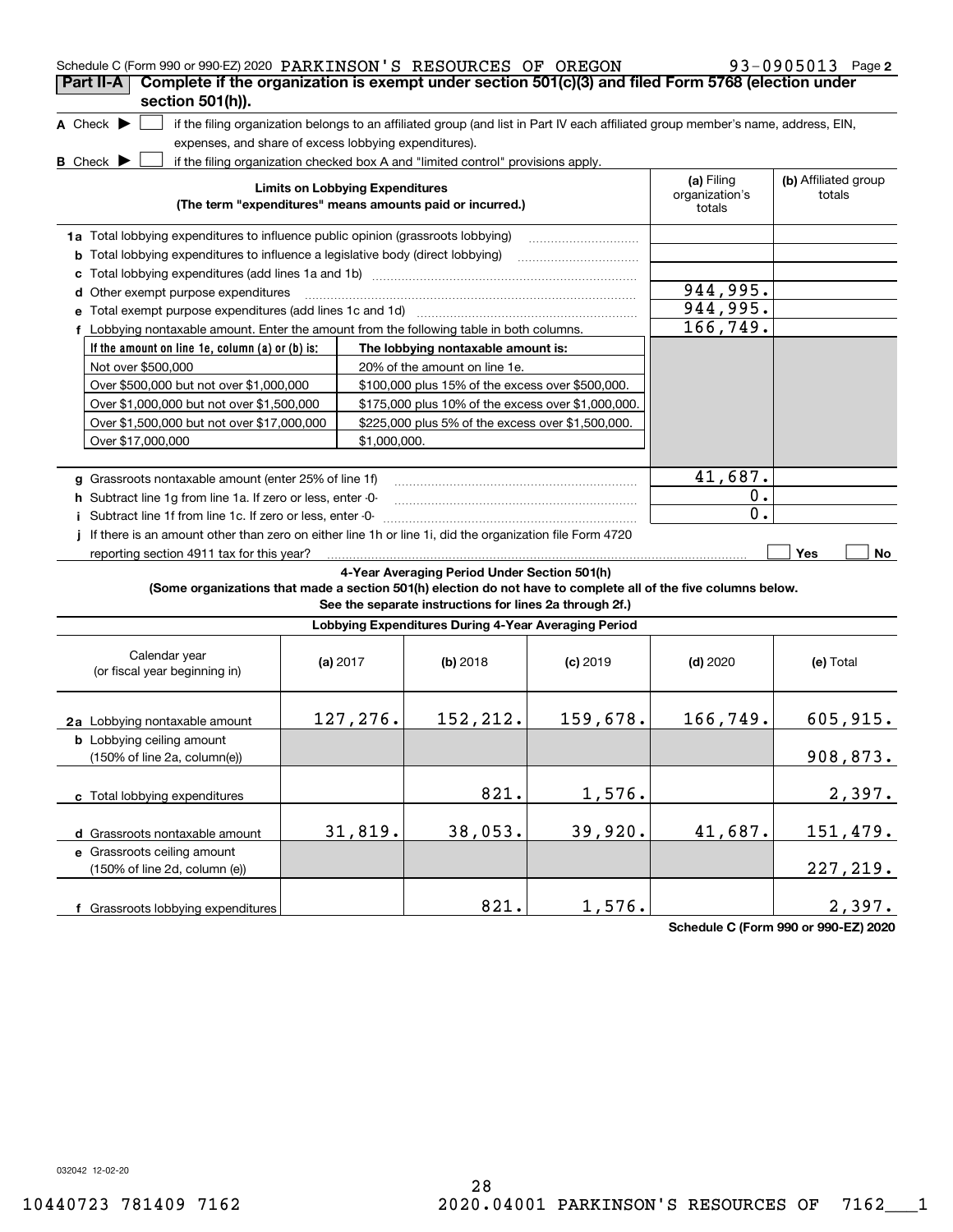## Schedule C (Form 990 or 990-EZ) 2020 PARKINSON 'S RESOURCES OF OREGON  $93-0905013$  Page

# **3**

# **Part II-B** Complete if the organization is exempt under section 501(c)(3) and has NOT filed Form 5768 **(election under section 501(h)).**

| For each "Yes" response on lines 1a through 1i below, provide in Part IV a detailed description |                                                                                                                                                                                                                                                       | (a) |              | (b)    |    |
|-------------------------------------------------------------------------------------------------|-------------------------------------------------------------------------------------------------------------------------------------------------------------------------------------------------------------------------------------------------------|-----|--------------|--------|----|
|                                                                                                 | of the lobbying activity.                                                                                                                                                                                                                             | Yes | No           | Amount |    |
| 1.                                                                                              | During the year, did the filing organization attempt to influence foreign, national, state, or<br>local legislation, including any attempt to influence public opinion on a legislative matter<br>or referendum, through the use of:                  |     |              |        |    |
|                                                                                                 | <b>b</b> Paid staff or management (include compensation in expenses reported on lines 1c through 1i)?<br>$\sim$ 100                                                                                                                                   |     |              |        |    |
|                                                                                                 |                                                                                                                                                                                                                                                       |     |              |        |    |
|                                                                                                 | e Publications, or published or broadcast statements?                                                                                                                                                                                                 |     |              |        |    |
|                                                                                                 | f Grants to other organizations for lobbying purposes?                                                                                                                                                                                                |     |              |        |    |
| g                                                                                               | Direct contact with legislators, their staffs, government officials, or a legislative body?                                                                                                                                                           |     |              |        |    |
|                                                                                                 | h Rallies, demonstrations, seminars, conventions, speeches, lectures, or any similar means?<br><i>i</i> Other activities?                                                                                                                             |     |              |        |    |
|                                                                                                 |                                                                                                                                                                                                                                                       |     |              |        |    |
|                                                                                                 | 2a Did the activities in line 1 cause the organization to be not described in section 501(c)(3)?                                                                                                                                                      |     |              |        |    |
|                                                                                                 |                                                                                                                                                                                                                                                       |     |              |        |    |
|                                                                                                 | c If "Yes," enter the amount of any tax incurred by organization managers under section 4912                                                                                                                                                          |     |              |        |    |
|                                                                                                 | d If the filing organization incurred a section 4912 tax, did it file Form 4720 for this year?                                                                                                                                                        |     |              |        |    |
|                                                                                                 | Complete if the organization is exempt under section 501(c)(4), section 501(c)(5), or section<br> Part III-A <br>$501(c)(6)$ .                                                                                                                        |     |              |        |    |
|                                                                                                 |                                                                                                                                                                                                                                                       |     |              | Yes    | No |
| 1                                                                                               | Were substantially all (90% or more) dues received nondeductible by members?                                                                                                                                                                          |     | $\mathbf{1}$ |        |    |
| 2                                                                                               | Did the organization make only in house lobbying expenditures of \$2,000 or less?                                                                                                                                                                     |     | $\bf 2$      |        |    |
| з                                                                                               | Did the organization agree to carry over lobbying and political campaign activity expenditures from the prior year?                                                                                                                                   |     | 3            |        |    |
|                                                                                                 | Complete if the organization is exempt under section 501(c)(4), section 501(c)(5), or section<br><b>Part III-BI</b><br>501(c)(6) and if either (a) BOTH Part III-A, lines 1 and 2, are answered "No" OR (b) Part III-A, line 3, is<br>answered "Yes." |     |              |        |    |
| 1.                                                                                              |                                                                                                                                                                                                                                                       |     | 1            |        |    |
| 2                                                                                               | Section 162(e) nondeductible lobbying and political expenditures (do not include amounts of political                                                                                                                                                 |     |              |        |    |
|                                                                                                 | expenses for which the section 527(f) tax was paid).                                                                                                                                                                                                  |     | 2a           |        |    |
|                                                                                                 | 2b                                                                                                                                                                                                                                                    |     |              |        |    |
|                                                                                                 | <b>b</b> Carryover from last year <b>contained to the contract of the contract of contract of the contract of contract of contract of contract of contract of contract of contract of contract of contract of contract of contract of</b>             |     |              |        |    |
|                                                                                                 |                                                                                                                                                                                                                                                       |     |              |        |    |
| З                                                                                               | Aggregate amount reported in section 6033(e)(1)(A) notices of nondeductible section 162(e) dues                                                                                                                                                       |     | 3            |        |    |
| 4                                                                                               | If notices were sent and the amount on line 2c exceeds the amount on line 3, what portion of the excess                                                                                                                                               |     |              |        |    |
|                                                                                                 | does the organization agree to carryover to the reasonable estimate of nondeductible lobbying and political                                                                                                                                           |     |              |        |    |
|                                                                                                 | expenditure next year?                                                                                                                                                                                                                                |     | 4            |        |    |
| 5<br><b>Part IV</b>                                                                             | <b>Supplemental Information</b>                                                                                                                                                                                                                       |     | 5            |        |    |
|                                                                                                 |                                                                                                                                                                                                                                                       |     |              |        |    |
|                                                                                                 | Provide the descriptions required for Part I-A, line 1; Part I-B, line 4; Part I-C, line 5; Part II-A (affiliated group list); Part II-A, lines 1 and 2 (See                                                                                          |     |              |        |    |
|                                                                                                 | instructions); and Part II-B, line 1. Also, complete this part for any additional information.                                                                                                                                                        |     |              |        |    |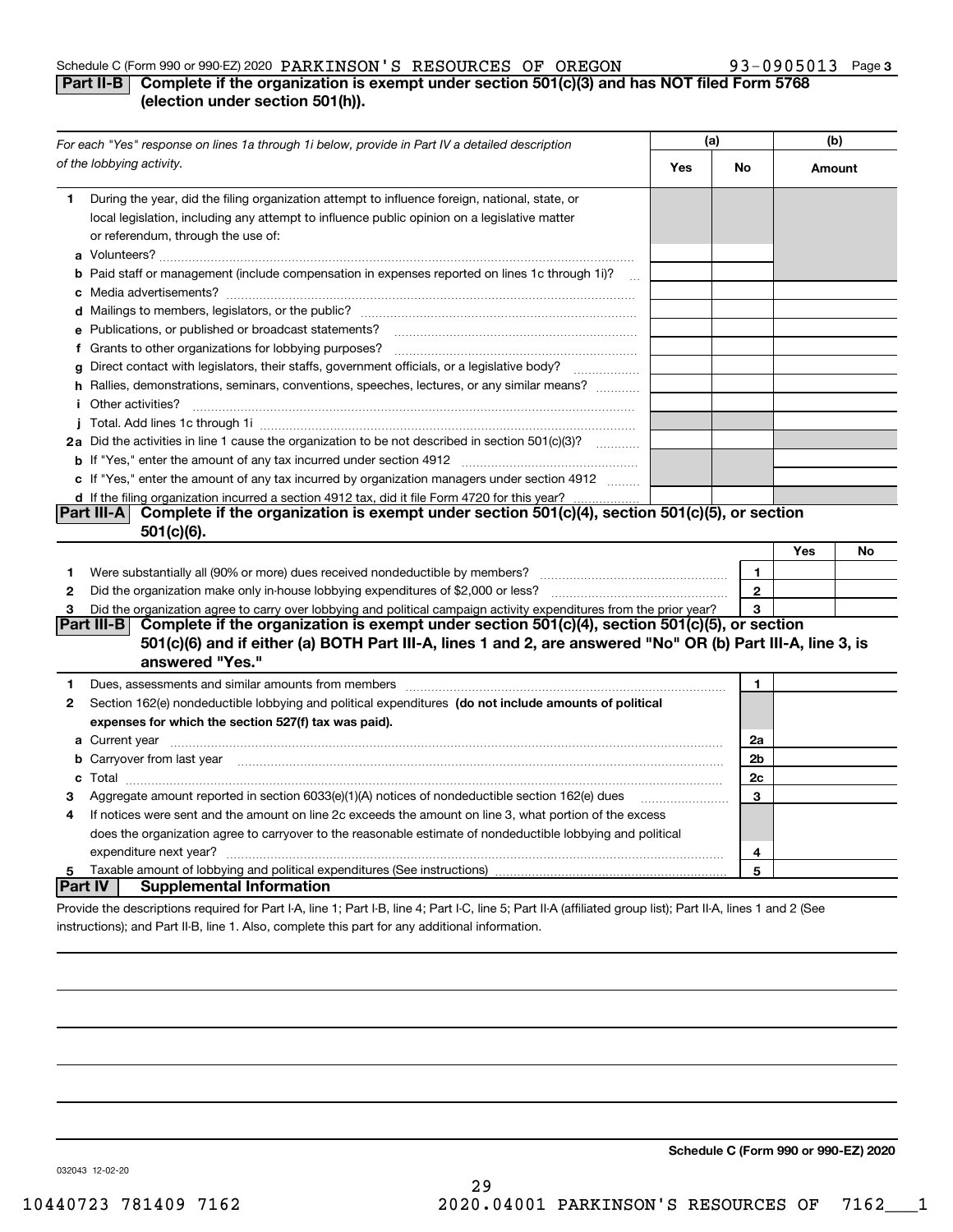| <b>SCHEDULE D</b> |  |
|-------------------|--|
|-------------------|--|

| (Form 990) |  |
|------------|--|
|------------|--|

**6**

**1**

**3**

**ab**

**d**

**45**

**6**

**7**

**8**

**9**

**2**

# **Supplemental Financial Statements**

**(Form 990)** (**Form 990,**<br>Part IV, line 6, 7, 8, 9, 10, 11a, 11b, 11c, 11d, 11e, 11f, 12a, or 12b.<br>Department of the Treasury **and Exercise Connect Connect Connect Connect Connect Connect Connect Connect Connect** 



Department of the Treasury Internal Revenue Service

| Department of the Treasury<br>$\sim$ 2000 $\sim$ 2000 $\sim$ 2000 $\sim$<br>Go to www.irs.gov/Form990 for instructions and the latest information.<br>Internal Revenue Service |  |  | Inspection                            |
|--------------------------------------------------------------------------------------------------------------------------------------------------------------------------------|--|--|---------------------------------------|
| Name of the organization                                                                                                                                                       |  |  | <b>Employer identification number</b> |

**Held at the End of the Tax Year** (a) Donor advised funds **Yes No Yes**<u>es \_\_\_\_\_\_\_\_ No</u> **2**Complete lines 2a through 2d if the organization held a qualified conservation contribution in the form of a conservation easement on the last **c** Number of conservation easements on a certified historic structure included in (a) www.communically **2a2b2c2dYes No Yes No 1a** If the organization elected, as permitted under FASB ASC 958, not to report in its revenue statement and balance sheet works **b** If the organization elected, as permitted under FASB ASC 958, to report in its revenue statement and balance sheet works of **(i)** Revenue included on Form 990, Part VIII, line 1 ~~~~~~~~~~~~~~~~~~~~~~~~~~~~**(ii)** Assets included in Form 990, Part X ~~~~~~~~~~~~~~~~~~~~~~~~~~~~~~~~~ | \$ Complete if the organization answered "Yes" on Form 990, Part IV, line 6. (b) Funds and other accounts Total number at end of year ~~~~~~~~~~~~~~~ Aggregate value of contributions to (during year)  $\quad \quad \ldots \ldots \ldots$ Aggregate value of grants from (during year) www.community Aggregate value at end of year ~~~~~~~~~~~~~ Did the organization inform all donors and donor advisors in writing that the assets held in donor advised funds are the organization's property, subject to the organization's exclusive legal control? ~~~~~~~~~~~~~~~~~~ Did the organization inform all grantees, donors, and donor advisors in writing that grant funds can be used only for charitable purposes and not for the benefit of the donor or donor advisor, or for any other purpose conferring impermissible private benefit? **Part II | Conservation Easements.** Complete if the organization answered "Yes" on Form 990, Part IV, line 7. Purpose(s) of conservation easements held by the organization (check all that apply). Preservation of land for public use (for example, recreation or education) **Protection of natural habitat Example 2014** Preservation of open space Preservation of a historically important land area Preservation of a certified historic structure day of the tax year. Total number of conservation easements ~~~~~~~~~~~~~~~~~~~~~~~~~~~~~~~~Total acreage restricted by conservation easements Number of conservation easements included in (c) acquired after 7/25/06, and not on a historic structure listed in the National Register ~~~~~~~~~~~~~~~~~~~~~~~~~~~~~~~~~~~~~~ Number of conservation easements modified, transferred, released, extinguished, or terminated by the organization during the tax  $vear \blacktriangleright$ Number of states where property subject to conservation easement is located  $\blacktriangleright$ Does the organization have a written policy regarding the periodic monitoring, inspection, handling of violations, and enforcement of the conservation easements it holds?  $\Box$   $\Box$   $\Box$   $\Box$ Staff and volunteer hours devoted to monitoring, inspecting, handling of violations, and enforcing conservation easements during the year  $\blacktriangleright$ Amount of expenses incurred in monitoring, inspecting, handling of violations, and enforcing conservation easements during the year  $\blacktriangleright$  \$ Does each conservation easement reported on line 2(d) above satisfy the requirements of section 170(h)(4)(B)(i) and section 170(h)(4)(B)(ii)? ~~~~~~~~~~~~~~~~~~~~~~~~~~~~~~~~~~~~~~~~~~~~~~ In Part XIII, describe how the organization reports conservation easements in its revenue and expense statement and balance sheet, and include, if applicable, the text of the footnote to the organization's financial statements that describes the organization's accounting for conservation easements. Complete if the organization answered "Yes" on Form 990, Part IV, line 8. of art, historical treasures, or other similar assets held for public exhibition, education, or research in furtherance of public service, provide in Part XIII the text of the footnote to its financial statements that describes these items. art, historical treasures, or other similar assets held for public exhibition, education, or research in furtherance of public service, provide the following amounts relating to these items:  $\blacktriangleright$  \$ If the organization received or held works of art, historical treasures, or other similar assets for financial gain, provide the following amounts required to be reported under FASB ASC 958 relating to these items: **Part I Organizations Maintaining Donor Advised Funds or Other Similar Funds or Accounts. Part III Organizations Maintaining Collections of Art, Historical Treasures, or Other Similar Assets.**  $\mathcal{L}^{\text{max}}$  $\mathcal{L}^{\text{max}}$  $\Box$  Yes  $\Box$  $\mathcal{L}^{\text{max}}$  $\mathcal{L}^{\text{max}}$  $\mathcal{L}^{\text{max}}$ PARKINSON'S RESOURCES OF OREGON FORD 193-0905013

**a**Revenue included on Form 990, Part VIII, line 1 ~~~~~~~~~~~~~~~~~~~~~~~~~~~~~~**b**Assets included in Form 990, Part X 

032051 12-01-20 **For Paperwork Reduction Act Notice, see the Instructions for Form 990. Schedule D (Form 990) 2020** LHA

| Schedule D (Form 990) 2020 |
|----------------------------|
|----------------------------|

 $\blacktriangleright$  \$

 $\ldots$   $\blacktriangleright$  \$

30 10440723 781409 7162 2020.04001 PARKINSON'S RESOURCES OF 7162\_\_\_1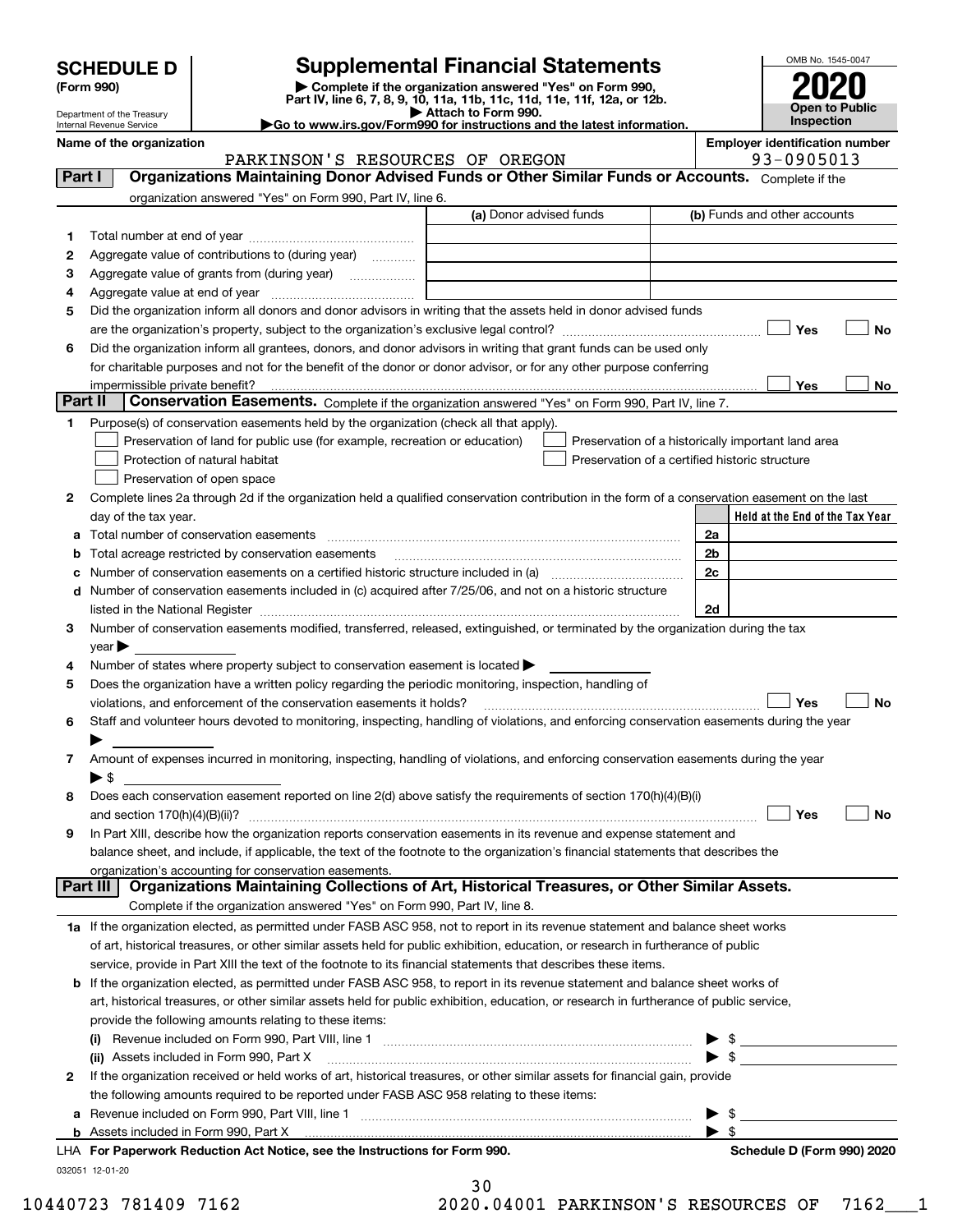|        | Schedule D (Form 990) 2020                                                                                                                                                                                                                          | PARKINSON'S RESOURCES OF OREGON         |                |                                    |  |                                 | 93-0905013 Page 2          |                     |          |            |
|--------|-----------------------------------------------------------------------------------------------------------------------------------------------------------------------------------------------------------------------------------------------------|-----------------------------------------|----------------|------------------------------------|--|---------------------------------|----------------------------|---------------------|----------|------------|
|        | Part III<br>Organizations Maintaining Collections of Art, Historical Treasures, or Other Similar Assets (continued)                                                                                                                                 |                                         |                |                                    |  |                                 |                            |                     |          |            |
| з      | Using the organization's acquisition, accession, and other records, check any of the following that make significant use of its                                                                                                                     |                                         |                |                                    |  |                                 |                            |                     |          |            |
|        | collection items (check all that apply):                                                                                                                                                                                                            |                                         |                |                                    |  |                                 |                            |                     |          |            |
| a      | Public exhibition<br>Loan or exchange program                                                                                                                                                                                                       |                                         |                |                                    |  |                                 |                            |                     |          |            |
| b      | Other and the contract of the contract of the contract of the contract of the contract of the contract of the contract of the contract of the contract of the contract of the contract of the contract of the contract of the<br>Scholarly research |                                         |                |                                    |  |                                 |                            |                     |          |            |
| с      | Preservation for future generations                                                                                                                                                                                                                 |                                         |                |                                    |  |                                 |                            |                     |          |            |
| 4      | Provide a description of the organization's collections and explain how they further the organization's exempt purpose in Part XIII.                                                                                                                |                                         |                |                                    |  |                                 |                            |                     |          |            |
| 5      | During the year, did the organization solicit or receive donations of art, historical treasures, or other similar assets                                                                                                                            |                                         |                |                                    |  |                                 |                            |                     |          |            |
|        | to be sold to raise funds rather than to be maintained as part of the organization's collection?                                                                                                                                                    |                                         |                |                                    |  |                                 |                            | Yes                 |          | No         |
|        | <b>Part IV</b><br>Escrow and Custodial Arrangements. Complete if the organization answered "Yes" on Form 990, Part IV, line 9, or                                                                                                                   |                                         |                |                                    |  |                                 |                            |                     |          |            |
|        | reported an amount on Form 990, Part X, line 21.                                                                                                                                                                                                    |                                         |                |                                    |  |                                 |                            |                     |          |            |
|        | 1a Is the organization an agent, trustee, custodian or other intermediary for contributions or other assets not included                                                                                                                            |                                         |                |                                    |  |                                 |                            |                     |          |            |
|        |                                                                                                                                                                                                                                                     |                                         |                |                                    |  |                                 |                            | Yes                 |          | No         |
|        | <b>b</b> If "Yes," explain the arrangement in Part XIII and complete the following table:                                                                                                                                                           |                                         |                |                                    |  |                                 |                            |                     |          |            |
|        |                                                                                                                                                                                                                                                     |                                         |                |                                    |  |                                 |                            | Amount              |          |            |
|        | c Beginning balance measurements and the contract of the contract of the contract of the contract of the contract of the contract of the contract of the contract of the contract of the contract of the contract of the contr                      |                                         |                |                                    |  | 1c                              |                            |                     |          |            |
|        | d Additions during the year measurement contains and a state of the year measurement of the year measurement of                                                                                                                                     |                                         |                |                                    |  | 1d                              |                            |                     |          |            |
|        | e Distributions during the year manufactured and continuum and contained and the year manufactured and contained and the year manufactured and contained and contained and contained and contained and contained and contained                      |                                         |                |                                    |  | 1e                              |                            |                     |          |            |
| f.     | Ending balance manufacture contract contract contract contract contract contract contract contract contract contract contract contract contract contract contract contract contract contract contract contract contract contra                      |                                         |                |                                    |  | 1f                              |                            |                     |          |            |
|        | 2a Did the organization include an amount on Form 990, Part X, line 21, for escrow or custodial account liability?                                                                                                                                  |                                         |                |                                    |  |                                 |                            | Yes                 |          | No         |
|        | <b>b</b> If "Yes," explain the arrangement in Part XIII. Check here if the explanation has been provided on Part XIII                                                                                                                               |                                         |                |                                    |  |                                 |                            |                     |          |            |
| Part V | Endowment Funds. Complete if the organization answered "Yes" on Form 990, Part IV, line 10.                                                                                                                                                         |                                         |                |                                    |  |                                 |                            |                     |          |            |
|        |                                                                                                                                                                                                                                                     | (a) Current year                        | (b) Prior year | (c) Two years back                 |  |                                 | (d) Three years back       | (e) Four years back |          |            |
|        | 1a Beginning of year balance                                                                                                                                                                                                                        | 2,089,182.                              | 1,774,191.     | 1,900,042.                         |  |                                 | 1,579,753.                 |                     |          | 1,409,947. |
| b      |                                                                                                                                                                                                                                                     |                                         |                |                                    |  |                                 | 70,000.                    |                     |          | 25,000.    |
|        | Net investment earnings, gains, and losses                                                                                                                                                                                                          | 202,635.                                | 364,991.       | $-125,851.$                        |  |                                 | 250,289.                   |                     |          | 156,206.   |
|        |                                                                                                                                                                                                                                                     |                                         |                |                                    |  |                                 |                            |                     |          |            |
|        | e Other expenditures for facilities                                                                                                                                                                                                                 |                                         |                |                                    |  |                                 |                            |                     |          |            |
|        | and programs                                                                                                                                                                                                                                        |                                         | 50,000.        |                                    |  |                                 |                            |                     |          | 43,500.    |
|        | f Administrative expenses                                                                                                                                                                                                                           |                                         |                |                                    |  |                                 |                            |                     |          |            |
| g      | End of year balance                                                                                                                                                                                                                                 | 2,291,817.                              | 2,089,182.     | 1,774,191.                         |  |                                 | 1,900,042.                 |                     |          | 1,579,753. |
| 2      | Provide the estimated percentage of the current year end balance (line 1g, column (a)) held as:                                                                                                                                                     |                                         |                |                                    |  |                                 |                            |                     |          |            |
|        | Board designated or quasi-endowment                                                                                                                                                                                                                 | 100                                     | %              |                                    |  |                                 |                            |                     |          |            |
|        |                                                                                                                                                                                                                                                     | %                                       |                |                                    |  |                                 |                            |                     |          |            |
|        | .0000<br>$\mathbf c$ Term endowment $\blacktriangleright$                                                                                                                                                                                           | %                                       |                |                                    |  |                                 |                            |                     |          |            |
|        | The percentages on lines 2a, 2b, and 2c should equal 100%.                                                                                                                                                                                          |                                         |                |                                    |  |                                 |                            |                     |          |            |
|        | 3a Are there endowment funds not in the possession of the organization that are held and administered for the organization                                                                                                                          |                                         |                |                                    |  |                                 |                            |                     |          |            |
|        | by:                                                                                                                                                                                                                                                 |                                         |                |                                    |  |                                 |                            |                     | Yes      | No         |
|        | X<br>3a(i)<br>(i)                                                                                                                                                                                                                                   |                                         |                |                                    |  |                                 |                            |                     |          |            |
|        | х<br>3a(ii)                                                                                                                                                                                                                                         |                                         |                |                                    |  |                                 |                            |                     |          |            |
|        | 3b                                                                                                                                                                                                                                                  |                                         |                |                                    |  |                                 |                            |                     |          |            |
|        | Describe in Part XIII the intended uses of the organization's endowment funds.<br>Land, Buildings, and Equipment.<br>Part VI                                                                                                                        |                                         |                |                                    |  |                                 |                            |                     |          |            |
|        |                                                                                                                                                                                                                                                     |                                         |                |                                    |  |                                 |                            |                     |          |            |
|        | Complete if the organization answered "Yes" on Form 990, Part IV, line 11a. See Form 990, Part X, line 10.                                                                                                                                          |                                         |                |                                    |  |                                 |                            |                     |          |            |
|        | Description of property                                                                                                                                                                                                                             | (a) Cost or other<br>basis (investment) |                | (b) Cost or other<br>basis (other) |  | (c) Accumulated<br>depreciation |                            | (d) Book value      |          |            |
|        |                                                                                                                                                                                                                                                     |                                         |                |                                    |  |                                 |                            |                     |          |            |
|        |                                                                                                                                                                                                                                                     |                                         |                |                                    |  |                                 |                            |                     |          |            |
| b      |                                                                                                                                                                                                                                                     |                                         |                |                                    |  |                                 |                            |                     |          |            |
|        |                                                                                                                                                                                                                                                     |                                         |                | 109,758.                           |  | 47,025.                         |                            |                     |          | 62,733.    |
|        |                                                                                                                                                                                                                                                     |                                         |                | 24,600.                            |  | 6,970.                          |                            |                     | 17,630.  |            |
|        |                                                                                                                                                                                                                                                     |                                         |                |                                    |  |                                 |                            |                     | 80, 363. |            |
|        |                                                                                                                                                                                                                                                     |                                         |                |                                    |  |                                 |                            |                     |          |            |
|        |                                                                                                                                                                                                                                                     |                                         |                |                                    |  |                                 | Schedule D (Form 990) 2020 |                     |          |            |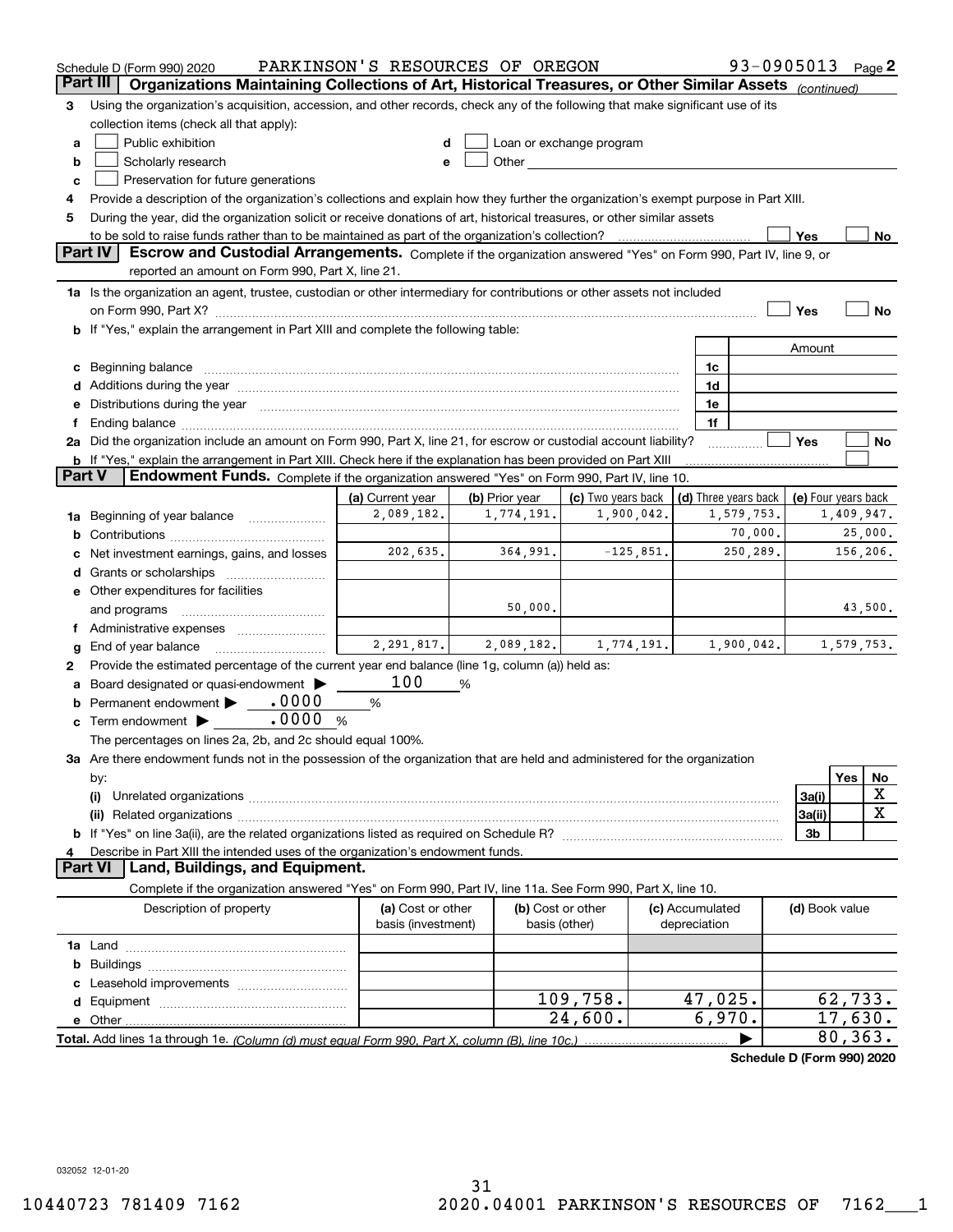| PARKINSON'S RESOURCES OF OREGON<br>Schedule D (Form 990) 2020 |
|---------------------------------------------------------------|
|---------------------------------------------------------------|

|                   | Schedule D (Form 990) 2020    |                                                                                                                   | PARKINSON'S RESOURCES OF OREGON | 93-0905013<br>Page $3$                                    |
|-------------------|-------------------------------|-------------------------------------------------------------------------------------------------------------------|---------------------------------|-----------------------------------------------------------|
|                   |                               | Part VII Investments - Other Securities.                                                                          |                                 |                                                           |
|                   |                               | Complete if the organization answered "Yes" on Form 990, Part IV, line 11b. See Form 990, Part X, line 12.        |                                 |                                                           |
|                   |                               | (a) Description of security or category (including name of security)                                              | (b) Book value                  | (c) Method of valuation: Cost or end-of-year market value |
|                   |                               |                                                                                                                   |                                 |                                                           |
|                   |                               |                                                                                                                   |                                 |                                                           |
| $(3)$ Other       |                               |                                                                                                                   |                                 |                                                           |
| (A)               |                               |                                                                                                                   |                                 |                                                           |
| (B)               |                               |                                                                                                                   |                                 |                                                           |
| (C)               |                               |                                                                                                                   |                                 |                                                           |
| (D)               |                               |                                                                                                                   |                                 |                                                           |
| (E)               |                               |                                                                                                                   |                                 |                                                           |
| (F)               |                               |                                                                                                                   |                                 |                                                           |
| (G)               |                               |                                                                                                                   |                                 |                                                           |
| (H)               |                               |                                                                                                                   |                                 |                                                           |
|                   |                               | Total. (Col. (b) must equal Form 990, Part X, col. (B) line 12.)                                                  |                                 |                                                           |
|                   |                               | Part VIII Investments - Program Related.                                                                          |                                 |                                                           |
|                   |                               | Complete if the organization answered "Yes" on Form 990, Part IV, line 11c. See Form 990, Part X, line 13.        |                                 |                                                           |
|                   | (a) Description of investment |                                                                                                                   | (b) Book value                  | (c) Method of valuation: Cost or end-of-year market value |
| (1)               |                               |                                                                                                                   |                                 |                                                           |
| (2)               |                               |                                                                                                                   |                                 |                                                           |
| (3)               |                               |                                                                                                                   |                                 |                                                           |
| (4)               |                               |                                                                                                                   |                                 |                                                           |
| (5)               |                               |                                                                                                                   |                                 |                                                           |
| (6)               |                               |                                                                                                                   |                                 |                                                           |
| (7)               |                               |                                                                                                                   |                                 |                                                           |
| (8)               |                               |                                                                                                                   |                                 |                                                           |
| (9)               |                               |                                                                                                                   |                                 |                                                           |
|                   |                               | Total. (Col. (b) must equal Form 990, Part X, col. (B) line 13.)                                                  |                                 |                                                           |
| Part IX           |                               |                                                                                                                   |                                 |                                                           |
|                   | <b>Other Assets.</b>          |                                                                                                                   |                                 |                                                           |
|                   |                               | Complete if the organization answered "Yes" on Form 990, Part IV, line 11d. See Form 990, Part X, line 15.        |                                 |                                                           |
|                   |                               |                                                                                                                   | (a) Description                 | (b) Book value                                            |
| (1)               |                               |                                                                                                                   |                                 |                                                           |
| (2)               |                               |                                                                                                                   |                                 |                                                           |
|                   |                               |                                                                                                                   |                                 |                                                           |
| (3)<br>(4)        |                               |                                                                                                                   |                                 |                                                           |
|                   |                               |                                                                                                                   |                                 |                                                           |
| (5)               |                               |                                                                                                                   |                                 |                                                           |
| (6)<br>(7)        |                               |                                                                                                                   |                                 |                                                           |
| (8)               |                               |                                                                                                                   |                                 |                                                           |
|                   |                               |                                                                                                                   |                                 |                                                           |
| (9)               |                               |                                                                                                                   |                                 |                                                           |
| Part <sub>X</sub> | <b>Other Liabilities.</b>     |                                                                                                                   |                                 |                                                           |
|                   |                               | Complete if the organization answered "Yes" on Form 990, Part IV, line 11e or 11f. See Form 990, Part X, line 25. |                                 |                                                           |
|                   |                               | (a) Description of liability                                                                                      |                                 | (b) Book value                                            |
| (1)               |                               |                                                                                                                   |                                 |                                                           |
|                   | Federal income taxes          |                                                                                                                   |                                 |                                                           |
| (2)               |                               |                                                                                                                   |                                 |                                                           |
| (3)               |                               |                                                                                                                   |                                 |                                                           |
| (4)               |                               |                                                                                                                   |                                 |                                                           |
| (5)               |                               |                                                                                                                   |                                 |                                                           |
| (6)               |                               |                                                                                                                   |                                 |                                                           |
| (7)               |                               |                                                                                                                   |                                 |                                                           |
| 1.<br>(8)         |                               |                                                                                                                   |                                 |                                                           |
| (9)               |                               | Total. (Column (b) must equal Form 990. Part X, col. (B) line 25.)                                                |                                 |                                                           |

plity for uncertain tax positions. In Part XIII, provide the text of the footnote to the organization's financial statements that reports the organization's liability for uncertain tax positions under FASB ASC 740. Check here if the text of the footnote has been provided in Part XIII

**Schedule D (Form 990) 2020**

 $\boxed{\text{X}}$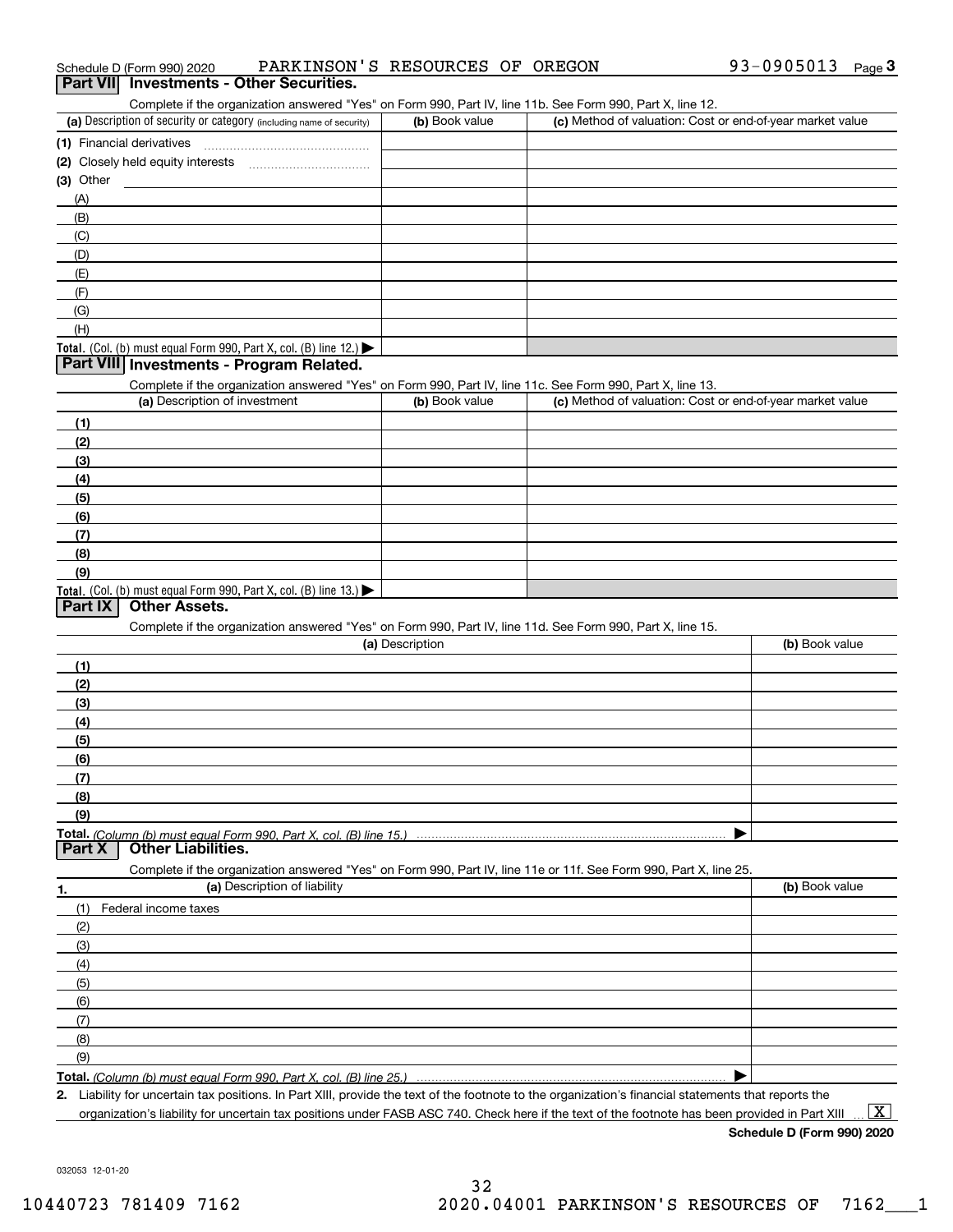|    | PARKINSON'S RESOURCES OF OREGON<br>Schedule D (Form 990) 2020                                                                                                                                                                        |                | 93-0905013<br>Page 4 |
|----|--------------------------------------------------------------------------------------------------------------------------------------------------------------------------------------------------------------------------------------|----------------|----------------------|
|    | Reconciliation of Revenue per Audited Financial Statements With Revenue per Return.<br>Part XI                                                                                                                                       |                |                      |
|    | Complete if the organization answered "Yes" on Form 990, Part IV, line 12a.                                                                                                                                                          |                |                      |
| 1  | Total revenue, gains, and other support per audited financial statements                                                                                                                                                             |                | $\blacksquare$       |
| 2  | Amounts included on line 1 but not on Form 990, Part VIII, line 12:                                                                                                                                                                  |                |                      |
| a  | Net unrealized gains (losses) on investments [11] matter contracts and the unrealized gains (losses) on investments                                                                                                                  | 2a             |                      |
| b  |                                                                                                                                                                                                                                      | 2 <sub>b</sub> |                      |
| c  |                                                                                                                                                                                                                                      | 2c             |                      |
| d  | Other (Describe in Part XIII.)                                                                                                                                                                                                       | 2d             |                      |
| е  | Add lines 2a through 2d                                                                                                                                                                                                              |                | 2e                   |
| З  |                                                                                                                                                                                                                                      |                | 3                    |
| 4  | Amounts included on Form 990, Part VIII, line 12, but not on line 1:                                                                                                                                                                 |                |                      |
| a  | Investment expenses not included on Form 990, Part VIII, line 7b [1000000000000000000000000000000000                                                                                                                                 | 4a             |                      |
| b  | Other (Describe in Part XIII.) <b>Construction Contract Construction</b> Chemistry Chemistry Chemistry Chemistry Chemistry                                                                                                           | 4 <sub>b</sub> |                      |
| c. | Add lines 4a and 4b                                                                                                                                                                                                                  | 4с             |                      |
| 5  |                                                                                                                                                                                                                                      |                | 5                    |
|    | Part XII   Reconciliation of Expenses per Audited Financial Statements With Expenses per Return.                                                                                                                                     |                |                      |
|    | Complete if the organization answered "Yes" on Form 990, Part IV, line 12a.                                                                                                                                                          |                |                      |
| 1  |                                                                                                                                                                                                                                      |                | $\mathbf{1}$         |
| 2  | Amounts included on line 1 but not on Form 990, Part IX, line 25:                                                                                                                                                                    |                |                      |
| a  |                                                                                                                                                                                                                                      | 2a             |                      |
| b  |                                                                                                                                                                                                                                      | 2 <sub>b</sub> |                      |
| c  |                                                                                                                                                                                                                                      | 2с             |                      |
| d  |                                                                                                                                                                                                                                      | 2d             |                      |
| е  | Add lines 2a through 2d <b>contained a contained a contained a contained a contained a contained a contained a contained a contact a contact a contact a contact a contact a contact a contact a contact a contact a contact a c</b> |                | <b>2e</b>            |
| 3  |                                                                                                                                                                                                                                      |                | 3                    |
| 4  | Amounts included on Form 990, Part IX, line 25, but not on line 1:                                                                                                                                                                   |                |                      |
| а  |                                                                                                                                                                                                                                      | 4a l           |                      |
| b  |                                                                                                                                                                                                                                      | 4b.            |                      |
|    | Add lines 4a and 4b                                                                                                                                                                                                                  |                | 4c                   |
|    |                                                                                                                                                                                                                                      |                | 5                    |
|    | Part XIII Supplemental Information.                                                                                                                                                                                                  |                |                      |

Provide the descriptions required for Part II, lines 3, 5, and 9; Part III, lines 1a and 4; Part IV, lines 1b and 2b; Part V, line 4; Part X, line 2; Part XI, lines 2d and 4b; and Part XII, lines 2d and 4b. Also complete this part to provide any additional information.

# PART V, LINE 4:

# TO PROVIDE FOR THE FUTURE OPERATIONS AND ORGANIZATION ACTIVITIES.

PART X, LINE 2:

THE ORGANIZATION FOLLOWS THE PROVISION OF FASB ASC TOPIC 740 ACCOUNTING

FOR UNCERTAINTY IN INCOME TAXES. MANAGEMENT HAS EVALUATED THE

ORGANIZATION'S TAX POSITIONS AND CONCLUDED THAT THERE ARE NO UNCERTAIN TAX

# POSITIONS THAT REQUIRE ADJUSTMENT TO THE FINANCIAL STATEMENTS TO COMPLY

WITH PROVISIONS OF THIS TOPIC.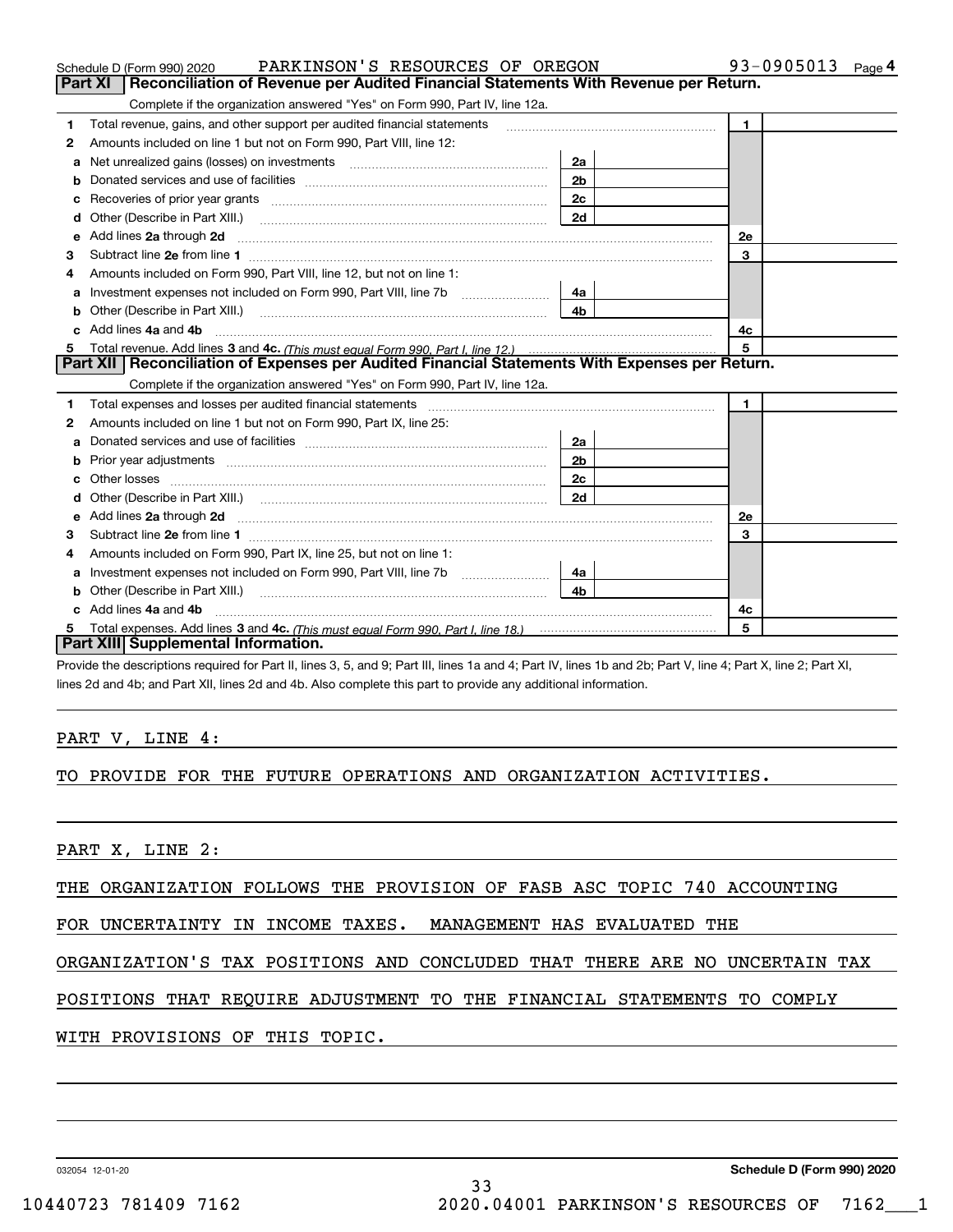| Schedule D (Form 990) 2020 |  |
|----------------------------|--|
|                            |  |

| <b>Part XIII Supplemental Information</b> (continued) |                            |
|-------------------------------------------------------|----------------------------|
|                                                       |                            |
|                                                       |                            |
|                                                       |                            |
|                                                       |                            |
|                                                       |                            |
|                                                       |                            |
|                                                       |                            |
|                                                       |                            |
|                                                       |                            |
|                                                       |                            |
|                                                       |                            |
|                                                       |                            |
|                                                       |                            |
|                                                       |                            |
|                                                       |                            |
|                                                       |                            |
|                                                       |                            |
|                                                       |                            |
|                                                       |                            |
|                                                       |                            |
|                                                       |                            |
|                                                       |                            |
|                                                       |                            |
|                                                       |                            |
|                                                       |                            |
|                                                       |                            |
|                                                       |                            |
|                                                       |                            |
|                                                       |                            |
|                                                       | Schedule D (Form 990) 2020 |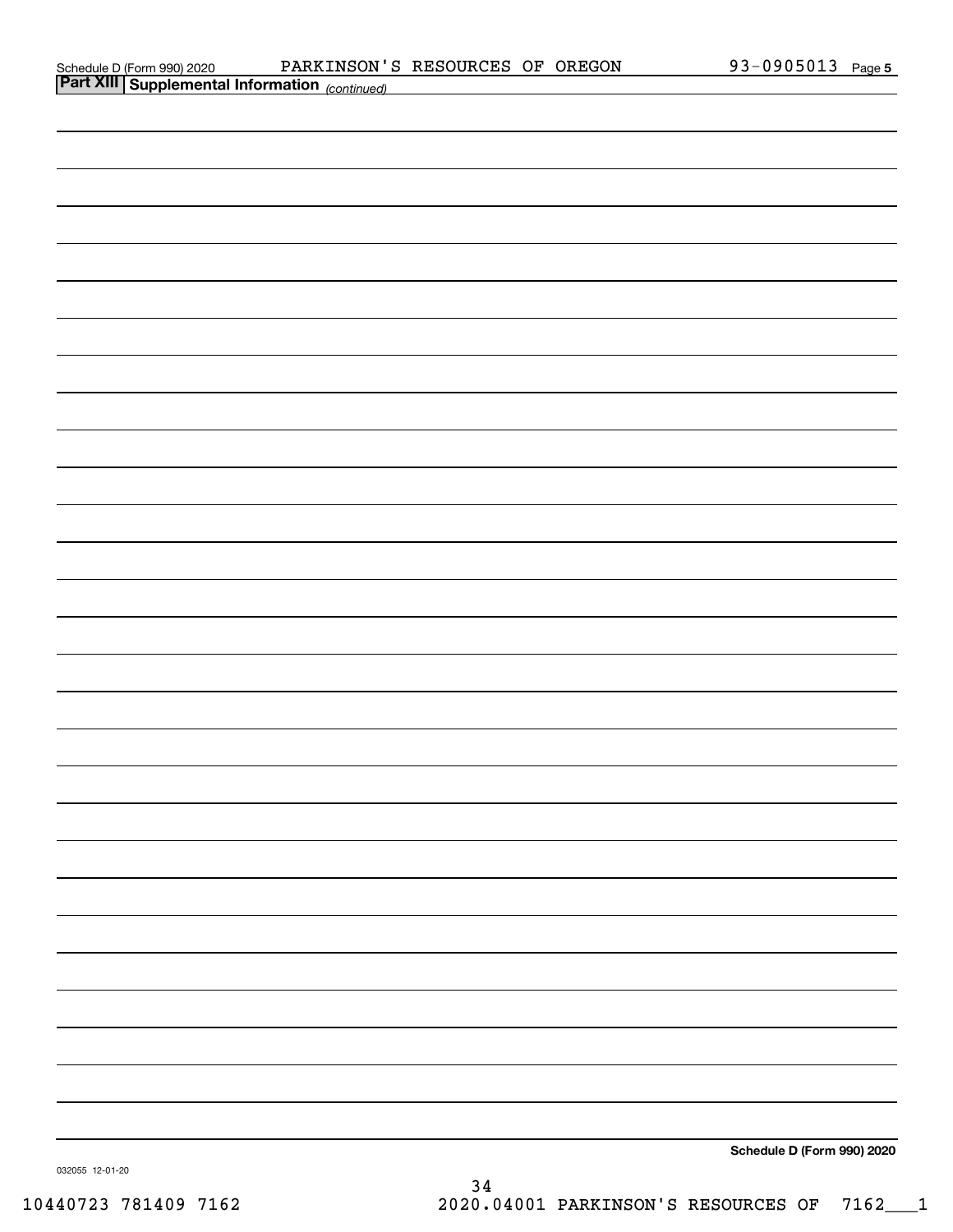| <b>Supplemental Information Regarding Fundraising or Gaming Activities</b><br><b>SCHEDULE G</b> |                                                                                                                                                                     |                                                                                                                                                                                                                                           |                                                          |    |                                       |                    | OMB No. 1545-0047                 |                                       |  |
|-------------------------------------------------------------------------------------------------|---------------------------------------------------------------------------------------------------------------------------------------------------------------------|-------------------------------------------------------------------------------------------------------------------------------------------------------------------------------------------------------------------------------------------|----------------------------------------------------------|----|---------------------------------------|--------------------|-----------------------------------|---------------------------------------|--|
| (Form 990 or 990-EZ)                                                                            | Complete if the organization answered "Yes" on Form 990, Part IV, line 17, 18, or 19, or if the<br>organization entered more than \$15,000 on Form 990-EZ, line 6a. |                                                                                                                                                                                                                                           |                                                          |    |                                       |                    |                                   |                                       |  |
| Department of the Treasury<br>Internal Revenue Service                                          |                                                                                                                                                                     | Attach to Form 990 or Form 990-EZ.                                                                                                                                                                                                        |                                                          |    |                                       |                    |                                   | <b>Open to Public</b><br>Inspection   |  |
| Name of the organization                                                                        |                                                                                                                                                                     | Go to www.irs.gov/Form990 for instructions and the latest information.                                                                                                                                                                    |                                                          |    |                                       |                    |                                   | <b>Employer identification number</b> |  |
|                                                                                                 |                                                                                                                                                                     | PARKINSON'S RESOURCES OF OREGON                                                                                                                                                                                                           |                                                          |    |                                       |                    | 93-0905013                        |                                       |  |
| Part I                                                                                          |                                                                                                                                                                     | Fundraising Activities. Complete if the organization answered "Yes" on Form 990, Part IV, line 17. Form 990-EZ filers are not                                                                                                             |                                                          |    |                                       |                    |                                   |                                       |  |
|                                                                                                 | required to complete this part.                                                                                                                                     |                                                                                                                                                                                                                                           |                                                          |    |                                       |                    |                                   |                                       |  |
| Mail solicitations<br>a                                                                         |                                                                                                                                                                     | 1 Indicate whether the organization raised funds through any of the following activities. Check all that apply.<br>e                                                                                                                      |                                                          |    | Solicitation of non-government grants |                    |                                   |                                       |  |
| b                                                                                               | Internet and email solicitations                                                                                                                                    | f                                                                                                                                                                                                                                         |                                                          |    | Solicitation of government grants     |                    |                                   |                                       |  |
| Phone solicitations<br>c                                                                        |                                                                                                                                                                     | Special fundraising events<br>g                                                                                                                                                                                                           |                                                          |    |                                       |                    |                                   |                                       |  |
| In-person solicitations<br>d                                                                    |                                                                                                                                                                     |                                                                                                                                                                                                                                           |                                                          |    |                                       |                    |                                   |                                       |  |
|                                                                                                 |                                                                                                                                                                     | 2 a Did the organization have a written or oral agreement with any individual (including officers, directors, trustees, or<br>key employees listed in Form 990, Part VII) or entity in connection with professional fundraising services? |                                                          |    |                                       |                    | Yes                               | No                                    |  |
|                                                                                                 |                                                                                                                                                                     | <b>b</b> If "Yes," list the 10 highest paid individuals or entities (fundraisers) pursuant to agreements under which the fundraiser is to be                                                                                              |                                                          |    |                                       |                    |                                   |                                       |  |
| compensated at least \$5,000 by the organization.                                               |                                                                                                                                                                     |                                                                                                                                                                                                                                           |                                                          |    |                                       |                    |                                   |                                       |  |
|                                                                                                 |                                                                                                                                                                     |                                                                                                                                                                                                                                           |                                                          |    |                                       |                    | (v) Amount paid                   | (vi) Amount paid                      |  |
| (i) Name and address of individual<br>or entity (fundraiser)                                    |                                                                                                                                                                     | (ii) Activity                                                                                                                                                                                                                             | (iii) Did<br>fundraiser<br>have custody<br>or control of |    | (iv) Gross receipts<br>from activity  |                    | to (or retained by)<br>fundraiser | to (or retained by)                   |  |
|                                                                                                 |                                                                                                                                                                     |                                                                                                                                                                                                                                           | contributions?                                           |    |                                       | listed in col. (i) |                                   | organization                          |  |
|                                                                                                 |                                                                                                                                                                     |                                                                                                                                                                                                                                           | Yes                                                      | No |                                       |                    |                                   |                                       |  |
|                                                                                                 |                                                                                                                                                                     |                                                                                                                                                                                                                                           |                                                          |    |                                       |                    |                                   |                                       |  |
|                                                                                                 |                                                                                                                                                                     |                                                                                                                                                                                                                                           |                                                          |    |                                       |                    |                                   |                                       |  |
|                                                                                                 |                                                                                                                                                                     |                                                                                                                                                                                                                                           |                                                          |    |                                       |                    |                                   |                                       |  |
|                                                                                                 |                                                                                                                                                                     |                                                                                                                                                                                                                                           |                                                          |    |                                       |                    |                                   |                                       |  |
|                                                                                                 |                                                                                                                                                                     |                                                                                                                                                                                                                                           |                                                          |    |                                       |                    |                                   |                                       |  |
|                                                                                                 |                                                                                                                                                                     |                                                                                                                                                                                                                                           |                                                          |    |                                       |                    |                                   |                                       |  |
|                                                                                                 |                                                                                                                                                                     |                                                                                                                                                                                                                                           |                                                          |    |                                       |                    |                                   |                                       |  |
|                                                                                                 |                                                                                                                                                                     |                                                                                                                                                                                                                                           |                                                          |    |                                       |                    |                                   |                                       |  |
|                                                                                                 |                                                                                                                                                                     |                                                                                                                                                                                                                                           |                                                          |    |                                       |                    |                                   |                                       |  |
|                                                                                                 |                                                                                                                                                                     |                                                                                                                                                                                                                                           |                                                          |    |                                       |                    |                                   |                                       |  |
|                                                                                                 |                                                                                                                                                                     |                                                                                                                                                                                                                                           |                                                          |    |                                       |                    |                                   |                                       |  |
|                                                                                                 |                                                                                                                                                                     |                                                                                                                                                                                                                                           |                                                          |    |                                       |                    |                                   |                                       |  |
|                                                                                                 |                                                                                                                                                                     |                                                                                                                                                                                                                                           |                                                          |    |                                       |                    |                                   |                                       |  |
|                                                                                                 |                                                                                                                                                                     |                                                                                                                                                                                                                                           |                                                          |    |                                       |                    |                                   |                                       |  |
|                                                                                                 |                                                                                                                                                                     |                                                                                                                                                                                                                                           |                                                          |    |                                       |                    |                                   |                                       |  |
| Total                                                                                           |                                                                                                                                                                     |                                                                                                                                                                                                                                           |                                                          |    |                                       |                    |                                   |                                       |  |
|                                                                                                 |                                                                                                                                                                     | 3 List all states in which the organization is registered or licensed to solicit contributions or has been notified it is exempt from registration                                                                                        |                                                          |    |                                       |                    |                                   |                                       |  |
| or licensing.                                                                                   |                                                                                                                                                                     |                                                                                                                                                                                                                                           |                                                          |    |                                       |                    |                                   |                                       |  |
|                                                                                                 |                                                                                                                                                                     |                                                                                                                                                                                                                                           |                                                          |    |                                       |                    |                                   |                                       |  |
|                                                                                                 |                                                                                                                                                                     |                                                                                                                                                                                                                                           |                                                          |    |                                       |                    |                                   |                                       |  |
|                                                                                                 |                                                                                                                                                                     |                                                                                                                                                                                                                                           |                                                          |    |                                       |                    |                                   |                                       |  |
|                                                                                                 |                                                                                                                                                                     |                                                                                                                                                                                                                                           |                                                          |    |                                       |                    |                                   |                                       |  |
|                                                                                                 |                                                                                                                                                                     |                                                                                                                                                                                                                                           |                                                          |    |                                       |                    |                                   |                                       |  |
|                                                                                                 |                                                                                                                                                                     |                                                                                                                                                                                                                                           |                                                          |    |                                       |                    |                                   |                                       |  |
|                                                                                                 |                                                                                                                                                                     |                                                                                                                                                                                                                                           |                                                          |    |                                       |                    |                                   |                                       |  |
|                                                                                                 |                                                                                                                                                                     |                                                                                                                                                                                                                                           |                                                          |    |                                       |                    |                                   |                                       |  |
|                                                                                                 |                                                                                                                                                                     | LHA For Paperwork Reduction Act Notice, see the Instructions for Form 990 or 990-EZ.                                                                                                                                                      |                                                          |    |                                       |                    |                                   | Schedule G (Form 990 or 990-EZ) 2020  |  |
|                                                                                                 |                                                                                                                                                                     |                                                                                                                                                                                                                                           |                                                          |    |                                       |                    |                                   |                                       |  |

032081 11-25-20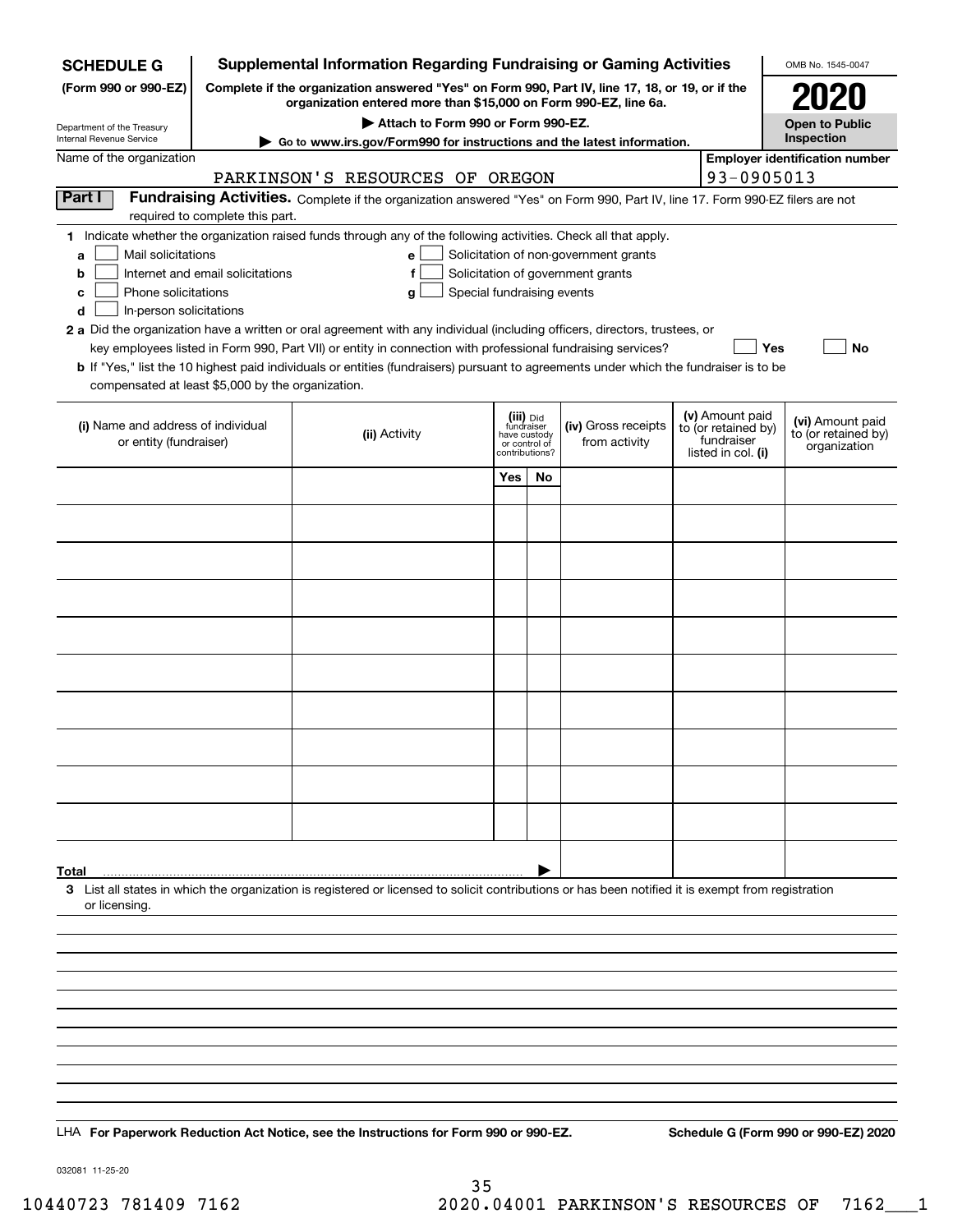#### Schedule G (Form 990 or 990-EZ) 2020 PARKINSON 'S RESOURCES OF OREGON 93-0905013 Page

**2**

**Part II** | Fundraising Events. Complete if the organization answered "Yes" on Form 990, Part IV, line 18, or reported more than \$15,000

|                 |          | of fundraising event contributions and gross income on Form 990-EZ, lines 1 and 6b. List events with gross receipts greater than \$5,000. |              |                         |                                 |                                           |
|-----------------|----------|-------------------------------------------------------------------------------------------------------------------------------------------|--------------|-------------------------|---------------------------------|-------------------------------------------|
|                 |          |                                                                                                                                           | (a) Event #1 | (b) Event #2            | (c) Other events<br><b>NONE</b> | (d) Total events<br>(add col. (a) through |
|                 |          |                                                                                                                                           | GALA         |                         |                                 | col. (c)                                  |
|                 |          |                                                                                                                                           | (event type) | (event type)            | (total number)                  |                                           |
| Revenue         | 1        |                                                                                                                                           | 247,453.     |                         |                                 | <u>247,453.</u>                           |
|                 |          |                                                                                                                                           | 222,350.     |                         |                                 | 222,350.                                  |
|                 | 3        | Gross income (line 1 minus line 2)                                                                                                        | 25,103.      |                         |                                 | 25,103.                                   |
|                 | 4        |                                                                                                                                           |              |                         |                                 |                                           |
|                 |          |                                                                                                                                           |              |                         |                                 |                                           |
|                 | 5        |                                                                                                                                           |              |                         |                                 |                                           |
|                 |          |                                                                                                                                           |              |                         |                                 |                                           |
|                 | 6        |                                                                                                                                           |              |                         |                                 |                                           |
| Direct Expenses |          |                                                                                                                                           | 1,256.       |                         |                                 | 1,256.                                    |
|                 | 7        | Food and beverages                                                                                                                        |              |                         |                                 |                                           |
|                 | 8        |                                                                                                                                           |              |                         |                                 |                                           |
|                 | 9        |                                                                                                                                           | 23,847.      |                         |                                 | 23,847.                                   |
|                 | 10       | Direct expense summary. Add lines 4 through 9 in column (d)                                                                               |              |                         |                                 | 25, 103.                                  |
|                 |          | 11 Net income summary. Subtract line 10 from line 3, column (d)                                                                           |              |                         |                                 | 0.                                        |
|                 | Part III | Gaming. Complete if the organization answered "Yes" on Form 990, Part IV, line 19, or reported more than                                  |              |                         |                                 |                                           |
|                 |          | \$15,000 on Form 990-EZ, line 6a.                                                                                                         |              |                         |                                 |                                           |
|                 |          |                                                                                                                                           | (a) Bingo    | (b) Pull tabs/instant   | (c) Other gaming                | (d) Total gaming (add                     |
| Revenue         |          |                                                                                                                                           |              | bingo/progressive bingo |                                 | col. (a) through col. (c))                |
|                 |          |                                                                                                                                           |              |                         |                                 |                                           |
|                 | 1        |                                                                                                                                           |              |                         |                                 |                                           |
|                 |          |                                                                                                                                           |              |                         |                                 |                                           |
|                 | 2        |                                                                                                                                           |              |                         |                                 |                                           |
| Expenses        | 3        |                                                                                                                                           |              |                         |                                 |                                           |
|                 |          |                                                                                                                                           |              |                         |                                 |                                           |
| Direct          | 4        |                                                                                                                                           |              |                         |                                 |                                           |
|                 |          |                                                                                                                                           |              |                         |                                 |                                           |
|                 |          | 5 Other direct expenses                                                                                                                   |              |                         |                                 |                                           |
|                 |          |                                                                                                                                           | %<br>Yes     | %<br>Yes                | Yes<br>%                        |                                           |
|                 | 6.       | Volunteer labor                                                                                                                           | No           | No                      | No                              |                                           |
|                 | 7        | Direct expense summary. Add lines 2 through 5 in column (d)                                                                               |              |                         |                                 |                                           |
|                 |          |                                                                                                                                           |              |                         |                                 |                                           |
|                 |          |                                                                                                                                           |              |                         |                                 |                                           |
|                 |          |                                                                                                                                           |              |                         |                                 |                                           |
| 9.              |          |                                                                                                                                           |              |                         |                                 |                                           |
|                 |          |                                                                                                                                           |              |                         |                                 | Yes<br>No                                 |
|                 |          |                                                                                                                                           |              |                         |                                 |                                           |
|                 |          |                                                                                                                                           |              |                         |                                 |                                           |
|                 |          |                                                                                                                                           |              |                         |                                 | Yes<br>No                                 |
|                 |          |                                                                                                                                           |              |                         |                                 |                                           |
|                 |          |                                                                                                                                           |              |                         |                                 |                                           |
|                 |          |                                                                                                                                           |              |                         |                                 |                                           |
|                 |          |                                                                                                                                           |              |                         |                                 | Schedule G (Form 990 or 990-EZ) 2020      |
|                 |          | 032082 11-25-20                                                                                                                           |              |                         |                                 |                                           |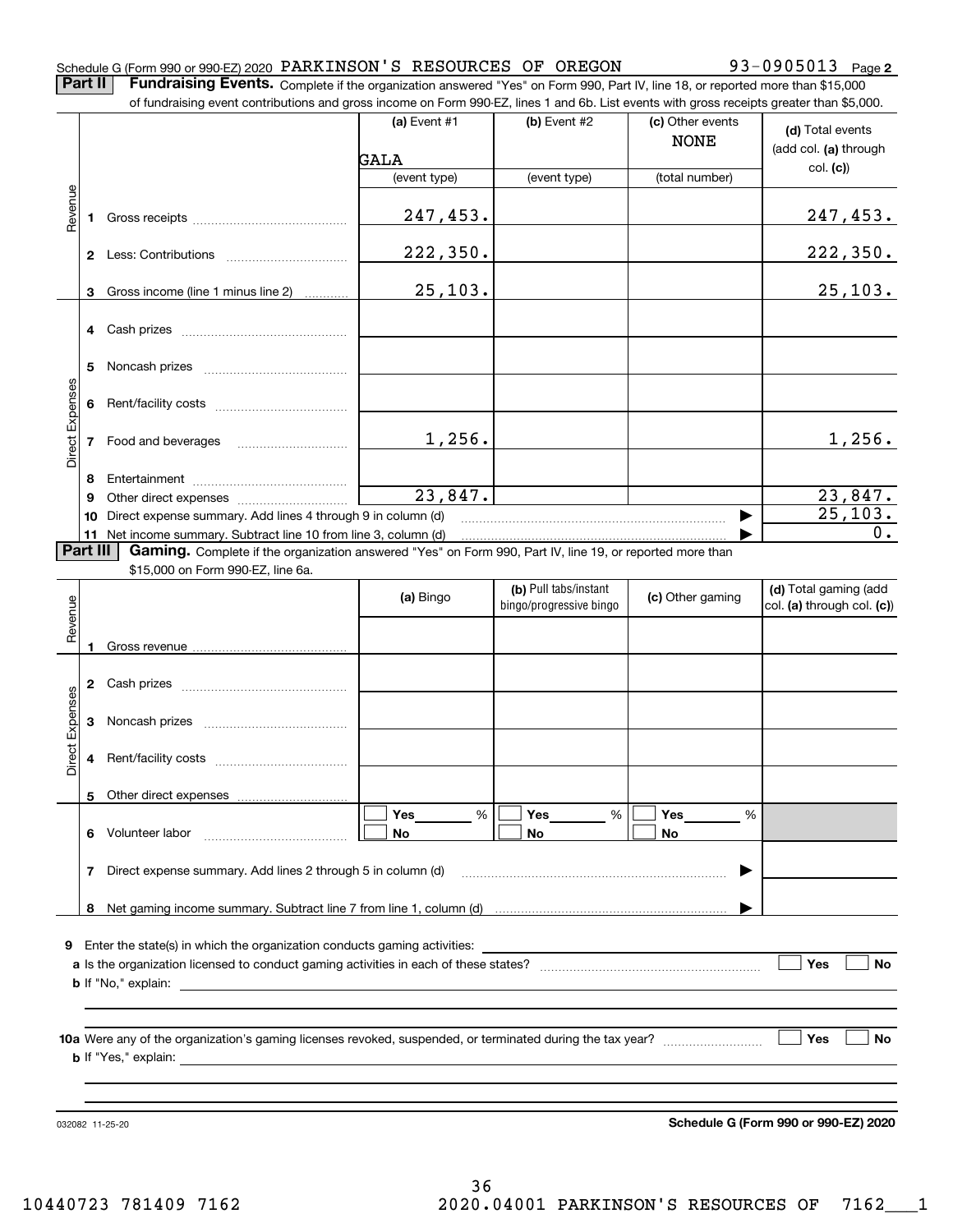| Schedule G (Form 990 or 990-EZ) 2020 PARKINSON'S RESOURCES OF OREGON                                                                                                                                                                                         | 93-0905013           | Page 3    |
|--------------------------------------------------------------------------------------------------------------------------------------------------------------------------------------------------------------------------------------------------------------|----------------------|-----------|
|                                                                                                                                                                                                                                                              | Yes                  | No        |
| 12 Is the organization a grantor, beneficiary or trustee of a trust, or a member of a partnership or other entity formed                                                                                                                                     |                      |           |
|                                                                                                                                                                                                                                                              | Yes                  | <b>No</b> |
| 13 Indicate the percentage of gaming activity conducted in:                                                                                                                                                                                                  |                      |           |
|                                                                                                                                                                                                                                                              | <u>13a</u>           | %         |
| <b>b</b> An outside facility <i>www.communicality www.communicality.communicality www.communicality www.communicality.communicality www.communicality.com</i>                                                                                                | 13 <sub>b</sub>      | %         |
| 14 Enter the name and address of the person who prepares the organization's gaming/special events books and records:                                                                                                                                         |                      |           |
|                                                                                                                                                                                                                                                              |                      |           |
|                                                                                                                                                                                                                                                              |                      |           |
| 15a Does the organization have a contract with a third party from whom the organization receives gaming revenue?                                                                                                                                             | Yes                  | No        |
| <b>b</b> If "Yes," enter the amount of gaming revenue received by the organization $\triangleright$ \$ ___________________ and the amount                                                                                                                    |                      |           |
|                                                                                                                                                                                                                                                              |                      |           |
| c If "Yes," enter name and address of the third party:                                                                                                                                                                                                       |                      |           |
|                                                                                                                                                                                                                                                              |                      |           |
| Name $\blacktriangleright$ $\frac{1}{\sqrt{1-\frac{1}{2}}\left(1-\frac{1}{2}\right)}$                                                                                                                                                                        |                      |           |
|                                                                                                                                                                                                                                                              |                      |           |
| 16 Gaming manager information:                                                                                                                                                                                                                               |                      |           |
|                                                                                                                                                                                                                                                              |                      |           |
| Name $\blacktriangleright$ $\frac{1}{\sqrt{1-\frac{1}{2}}\left(1-\frac{1}{2}\right)}$                                                                                                                                                                        |                      |           |
| Gaming manager compensation > \$                                                                                                                                                                                                                             |                      |           |
|                                                                                                                                                                                                                                                              |                      |           |
|                                                                                                                                                                                                                                                              |                      |           |
|                                                                                                                                                                                                                                                              |                      |           |
|                                                                                                                                                                                                                                                              |                      |           |
| Director/officer<br>Employee<br>∫ Independent contractor                                                                                                                                                                                                     |                      |           |
|                                                                                                                                                                                                                                                              |                      |           |
| 17 Mandatory distributions:                                                                                                                                                                                                                                  |                      |           |
| a Is the organization required under state law to make charitable distributions from the gaming proceeds to<br>retain the state gaming license?                                                                                                              | $\Box$ Yes $\Box$ No |           |
| <b>b</b> Enter the amount of distributions required under state law to be distributed to other exempt organizations or spent in the                                                                                                                          |                      |           |
| organization's own exempt activities during the tax year $\triangleright$ \$                                                                                                                                                                                 |                      |           |
| <b>Part IV</b><br>Supplemental Information. Provide the explanations required by Part I, line 2b, columns (iii) and (v); and Part III, lines 9, 9b, 10b,<br>15b, 15c, 16, and 17b, as applicable. Also provide any additional information. See instructions. |                      |           |
|                                                                                                                                                                                                                                                              |                      |           |
|                                                                                                                                                                                                                                                              |                      |           |
|                                                                                                                                                                                                                                                              |                      |           |
|                                                                                                                                                                                                                                                              |                      |           |
|                                                                                                                                                                                                                                                              |                      |           |
|                                                                                                                                                                                                                                                              |                      |           |
|                                                                                                                                                                                                                                                              |                      |           |
|                                                                                                                                                                                                                                                              |                      |           |
|                                                                                                                                                                                                                                                              |                      |           |
|                                                                                                                                                                                                                                                              |                      |           |
|                                                                                                                                                                                                                                                              |                      |           |
| Schedule G (Form 990 or 990-EZ) 2020<br>032083 11-25-20                                                                                                                                                                                                      |                      |           |
| 37                                                                                                                                                                                                                                                           |                      |           |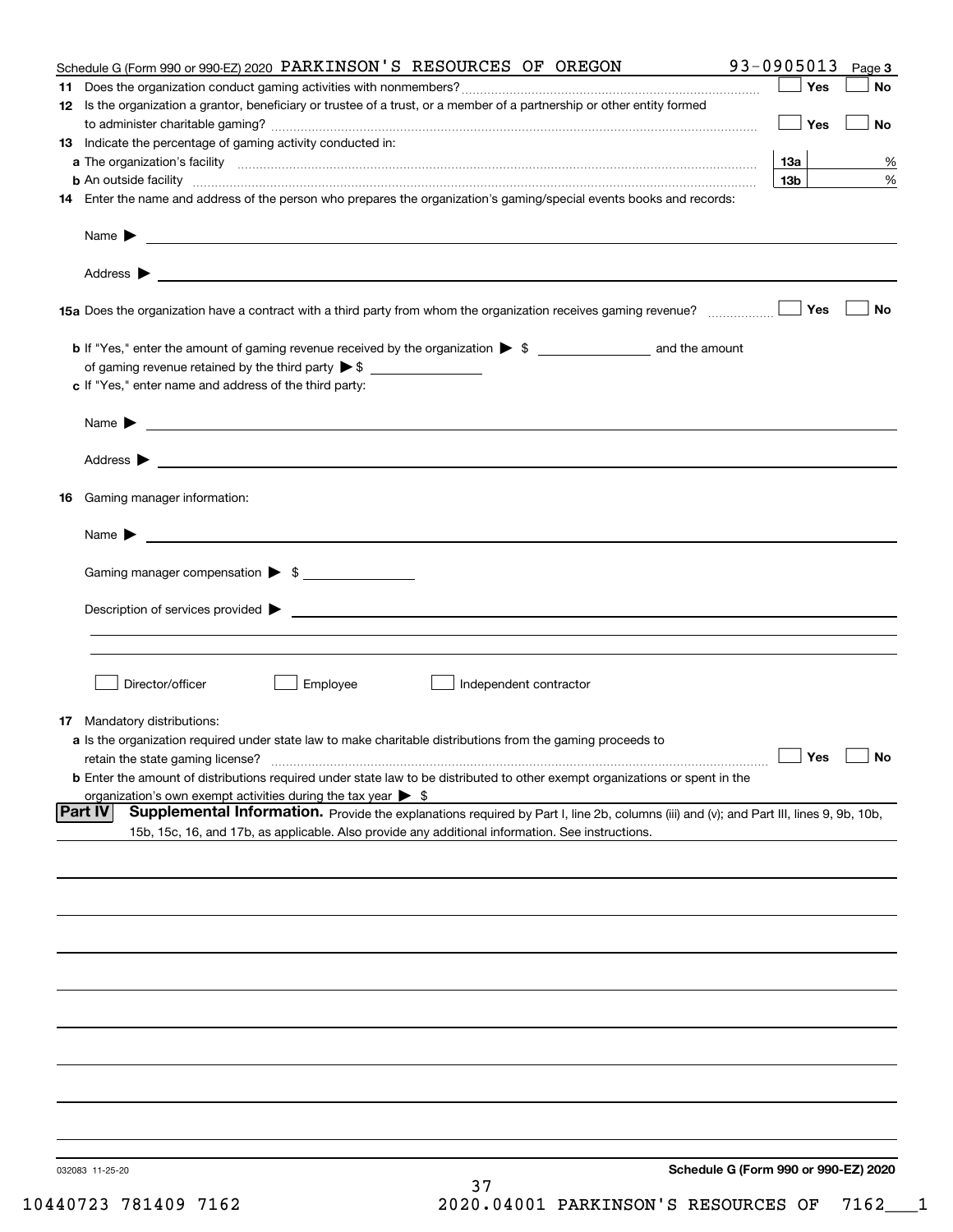| Schedule G (Form 990 or 990-EZ)                       | PARKINSON'S RESOURCES OF OREGON |  | 93-0905013 $_{Page 4}$ |  |
|-------------------------------------------------------|---------------------------------|--|------------------------|--|
| <b>Part IV   Supplemental Information</b> (continued) |                                 |  |                        |  |

| <b>Part IV   Supplemental Information</b> (continued) |  |  |
|-------------------------------------------------------|--|--|
|                                                       |  |  |
|                                                       |  |  |
|                                                       |  |  |
|                                                       |  |  |
|                                                       |  |  |
|                                                       |  |  |
|                                                       |  |  |
|                                                       |  |  |
|                                                       |  |  |
|                                                       |  |  |
|                                                       |  |  |
|                                                       |  |  |
|                                                       |  |  |
|                                                       |  |  |
|                                                       |  |  |
|                                                       |  |  |
|                                                       |  |  |
|                                                       |  |  |
|                                                       |  |  |
|                                                       |  |  |
|                                                       |  |  |
|                                                       |  |  |
|                                                       |  |  |
|                                                       |  |  |
|                                                       |  |  |
|                                                       |  |  |
|                                                       |  |  |
|                                                       |  |  |
| $2 + 1 + 2 = 200 - 200 = 7$                           |  |  |

**Schedule G (Form 990 or 990-EZ)**

032084 04-01-20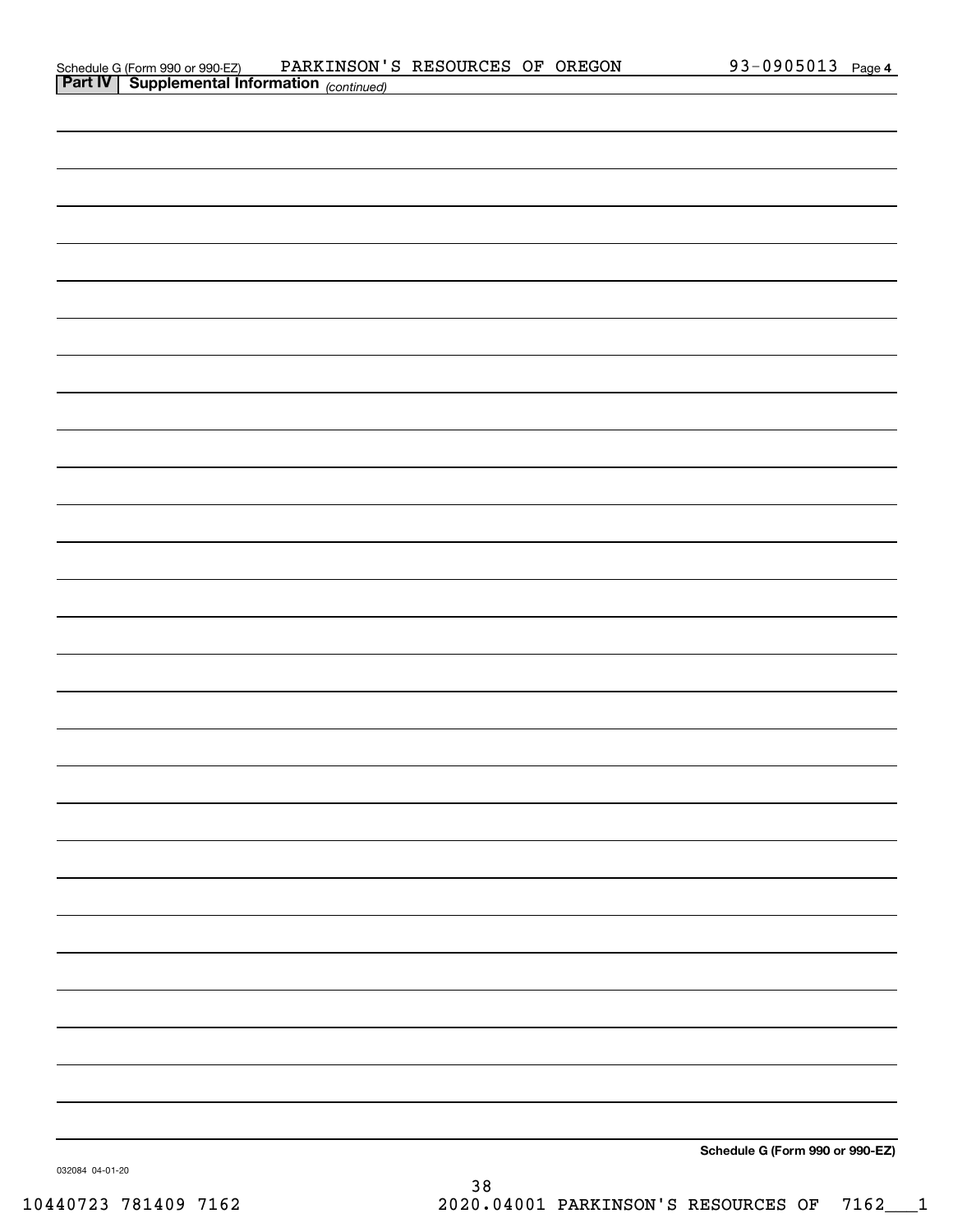#### **SCHEDULE M (Form 990)**

# **Noncash Contributions**

OMB No. 1545-0047

| Department of the Treasury |
|----------------------------|
| Internal Revenue Service   |

**Complete if the organizations answered "Yes" on Form 990, Part IV, lines 29 or 30.** <sup>J</sup>**2020**

**Attach to Form 990.** J

 **Go to www.irs.gov/Form990 for instructions and the latest information.** J

Name of the organization

# PARKINSON'S RESOURCES OF OREGON

| LULU                  |
|-----------------------|
| <b>Open to Public</b> |
| Inspection            |

| <b>Employer identification number</b> |
|---------------------------------------|
| 93-0905013                            |

| Part I   | <b>Types of Property</b>                                                                                                                                                                                                                                                                                                          |                               |                                      |                                                                                                      |                                                              |          |    |
|----------|-----------------------------------------------------------------------------------------------------------------------------------------------------------------------------------------------------------------------------------------------------------------------------------------------------------------------------------|-------------------------------|--------------------------------------|------------------------------------------------------------------------------------------------------|--------------------------------------------------------------|----------|----|
|          |                                                                                                                                                                                                                                                                                                                                   | (a)<br>Check if<br>applicable | (b)<br>Number of<br>contributions or | (c)<br>Noncash contribution<br>amounts reported on<br>items contributed Form 990, Part VIII, line 1g | (d)<br>Method of determining<br>noncash contribution amounts |          |    |
| 1        |                                                                                                                                                                                                                                                                                                                                   |                               |                                      |                                                                                                      |                                                              |          |    |
| 2        |                                                                                                                                                                                                                                                                                                                                   |                               |                                      |                                                                                                      |                                                              |          |    |
| З        | Art - Fractional interests                                                                                                                                                                                                                                                                                                        |                               |                                      |                                                                                                      |                                                              |          |    |
| 4        | Books and publications                                                                                                                                                                                                                                                                                                            |                               |                                      |                                                                                                      |                                                              |          |    |
| 5        | Clothing and household goods                                                                                                                                                                                                                                                                                                      |                               |                                      |                                                                                                      |                                                              |          |    |
| 6        |                                                                                                                                                                                                                                                                                                                                   |                               |                                      |                                                                                                      |                                                              |          |    |
| 7        |                                                                                                                                                                                                                                                                                                                                   |                               |                                      |                                                                                                      |                                                              |          |    |
| 8        |                                                                                                                                                                                                                                                                                                                                   |                               |                                      |                                                                                                      |                                                              |          |    |
| 9        | Securities - Publicly traded                                                                                                                                                                                                                                                                                                      | $\overline{\mathbf{x}}$       | 3                                    |                                                                                                      | 93,703. FAIR MARKET VALUE                                    |          |    |
| 10       | Securities - Closely held stock                                                                                                                                                                                                                                                                                                   |                               |                                      |                                                                                                      |                                                              |          |    |
| 11       | Securities - Partnership, LLC, or                                                                                                                                                                                                                                                                                                 |                               |                                      |                                                                                                      |                                                              |          |    |
|          | trust interests                                                                                                                                                                                                                                                                                                                   |                               |                                      |                                                                                                      |                                                              |          |    |
| 12       | Securities - Miscellaneous                                                                                                                                                                                                                                                                                                        |                               |                                      |                                                                                                      |                                                              |          |    |
| 13       | Qualified conservation contribution -                                                                                                                                                                                                                                                                                             |                               |                                      |                                                                                                      |                                                              |          |    |
|          | Historic structures                                                                                                                                                                                                                                                                                                               |                               |                                      |                                                                                                      |                                                              |          |    |
| 14       | Qualified conservation contribution - Other                                                                                                                                                                                                                                                                                       |                               |                                      |                                                                                                      |                                                              |          |    |
| 15       |                                                                                                                                                                                                                                                                                                                                   |                               |                                      |                                                                                                      |                                                              |          |    |
| 16       | Real estate - Commercial                                                                                                                                                                                                                                                                                                          |                               |                                      |                                                                                                      |                                                              |          |    |
| 17       |                                                                                                                                                                                                                                                                                                                                   |                               |                                      |                                                                                                      |                                                              |          |    |
| 18       |                                                                                                                                                                                                                                                                                                                                   |                               |                                      |                                                                                                      |                                                              |          |    |
| 19       |                                                                                                                                                                                                                                                                                                                                   |                               |                                      |                                                                                                      |                                                              |          |    |
| 20       | Drugs and medical supplies                                                                                                                                                                                                                                                                                                        |                               |                                      |                                                                                                      |                                                              |          |    |
| 21       |                                                                                                                                                                                                                                                                                                                                   |                               |                                      |                                                                                                      |                                                              |          |    |
| 22       |                                                                                                                                                                                                                                                                                                                                   |                               |                                      |                                                                                                      |                                                              |          |    |
| 23       |                                                                                                                                                                                                                                                                                                                                   |                               |                                      |                                                                                                      |                                                              |          |    |
| 24       | (SOFTWARE LICE)                                                                                                                                                                                                                                                                                                                   | X                             | 1                                    |                                                                                                      | 3,456. FAIR MARKET VALUE                                     |          |    |
| 25       | Other $\blacktriangleright$<br>( ADVERTISING                                                                                                                                                                                                                                                                                      | $\mathbf X$                   | 1                                    |                                                                                                      | 500. FAIR MARKET VALUE                                       |          |    |
| 26<br>27 | Other $\blacktriangleright$<br>Other $\blacktriangleright$                                                                                                                                                                                                                                                                        |                               |                                      |                                                                                                      |                                                              |          |    |
| 28       | $\left($ $\frac{1}{2}$ $\frac{1}{2}$ $\frac{1}{2}$ $\frac{1}{2}$ $\frac{1}{2}$ $\frac{1}{2}$ $\frac{1}{2}$ $\frac{1}{2}$ $\frac{1}{2}$ $\frac{1}{2}$ $\frac{1}{2}$ $\frac{1}{2}$ $\frac{1}{2}$ $\frac{1}{2}$ $\frac{1}{2}$ $\frac{1}{2}$ $\frac{1}{2}$ $\frac{1}{2}$ $\frac{1}{2}$ $\frac{1}{2}$ $\frac{1}{2}$ $\frac{1$<br>Other |                               |                                      |                                                                                                      |                                                              |          |    |
| 29       | Number of Forms 8283 received by the organization during the tax year for contributions                                                                                                                                                                                                                                           |                               |                                      |                                                                                                      |                                                              |          |    |
|          | for which the organization completed Form 8283, Part V, Donee Acknowledgement                                                                                                                                                                                                                                                     |                               |                                      | 29<br>.                                                                                              |                                                              | 0        |    |
|          |                                                                                                                                                                                                                                                                                                                                   |                               |                                      |                                                                                                      |                                                              | Yes      | No |
|          | 30a During the year, did the organization receive by contribution any property reported in Part I, lines 1 through 28, that it                                                                                                                                                                                                    |                               |                                      |                                                                                                      |                                                              |          |    |
|          | must hold for at least three years from the date of the initial contribution, and which isn't required to be used for                                                                                                                                                                                                             |                               |                                      |                                                                                                      |                                                              |          |    |
|          |                                                                                                                                                                                                                                                                                                                                   |                               |                                      |                                                                                                      |                                                              | 30a      | х  |
|          | <b>b</b> If "Yes," describe the arrangement in Part II.                                                                                                                                                                                                                                                                           |                               |                                      |                                                                                                      |                                                              |          |    |
| 31       | Does the organization have a gift acceptance policy that requires the review of any nonstandard contributions?                                                                                                                                                                                                                    |                               |                                      |                                                                                                      |                                                              | х<br>31  |    |
|          | 32a Does the organization hire or use third parties or related organizations to solicit, process, or sell noncash                                                                                                                                                                                                                 |                               |                                      |                                                                                                      |                                                              |          |    |
|          | contributions?                                                                                                                                                                                                                                                                                                                    |                               |                                      |                                                                                                      |                                                              | х<br>32a |    |
|          | b If "Yes," describe in Part II.                                                                                                                                                                                                                                                                                                  |                               |                                      |                                                                                                      |                                                              |          |    |
| 33       | If the organization didn't report an amount in column (c) for a type of property for which column (a) is checked,                                                                                                                                                                                                                 |                               |                                      |                                                                                                      |                                                              |          |    |
|          | describe in Part II.                                                                                                                                                                                                                                                                                                              |                               |                                      |                                                                                                      |                                                              |          |    |

**For Paperwork Reduction Act Notice, see the Instructions for Form 990. Schedule M (Form 990) 2020** LHA

032141 11-23-20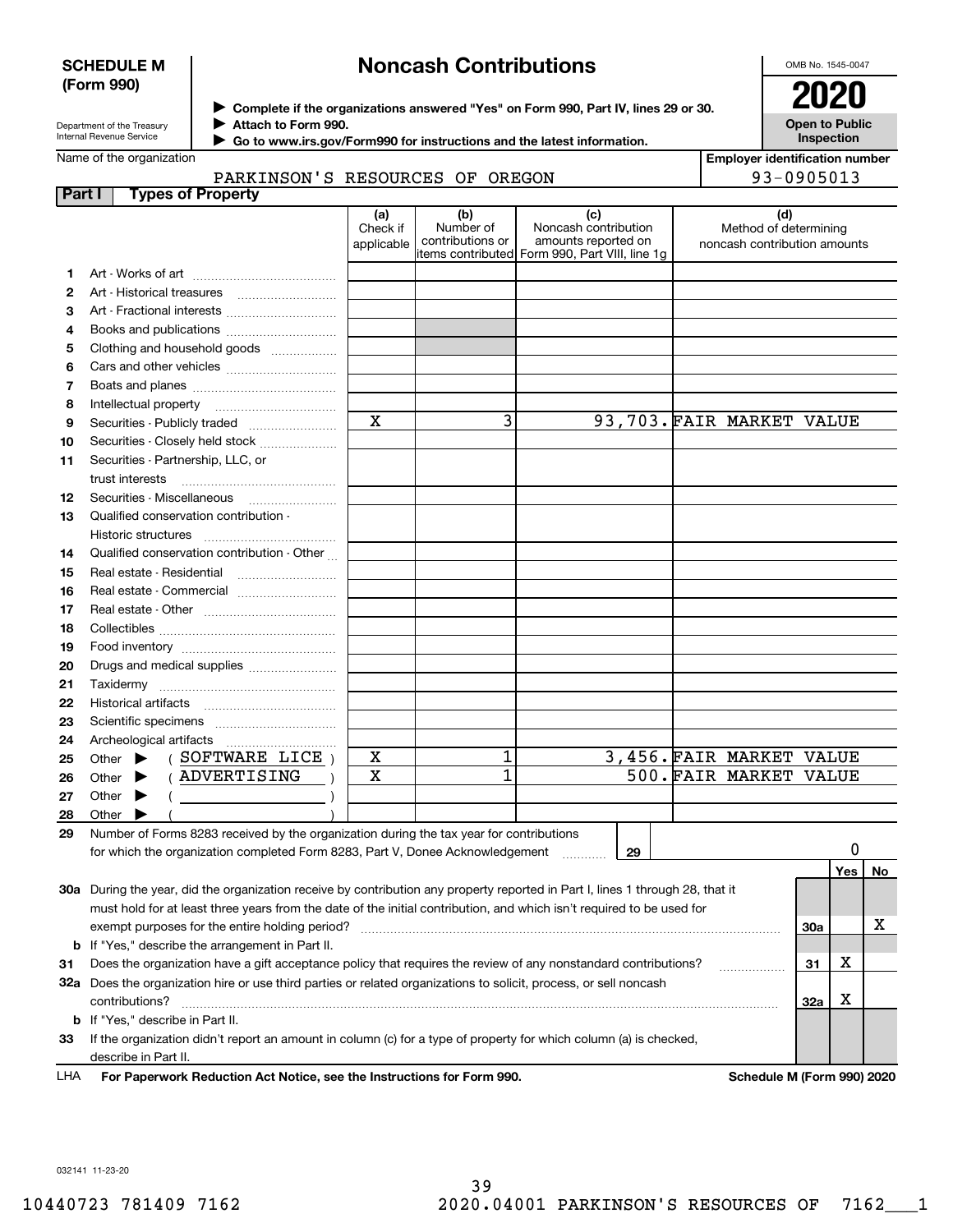Part II | Supplemental Information. Provide the information required by Part I, lines 30b, 32b, and 33, and whether the organization is reporting in Part I, column (b), the number of contributions, the number of items received, or a combination of both. Also complete this part for any additional information.

SCHEDULE M, PART I, COLUMN (B):

#### NUMBER OF UNIQUE STOCK TRANSFER TRANSACTIONS.

**Schedule M (Form 990) 2020**

032142 11-23-20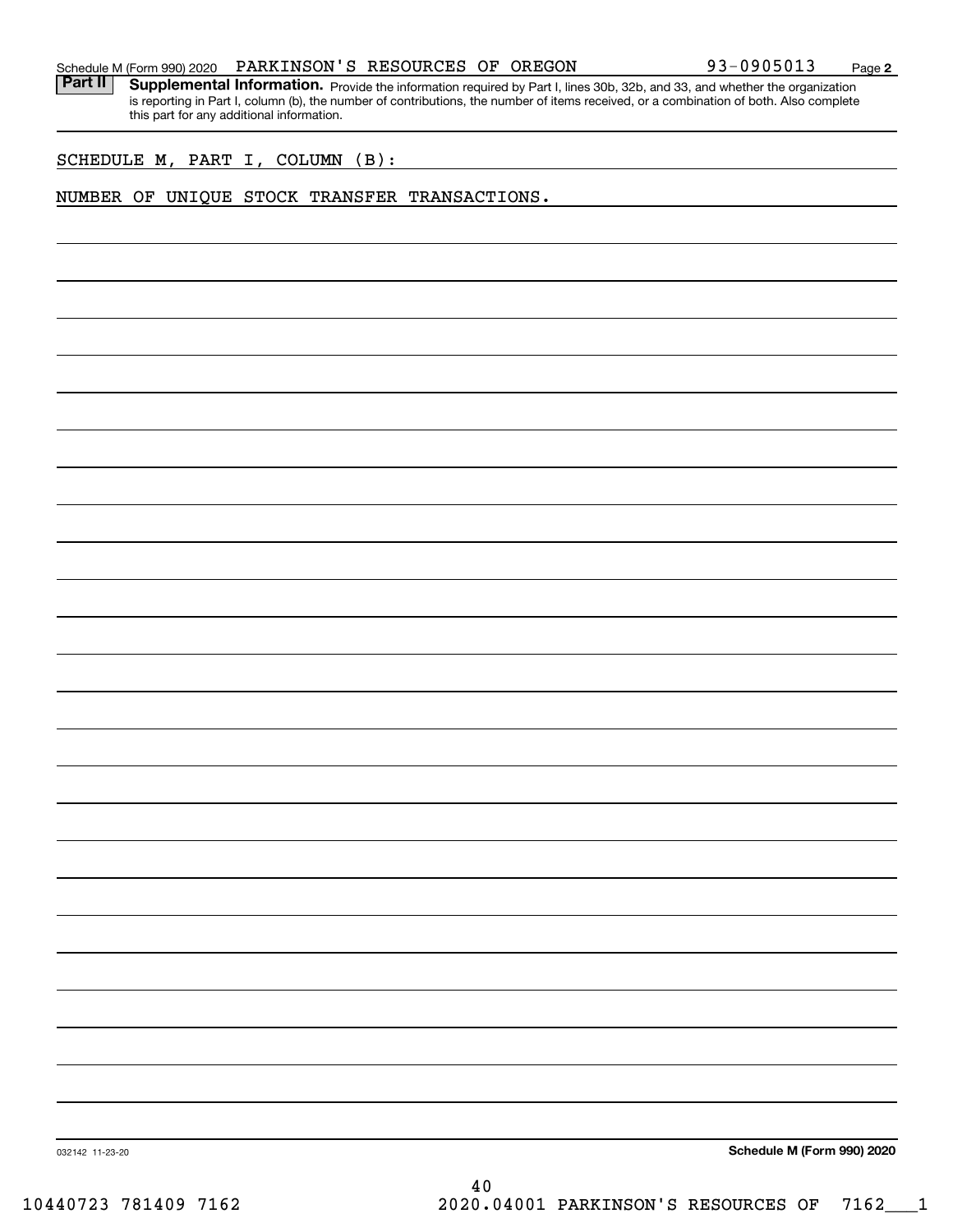**(Form 990 or 990-EZ)**

Department of the Treasury Internal Revenue Service Name of the organization

**SCHEDULE O Supplemental Information to Form 990 or 990-EZ**

**Complete to provide information for responses to specific questions on Form 990 or 990-EZ or to provide any additional information. | Attach to Form 990 or 990-EZ. | Go to www.irs.gov/Form990 for the latest information.**

**Open to Public InspectionEmployer identification number 2020**

OMB No. 1545-0047

PARKINSON'S RESOURCES OF OREGON 93-0905013

FORM 990, PART III, LINE 4D, OTHER PROGRAM SERVICES:

CASE MANAGEMENT, COUNSELING, HELPLINE & OUTREACH: PRO SOCIAL WORKERS

PROVIDE CASE MANAGEMENT AND COUNSELING SERVICES BOTH IN HOME AND ONSITE

TO DOZENS OF OUR MOST VULNERABLE CLIENTS EACH YEAR. FAMILY CAREGIVERS

WITH LIMITED RESOURCES ARE PROVIDED WITH RESPITE CARE SUPPORT.

ADDITIONALLY, INFORMATION AND REFERRAL MATERIALS AND CONNECTIONS

DISTRIBUTED IN RESPONSE TO MORE THAN 1,000 ANNUAL INQUIRIES.

EXPENSES \$ 416,595. INCLUDING GRANTS OF \$ 0. REVENUE \$ 0.

FORM 990, PART VI, SECTION B, LINE 11B:

ELECTRONIC COPIES OF THE DRAFT 990 WILL BE DISTRIBUTED TO ALL BOARD MEMBERS

FOR COMMENT OR REVIEW. BOARD TREASURER AND PRESIDENT WILL REVIEW IN PERSON WITH EXECUTIVE DIRECTOR.

FORM 990, PART VI, SECTION B, LINE 12C:

BOARD MEMBERS AND STAFF ARE REQUIRED TO DECLARE POTENTIAL CONFLICTS - BOARD MEMBERS TO THE PRESIDENT. STAFF TO THE EXECUTIVE DIRECTOR.

FORM 990, PART VI, SECTION B, LINE 15:

SALARY SURVEY PURCHASED AT LEAST EVERY TWO YEARS TO PROVIDE REFERENCE

POINTS FOR MARKET BY POSITION AND SCOPE OF RESPONSIBILITY.

FORM 990, PART VI, SECTION C, LINE 19:

ORGANIZATION MAKES THEIR GOVERNING DOCUMENTS, CONFLICT OF INTEREST POLICY,

41

AND/OR FINANCIAL STATEMENTS AVAILABLE UPON REQUEST.

032211 11-20-20 LHA For Paperwork Reduction Act Notice, see the Instructions for Form 990 or 990-EZ. Schedule O (Form 990 or 990-EZ) 2020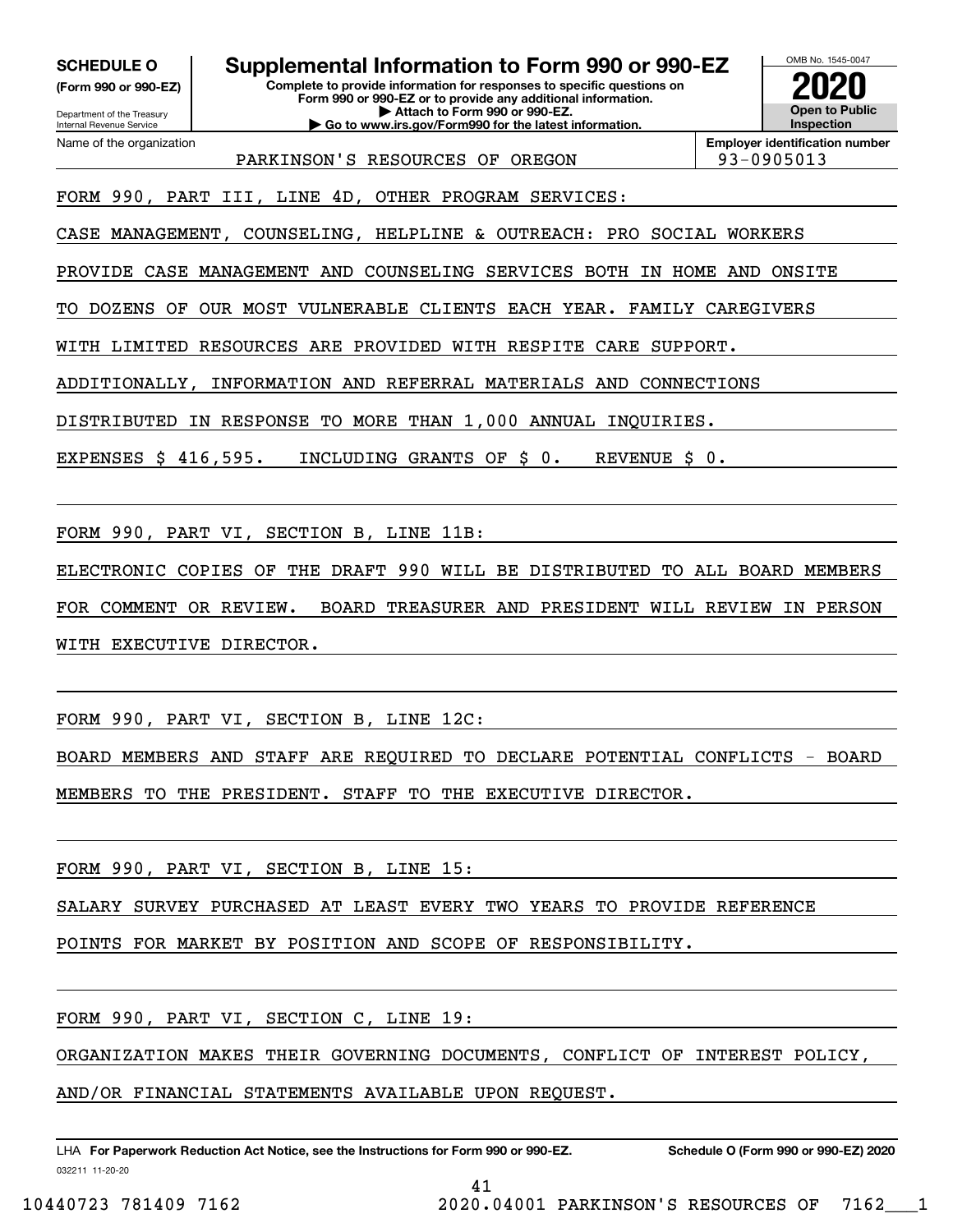| Schedule O (Form 990 or 990-EZ) 2020                               | Page 2                                                  |
|--------------------------------------------------------------------|---------------------------------------------------------|
| Name of the organization<br>PARKINSON'S RESOURCES OF OREGON        | <b>Employer identification number</b><br>$93 - 0905013$ |
| FORM 990, PART XII, LINE 2C:                                       |                                                         |
| THE PROCESS FOR FINANCIAL OVERSIGHT HAS NOT CHANGED FROM THE PRIOR |                                                         |
| YEAR.                                                              |                                                         |
|                                                                    |                                                         |
|                                                                    |                                                         |
|                                                                    |                                                         |
|                                                                    |                                                         |
|                                                                    |                                                         |
|                                                                    |                                                         |
|                                                                    |                                                         |
|                                                                    |                                                         |
|                                                                    |                                                         |
|                                                                    |                                                         |
|                                                                    |                                                         |
|                                                                    |                                                         |
|                                                                    |                                                         |
|                                                                    |                                                         |
|                                                                    |                                                         |
|                                                                    |                                                         |
|                                                                    |                                                         |
|                                                                    |                                                         |
|                                                                    |                                                         |
|                                                                    |                                                         |
|                                                                    |                                                         |
|                                                                    |                                                         |
|                                                                    |                                                         |
|                                                                    |                                                         |
|                                                                    |                                                         |
| 032212 11-20-20                                                    | Schedule O (Form 990 or 990-EZ) 2020                    |